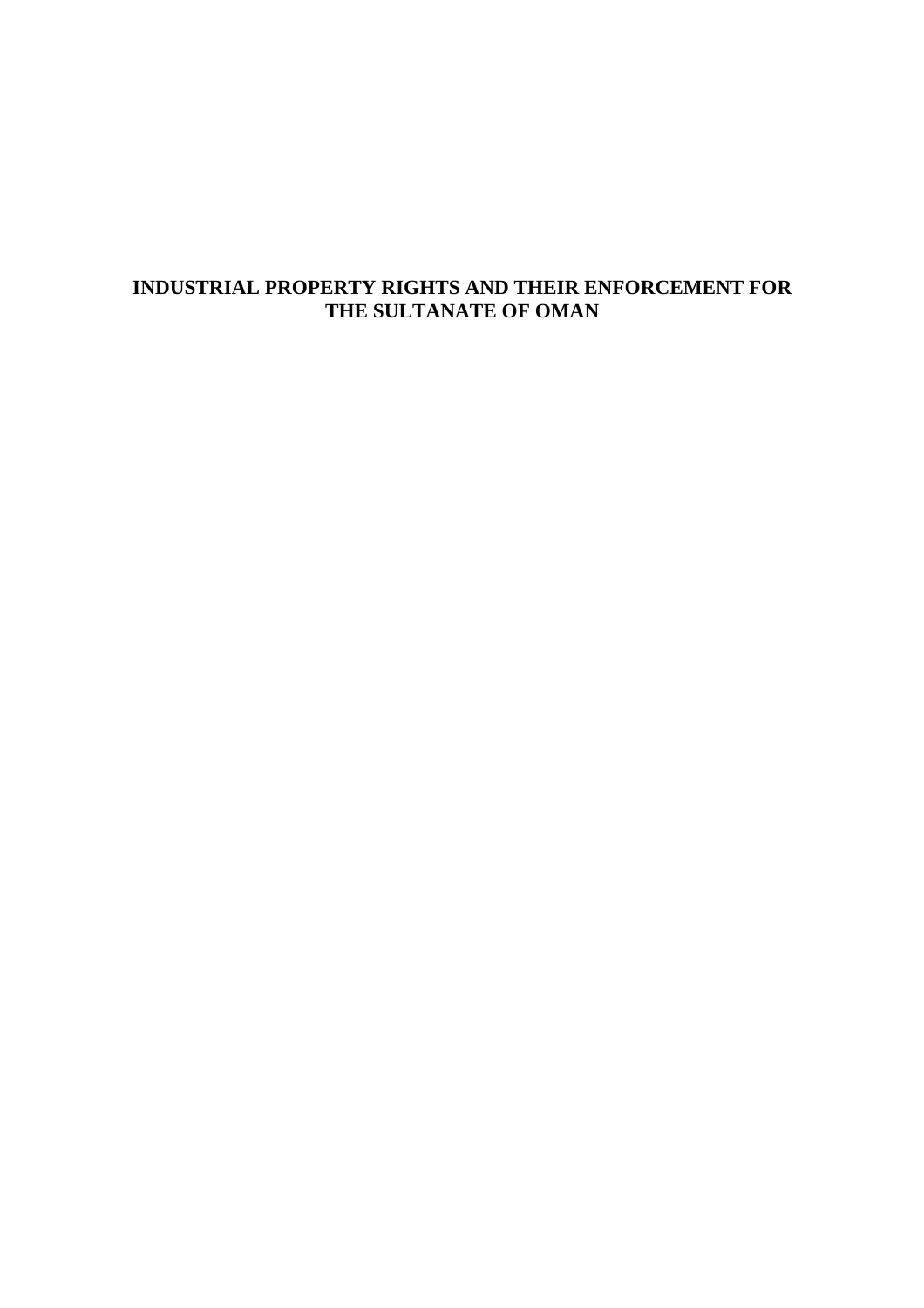#### **Section 1 Definitions**

For the purposes of this Act,

"Budapest Treaty" means the Budapest Treaty on the International Recognition of the Deposit of Microorganisms for the Purposes of Patent Procedure, done at Budapest on April 28, 1977, and amended on September 26, 1980

"Certificate" means the title granted to protect a utility model, an industrial design, a layout-design (topography) of integrated circuit, a mark or a geographical indication.

"Certification Marks" means signs or combination of signs capable of designating any specific characteristic, including quality, origin or methods of production, of goods and services and which are used by other persons under the control of the owner of the mark.

"Collective Mark" means any marks that belong to a collectivity, such as a cooperative or an association or federation of industrialists, producers and merchants.

"Compulsory License" means an authorization given by the competent authority to a person, firm or a private or state-owned or state-controlled entity, to exploit a patent, a utility model, a layout-design or an industrial design in Oman without the approval of the right holder.

"Decision of the General Council of the WTO of August 30, 2003," means the Decision of the General Council of the WTO on the Implementation of Paragraph 6 of the Doha Declaration on the TRIPS Agreement and Public Health.

"Distinctive sign" means a variety of designations and signs and slogans used by an enterprise to convey, in the course of industrial or commercial activities, a certain identity with respect to the enterprise and the products produced or the services rendered by that enterprise.

"Exclusive License" means a license contract that confers on the licensee and, where it is established expressly therein, on the persons authorized by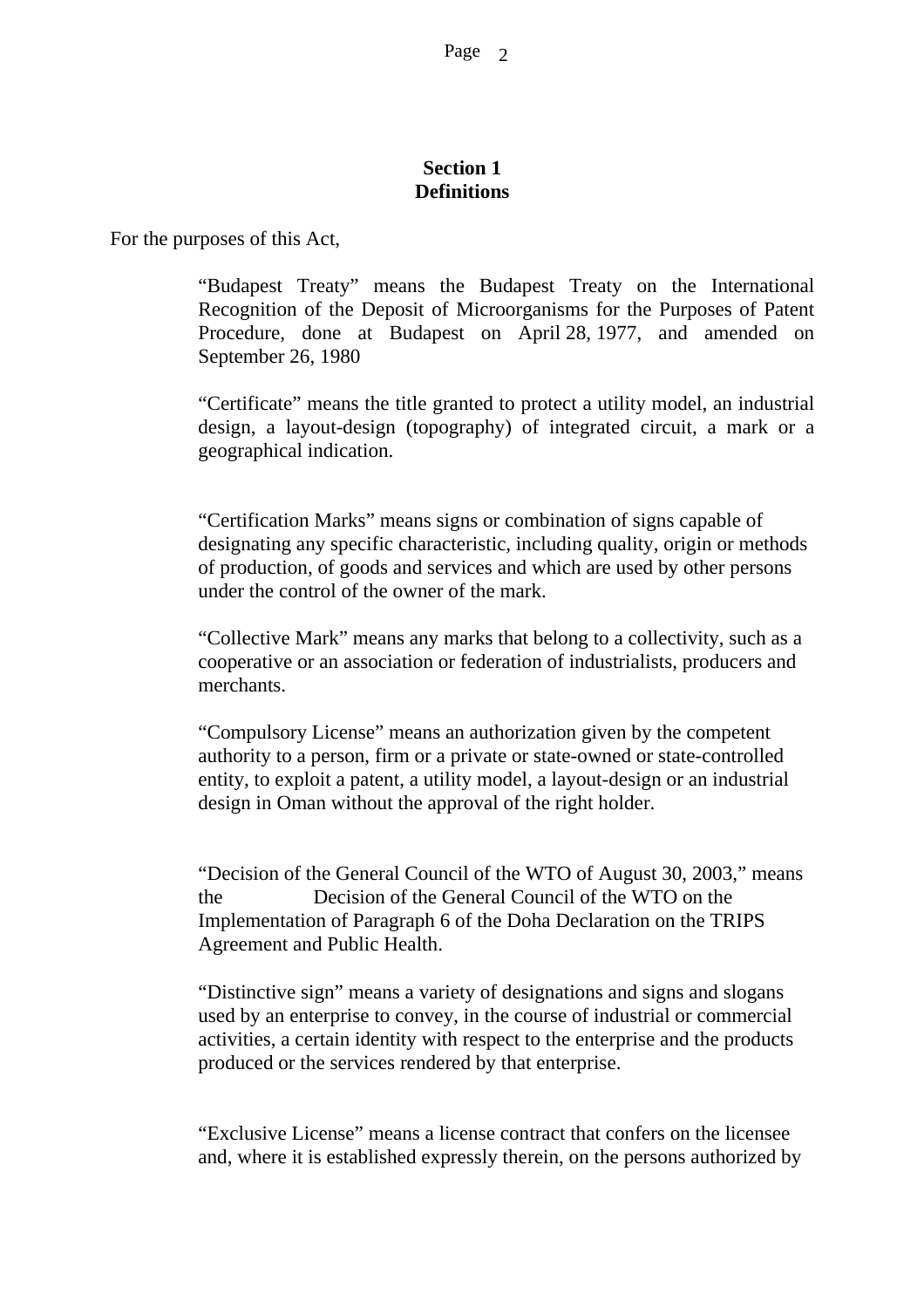the licensee, the right to exploit the licensed industrial property right to the exclusion of all other persons (including the right owner).

"Geographical Indication" means an indication that identifies a good as originating in the territory of a country, or a region or locality in that territory, where a given quality, reputation or other characteristic of the good is essentially attributable to its geographical origin.

"Hague Agreement" means the Geneva Act of the Hague Agreement Concerning the International Registration of Industrial Designs, as adopted on July 2, 1999.

"Industrial Design" means any composition of lines or colors or any threedimensional form, whether or not associated with lines or colors, provided that such composition or form gives a special appearance to a product of industry or handicraft and can serve as a pattern for a product of industry or handicraft, and appeals to and is judged by the eye.

"Integrated Circuit" means a product, in its final form or an intermediate form, in which the elements, at least one of which is an active element, and some or all of the interconnections are integrally formed in and/or on a piece of material and which is intended to perform an electronic function.

"International Classification" means, as regards patents and utility models, the classification for patents for invention, inventors' certificates, utility models and utility certificates, industrial designs and marks.

"Invention" means an idea of an inventor, which permits in practice the solution to a specific problem in the field of technology. An invention may be, or may relate to, a product or a process.

"Layout-Design" is synonymous with "topography" and means the threedimensional disposition, however expressed, of the elements, at least one of which is an active element, and of some or all of the interconnections of an integrated circuit, or such a three-dimensional disposition prepared for an integrated circuit intended for manufacture.

"Madrid Protocol" means the Protocol Relating to the Madrid Agreement Concerning the International Registration of Marks, as signed at Madrid on June 28, 1989.

"Mark" means any sign susceptible of being specifically represented graphically that is capable of distinguishing goods ("trademark") or services ("service mark") of one undertaking from those of other undertakings. A mark may, in particular, consist of words (including personal names), designs, letters, colors or combinations of colors, numerals or the shape of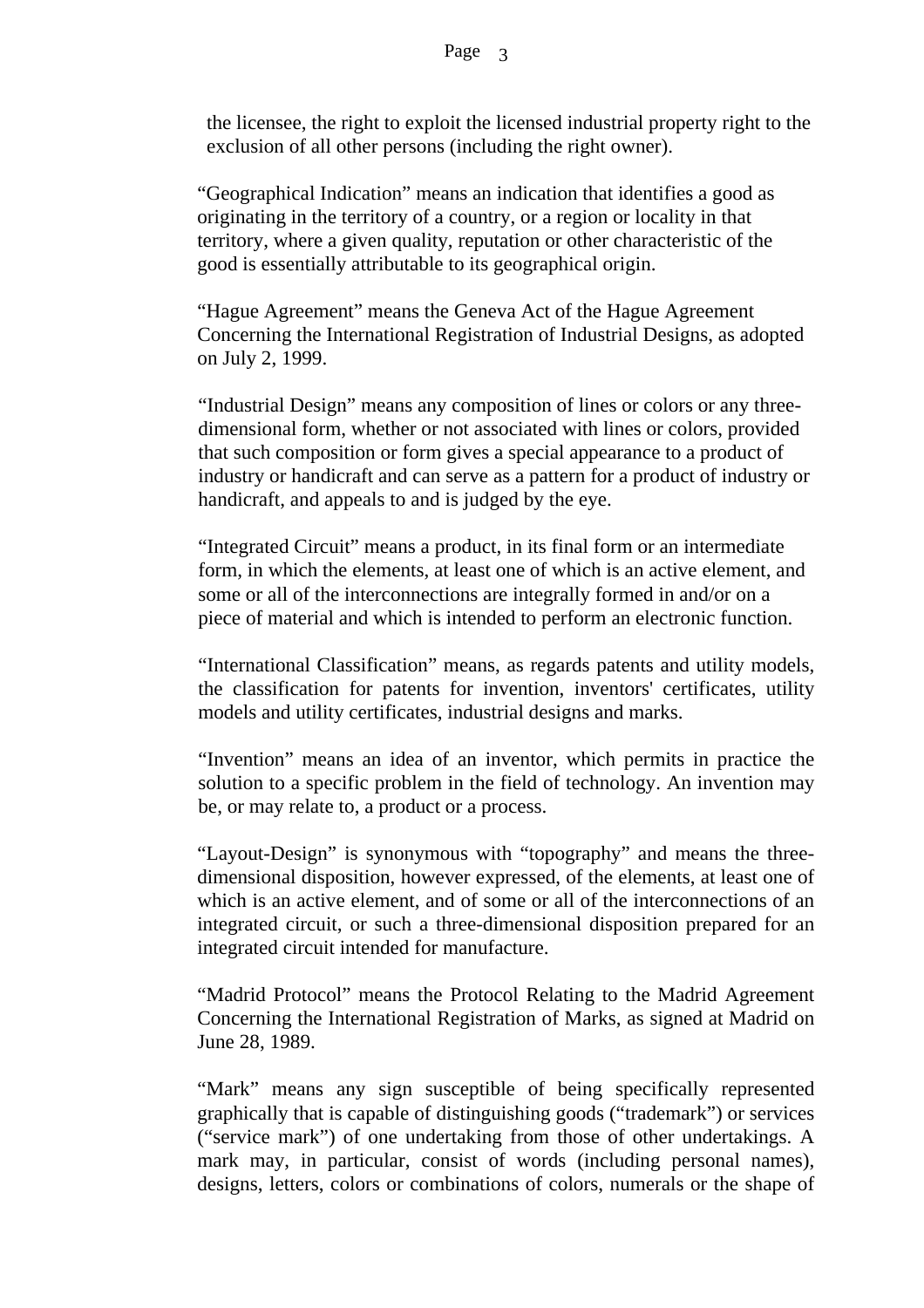goods or their packaging, holograms, geographical indications, sounds, scents and tastes. Slogans, where they are not long enough to be protected by copyright, shall be protected as marks.

"Minister" means the Minister of Commerce and Industry.

"Paris Convention" means the Paris Convention for the Protection of Industrial Property of March 20, 1883, as last revised.

"Patent" means the title granted to protect an invention. It establishes a rebuttable presumption of the validity and enforceability of the right to prevent others from exploiting the claimed invention in Oman.

"Patent Cooperation Treaty" means the Patent Cooperation Treaty, done at Washington on June 19, 1970, amended on September 28, 1979, modified on February 3, 1984, and October 3, 2001.

"Patent Law Treaty" means the Patent Law Treaty adopted at Geneva, on June 2, 2000.

"Priority Date" means the date of the earlier application that serves as the basis for the right of priority provided for in the Paris Convention.

 "Registrar" means the Director of the Industrial Property Office, as established by this Law.

"Trade Name" means the name or designation identifying and distinguishing an enterprise.

"Washington Treaty" means the Treaty on Intellectual Property in Respect of Integrated Circuits in Washington, D.C., on May 26, 1989.

"WTO" means the World Trade Organization.

"Utility Model" means a technical creation that consists of a new shape or configuration of an object or of a component of an object that increases its functionality or utility.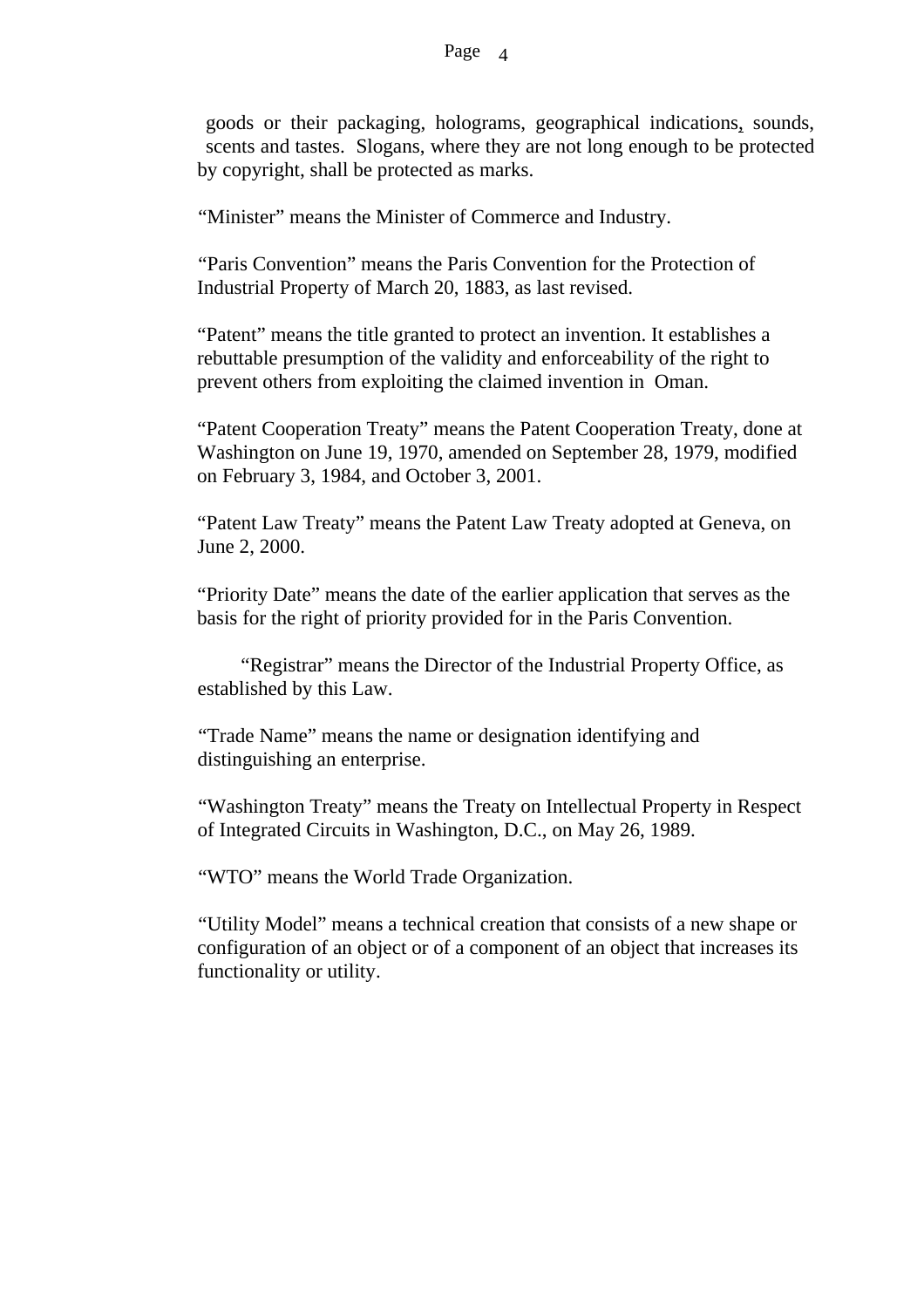Title I – Page 5

# **TITLE I: TECHNICAL CREATIONS**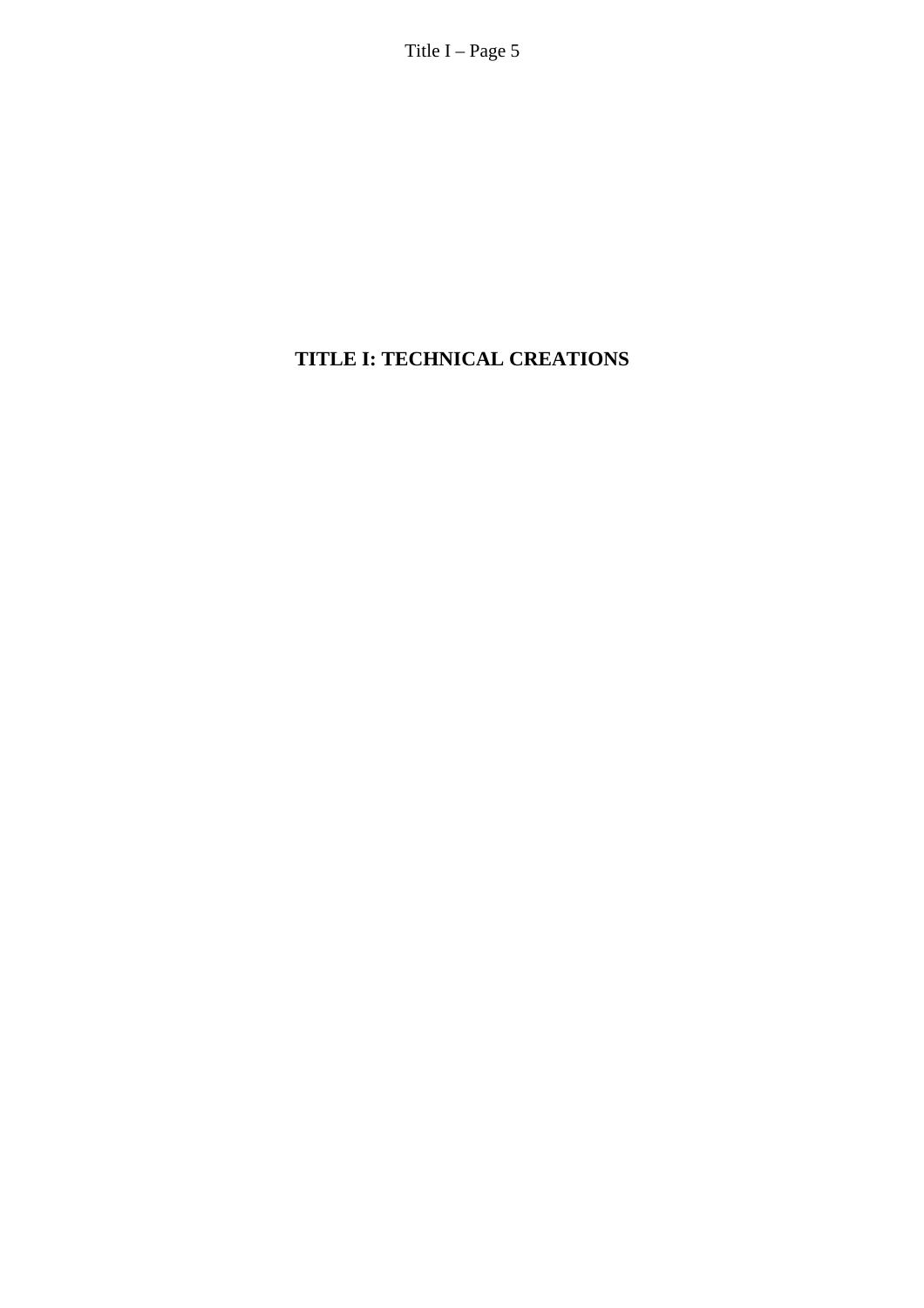## **PART I: PATENTS**

### **Section 2**

(1) The following shall be excluded from patent protection:

- (a) Discoveries, scientific theories and mathematical methods;
- (b) Schemes, rules or methods for doing business, performing purely mental acts or playing games;
- (c) Natural substances; this provision shall not apply to the processes of isolating those natural substances from their original environment;
- (d) Known substances for which a new use has been discovered; this provision shall not apply to the use itself, where it constitutes an invention under Section 1;
- (e) Animals other than micro-organisms, and essentially biological processes for the production of animals and their parts, other than non-biological and microbiological processes;
- (f) Inventions, the prevention within the territory of Oman of the commercial exploitation of which is necessary to protect *ordre public* and morality; such exclusion shall not be made merely because the exploitation of those inventions is prohibited by law.

(2) The provisions of subsection (1) shall not apply to the following inventions:

(a) Process inventions which, in whole or in part, consist of steps that are performed by a computer and are directed by a computer program; and

(b) Product inventions consisting of elements of a computer-implemented invention, including in particular:

> (i) Machine-readable computer program code stored on a tangible medium such as a floppy disk, computer hard drive or computer memory; and

(ii) a general purpose computer whose novelty over the prior art arises primarily due to its combination with a specific computer program.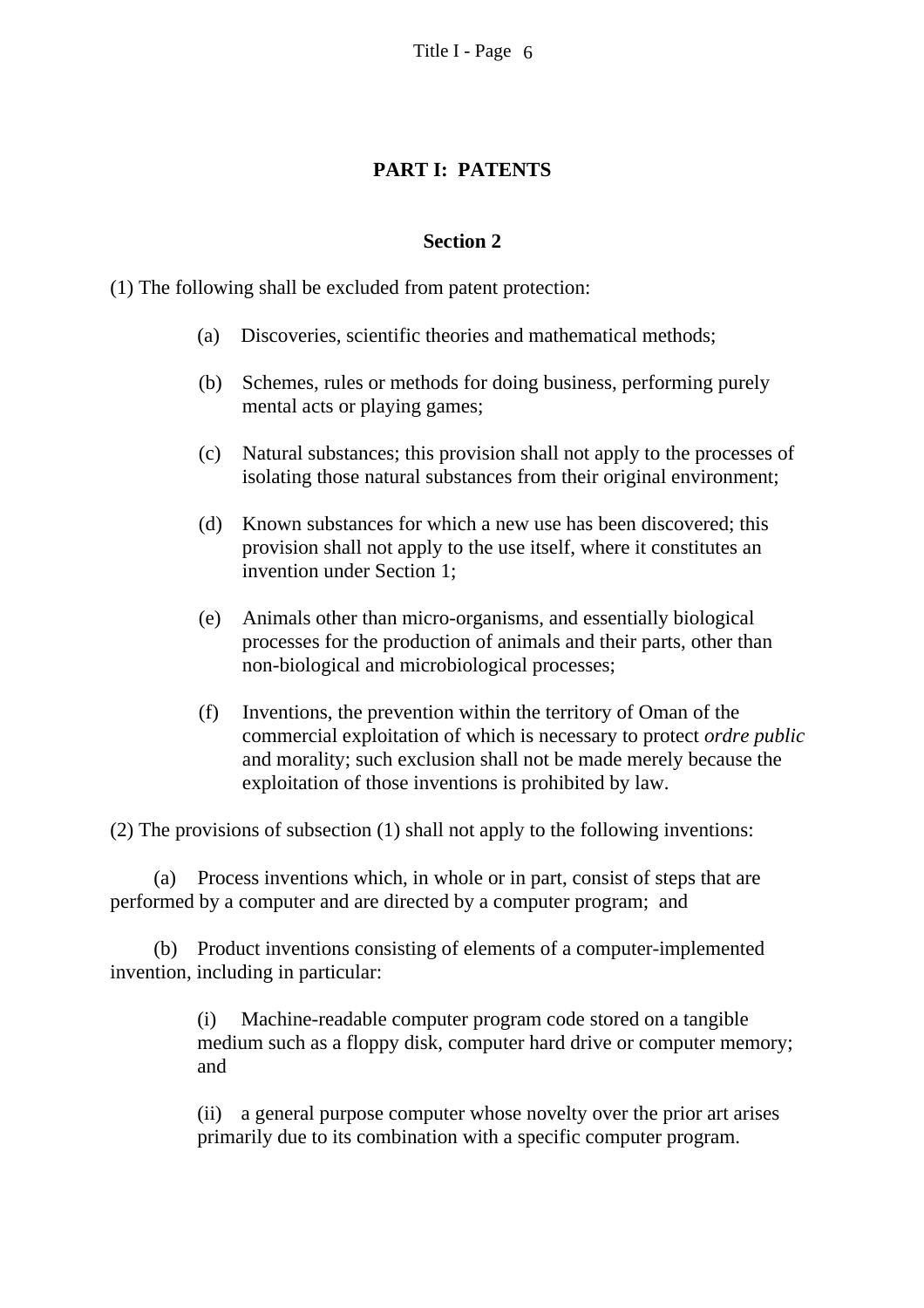### **Section 3**

(1) An invention is patentable if it is new, involves an inventive step and is industrially applicable.

An invention is new if it is not anticipated by prior art.

 Prior art shall consist of everything disclosed to the public, anywhere in the world, by publication in tangible form or by oral disclosure, by use or in any other way, prior to the filing or, where appropriate, the priority date, of the application claiming the invention.

 For the purposes of Subsection (2)(b), disclosure to the public of the invention shall not be taken into consideration if it occurred within twelve months preceding the filing date or, where applicable, the priority date of the application, and if it was by reason or in consequence of acts committed by the applicant or his predecessor in title or of an abuse committed by a third party with regard to the applicant or his predecessor in title. It shall be understood that disclosure derived from the applicant or his predecessor in title is comprised by this paragraph.

(2) An invention shall be considered as involving an inventive step if, having regard to the differences and similarities between the claimed invention and the prior art as defined in subsection (2)(b), the claimed invention as a whole would not have been obvious to a person skilled in the art at the filing date or, if applicable, at priority date of the claimed invention.

(3) An invention shall be considered industrially applicable if it can be made or used in any kind of industry or if it has specific, substantial and credible utility. The term "industry" shall be understood in its broadest sense, as any human economic activity leading to the production of goods and services; it shall cover, in particular, handicraft, agriculture, fishery and services.

# **Section 4**

(1) The right to a patent shall belong to the inventor. The right to a patent may be assigned, or may be transferred by succession.

(2) If two or more persons have jointly made an invention, the right to the patent shall belong to them jointly. If two or more persons have made the same invention independently of each other, the person whose application has the earliest filing date or, if priority is claimed, the earliest validly claimed priority date shall have the right to the patent, as long as the said application is not withdrawn, abandoned or rejected. In order to establish the right of preference the Registrar shall take into account the matter claimed in the applications.

(5) Where an invention is made in execution of an employment contract the purpose of which is to invent, the right to the patent shall belong, in the absence of contractual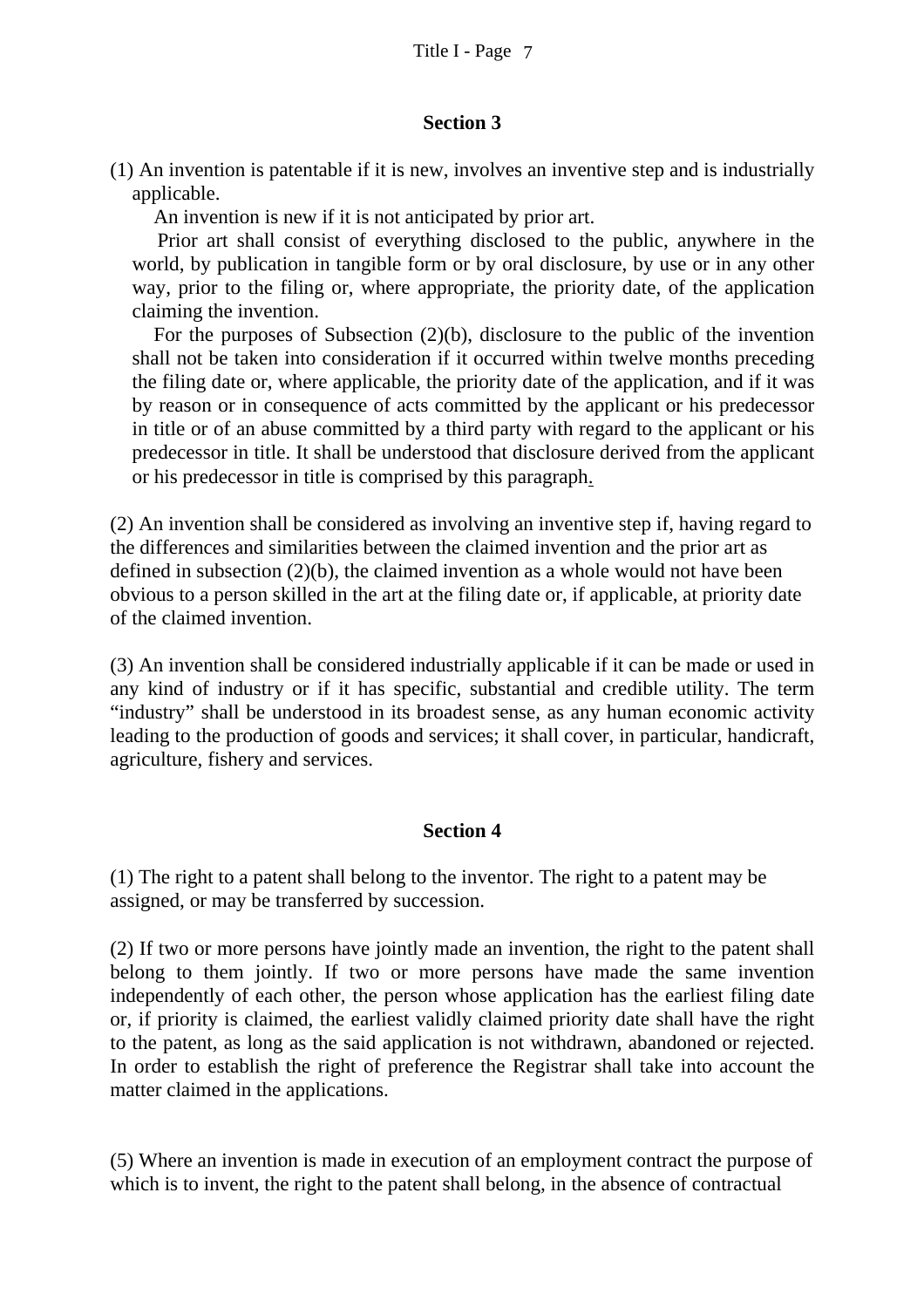provisions to the contrary, to the employer. When the economic gains extracted by the employer are disproportionately high as compared to the employee's salary and the reasonable expectations of gain that the employer had from his employee's inventive output at the time he hired him, the employee shall be entitled to an equitable remuneration.

(6) Where an invention is made by an employee but not in execution of an employment contract, and when for making that invention the employee used materials, data and/or know-how of the employer, the right to the patent shall belong, in the absence of contractual provisions to the contrary, to the employer.

(c) The obligation to pay the remuneration arises from the making and the exploitation of a patentable invention. The failure or the negligence of the employer in successfully procuring a patent in Oman and in other countries or territories does not exempt him from paying the remuneration.

 (d) The employer may, within 60 (sixty) days from receipt of the communication on the making of the invention give notice to the employee that he is not interested in the invention. In this event, the employee may procure patent rights exclusively. Where the employee carries out the commercial exploitation of the invention, the employer shall be entitled to a remuneration that is proportionate to the economic value of the materials, data and/or know-how used by the employee in making the invention

.

(7) When the employer neglects to file for a patent application within one year from the date on which the employee communicated him the invention, the employee shall have the right to the patent, including the right to assign that right to any interested party and to license of transfer the patent, if granted., The exploitation, industrial or commercial, of the patented invention by the employee shall not constitute an act of unfair competition provided that exploitation does not entail the unauthorized use or communication of trade secrets that belong to the employer.

(8) Any invention claimed in a patent application filed by the employee within one year after the expiry of the employment contract and that falls within the scope of the former employer's main business, shall be presumed to have been made under the expired contract, unless the employee produces evidence to the contrary.

(9) Any anticipated promise or undertaking by the inventor made to his employer to the effect that he will waive any remuneration he is entitled to under this Section shall be without legal effect.

(10) The inventor shall be named as such in the patent, unless in a special written declaration signed by him and addressed to the Registrar he indicates that he wishes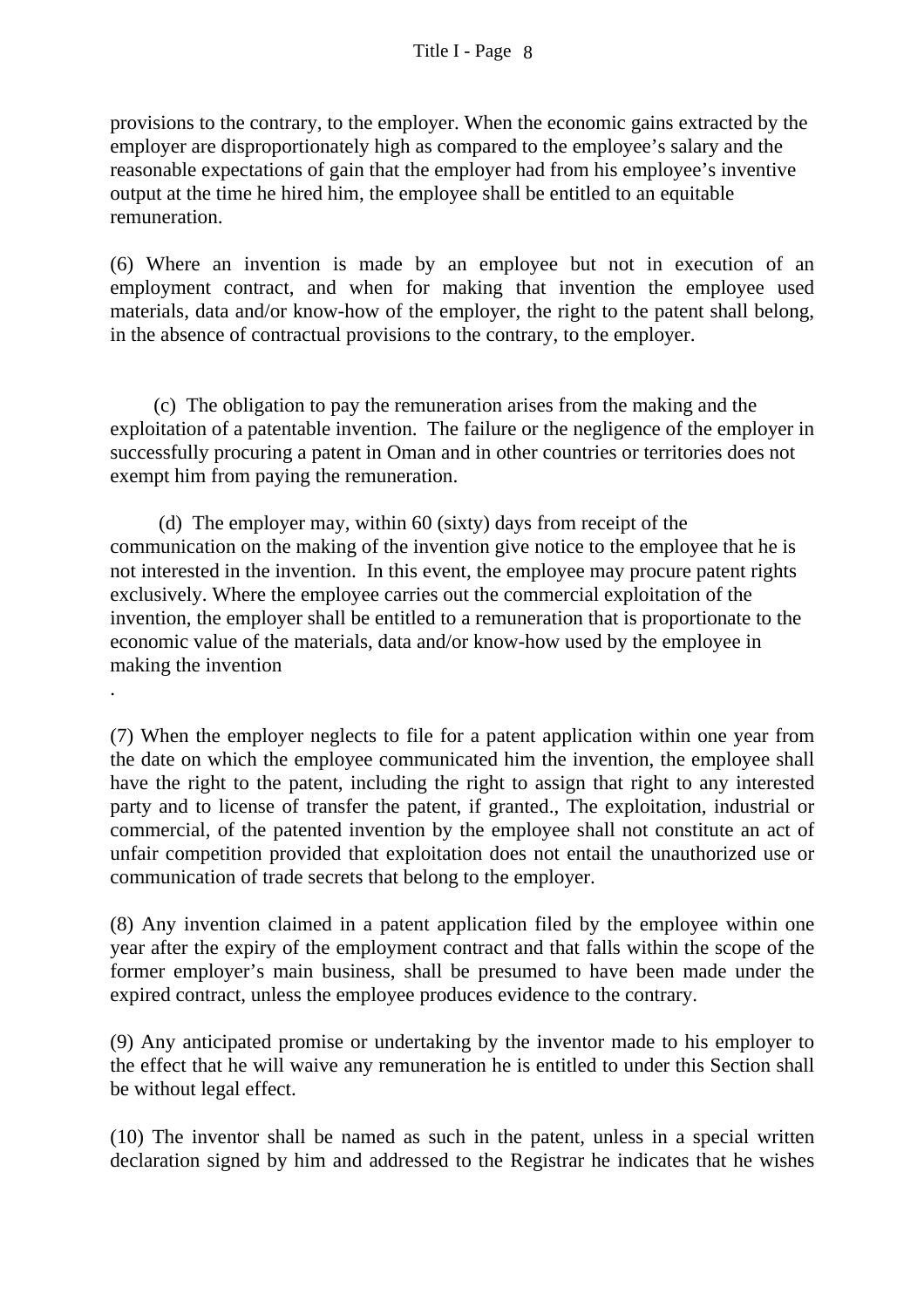not to be named. Any promise or undertaking by the inventor made to any person to the effect that he will make such a declaration shall be without legal effect.

(11) This Section shall apply to public civil servants as well as to persons whose services are hired in accordance with the Civil Code.

### **Section 5**

(1) The application for a patent shall be filed with the Registrar and shall contain a request, a description, one or more claims, one or more drawings (where required), and an abstract. It shall be subject to the payment of the prescribed application fee.

(2) (a) The request shall contain a petition to the effect that a patent be granted, the name of and other prescribed data concerning the applicant, the inventor and the agent, if any, and the title of the invention.

(b) Where the applicant is not the inventor, the request shall be accompanied by a statement justifying the applicant's right to the patent.

(3) The description shall disclose the invention in a manner sufficiently clear and complete for the invention to be carried out by a person having ordinary skill in the art.

(d) As regards patent applications concerning micro-organisms, the Registrar shall consider the requirements of paragraph (a) of this Subsection complied with when the applicant, together with the application, submits a declaration that the micro-organism or micro-organisms to which the application relates has (have) been deposited with an international depositary authority, in accordance with the Budapest Treaty and its Regulations. The Registrar shall recognize the deposit and its date of the deposit as indicated by the international depositary authority, provided that the applicant provides him with a copy of the receipt of the deposit issued by the international depositary authority.

(e) The description of plant varieties shall be deemed sufficient when they are as complete as is reasonably possible**.** 

(4) The abstract, which must be concise and precise, shall merely serve the purpose of technical information; in particular, it shall not be taken into account for the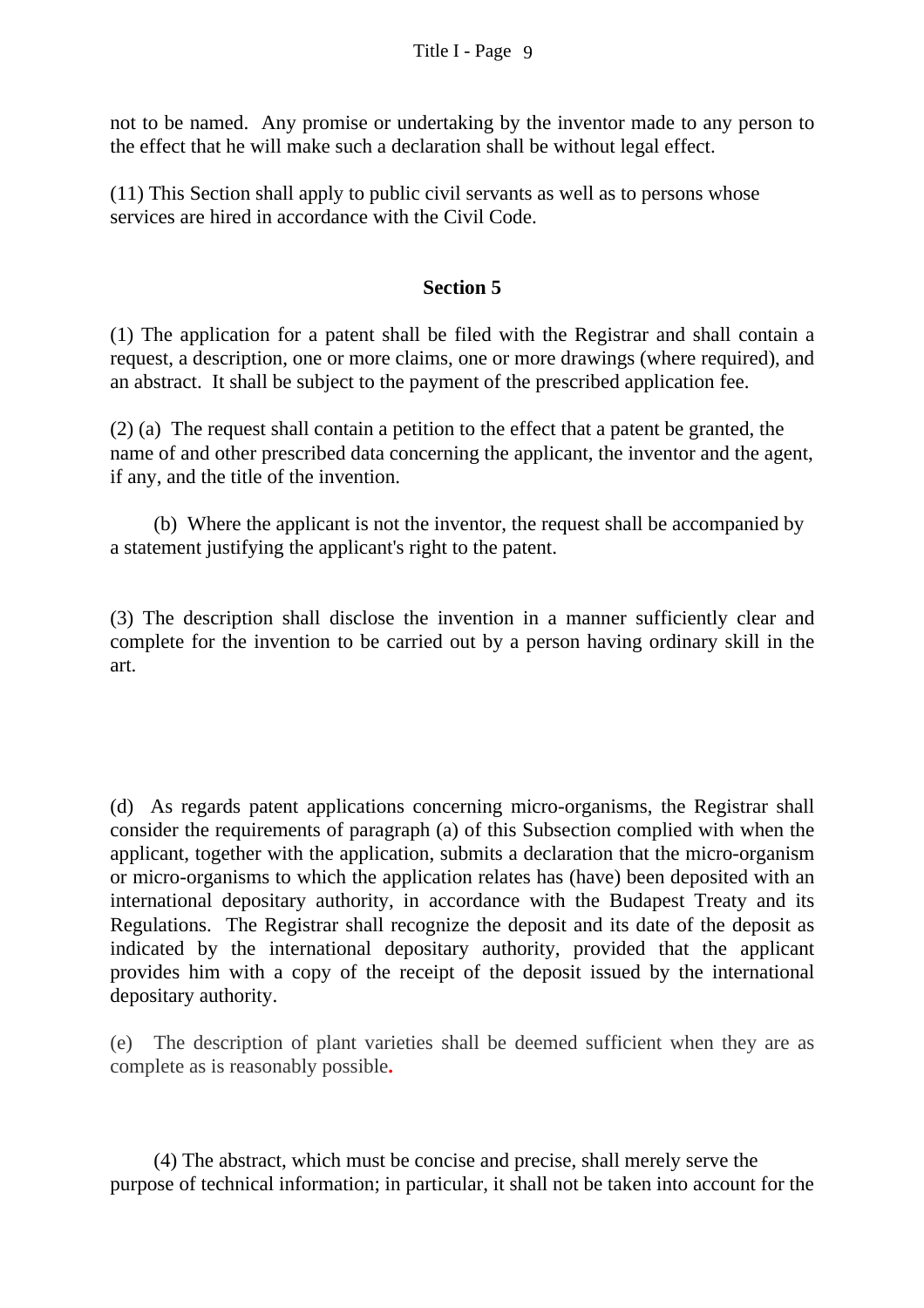purpose of interpreting the scope of the protection. Unless it is necessary otherwise, the abstract shall have no more than three hundred words.

(5)a The applicant may withdraw the application at any time during its pendency.

#### **Section 6**

(1) The application shall relate to one invention only or to a group of inventions so linked as to form a single general inventive concept.

(2) The applicant may amend the application, provided that the amendment shall not go beyond the matter claimed in the initial application as published in accordance with Section 9(4).

(3) (a) The applicant may, up to the time when the application is in order for grant, divide the application into two or more applications ("divisional applications"), provided that each divisional application shall not go beyond the matter disclosed in the initial application.

 (b) Each divisional application shall be entitled to the filing date and, where applicable, the priority date of the initial application.

(4) The fact that a patent has been granted on an application that did not comply with the requirement of unity of invention under subsection (1) shall not be a ground for the invalidation of the patent.

#### **Section 7**

(1) (a) The application may contain a declaration claiming the priority, as provided for in the Paris Convention, of one or more earlier national or regional applications filed by the applicant or his predecessor in title in or for any State party to the said Convention and any Member of the World Trade Organization. Consequently, the filing in Oman of that application before the expiration of the periods referred to in paragraph (b) of this subsection shall not be invalidated by reason of any acts accomplished in the interval, in particular, another filing, the publication or exploitation of the invention, and such acts cannot give rise to any third–party right or any right of personal possession.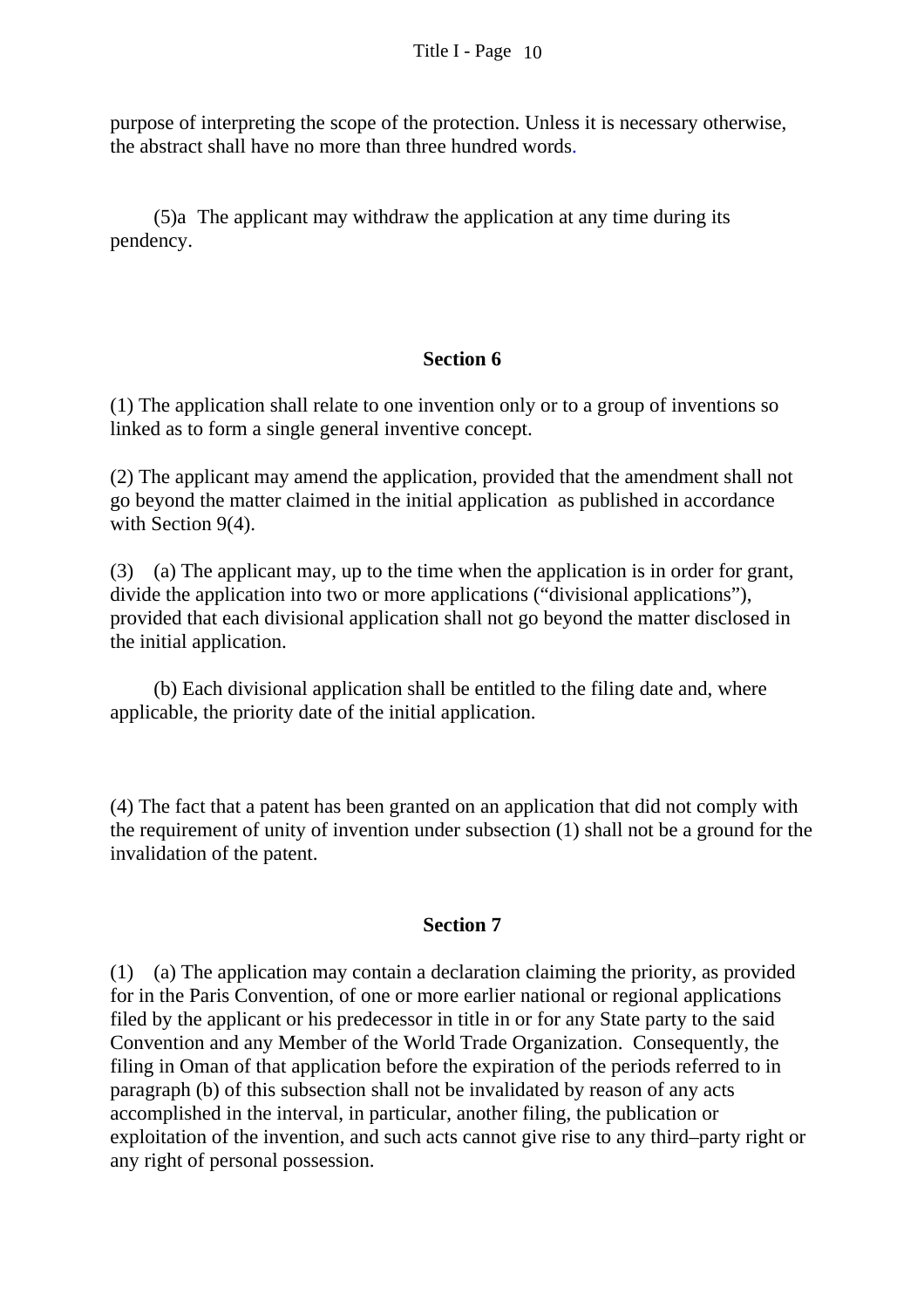(b) The period of priority under subsection (a) is of twelve (12) months and shall be counted in accordance with the provisions of Article 4 of the Paris Convention.

(2) Where the application contains a declaration under subsection (1), the Registrar may request that the applicant furnish, within the prescribed time limit, a copy of the earlier application certified as correct by the Industrial Property Office with which it was filed.

(3) If the Registrar finds that the requirements under this Section and the Regulations pertaining thereto have not been fulfilled, the said declaration shall be considered not to have been made.

### **Section 8**

 The applicant shall, at the request of the Registrar, furnish him with the date and number of any application for a patent filed by him or by his predecessor abroad ("foreign application") relating to the same or essentially the same invention as that claimed in the application filed in Oman :

- (1) The applicant shall, at the request of the Registrar, furnish him with the following documents relating to one of the foreign applications referred to in subsection (1):
- (2) a copy of any communication received by the applicant concerning the results of any search or examination carried out in respect of the foreign application;
- (3) a copy of the patent granted on the basis of the foreign application;
- (4) a copy of any final decision rejecting the foreign application or refusing the grant requested in the foreign application.

 (5) The applicant shall, at the request of the Registrar, furnish him with a copy of any final decision invalidating the patent granted on the basis of the foreign application referred to in paragraph (a) of this subsection.

### **Section 9**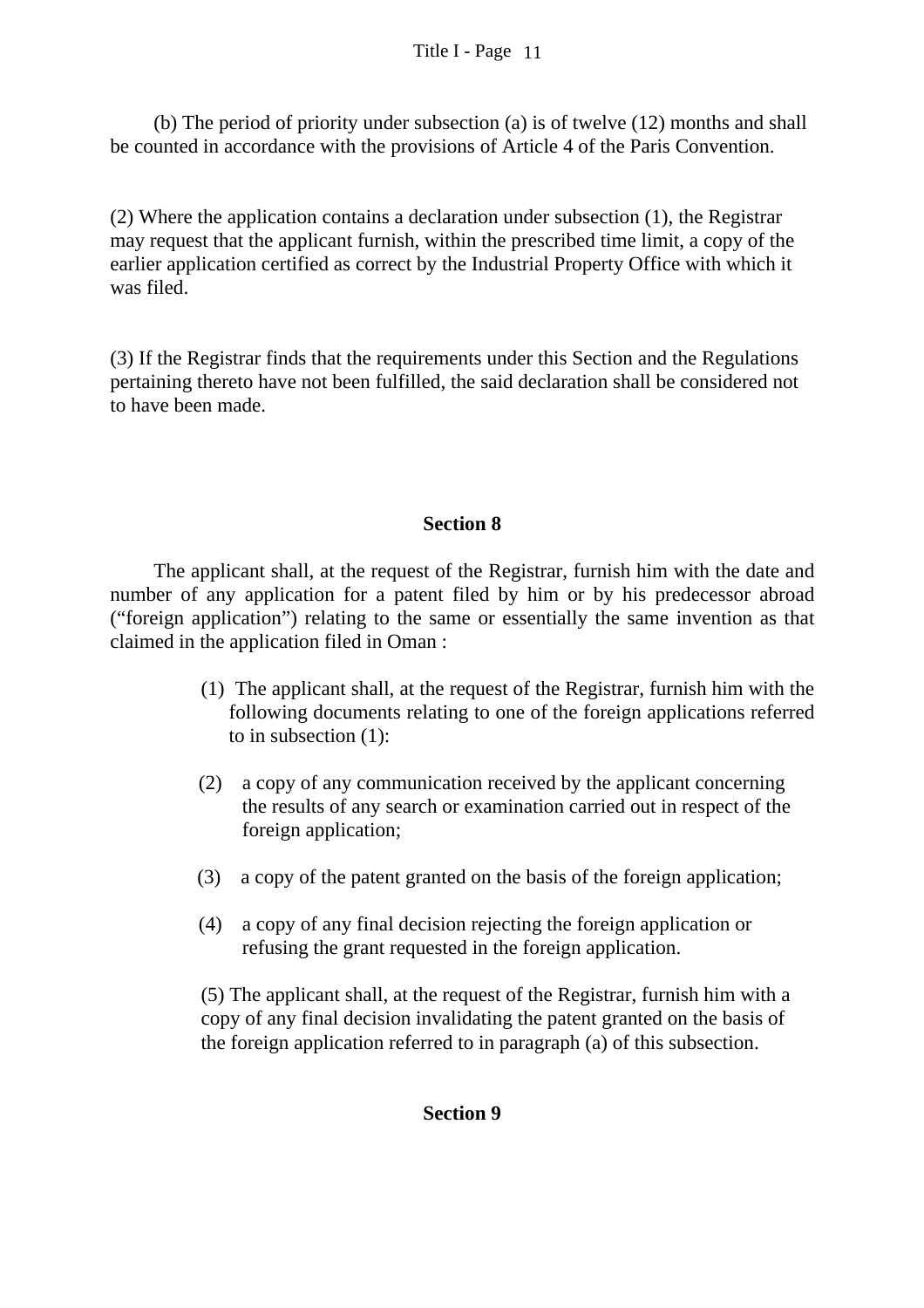(1) (a) The Registrar shall accord as the filing date the date of receipt of the application, provided that, at the time of receipt, the application contains all of the following elements:

 (i) an express or implicit indication to the effect that the elements are intended to be an application;

 (ii) indications allowing the identity of the applicant to be established and information allowing the applicant to be contacted by the Office;

> (iii) a part which, on the face of it, appears to be a description of an invention.

(b) A reference, made upon the filing of the application, in Arabic, to a previously filed application shall, for the purposes of the filing date of the application, replace the description of the invention referred to in proviso (iii) of paragraph (a) and, if drawings are included in the referenced application, shall also replace any drawings.

 (c) The elements referred to in provisos (i) and (ii) of paragraph (a) must be submitted in Arabic. The element referred to in proviso (iii) of paragraph (a) may, for the purposes of the filing date, be filed in any language.

(d) If the Registrar finds that the application did not, at the time of receipt, fulfill the requirements referred to in paragraph (a), he shall invite the applicant to file the required correction and shall accord as the filing date the date of receipt of the required correction, unless paragraph (b) applies, but if no correction is made, the application shall be treated as if it had not been filed.

(2) (a) Where, in establishing the filing date, the Registrar notices that the application refers to drawings which are not included in the application, the Registrar shall promptly invite the applicant to furnish the missing drawings. If the applicant complies with the said invitation, the Registrar shall accord as the filing date the date of receipt of the missing drawings. Otherwise, the Registrar shall accord as the filing date the date of receipt of the application and shall treat any reference to the said drawings as non-existent.

(b) Where, in establishing the filing date, the Registrar notices that a part of the description appears to be missing, the Registrar shall promptly invite the applicant to furnish the missing part of the description. If the applicant complies with the said invitation, the Registrar shall accord as the filing date the date of receipt of the missing part, unless paragraph (b) of subsection (1) applies. Otherwise, the Registrar shall accord as the filing date the date of receipt of the application and shall treat any reference to the said part as non-existent.

(3) After according a filing date, and having the invention classified according to the International Classification, the Registrar shall examine whether the application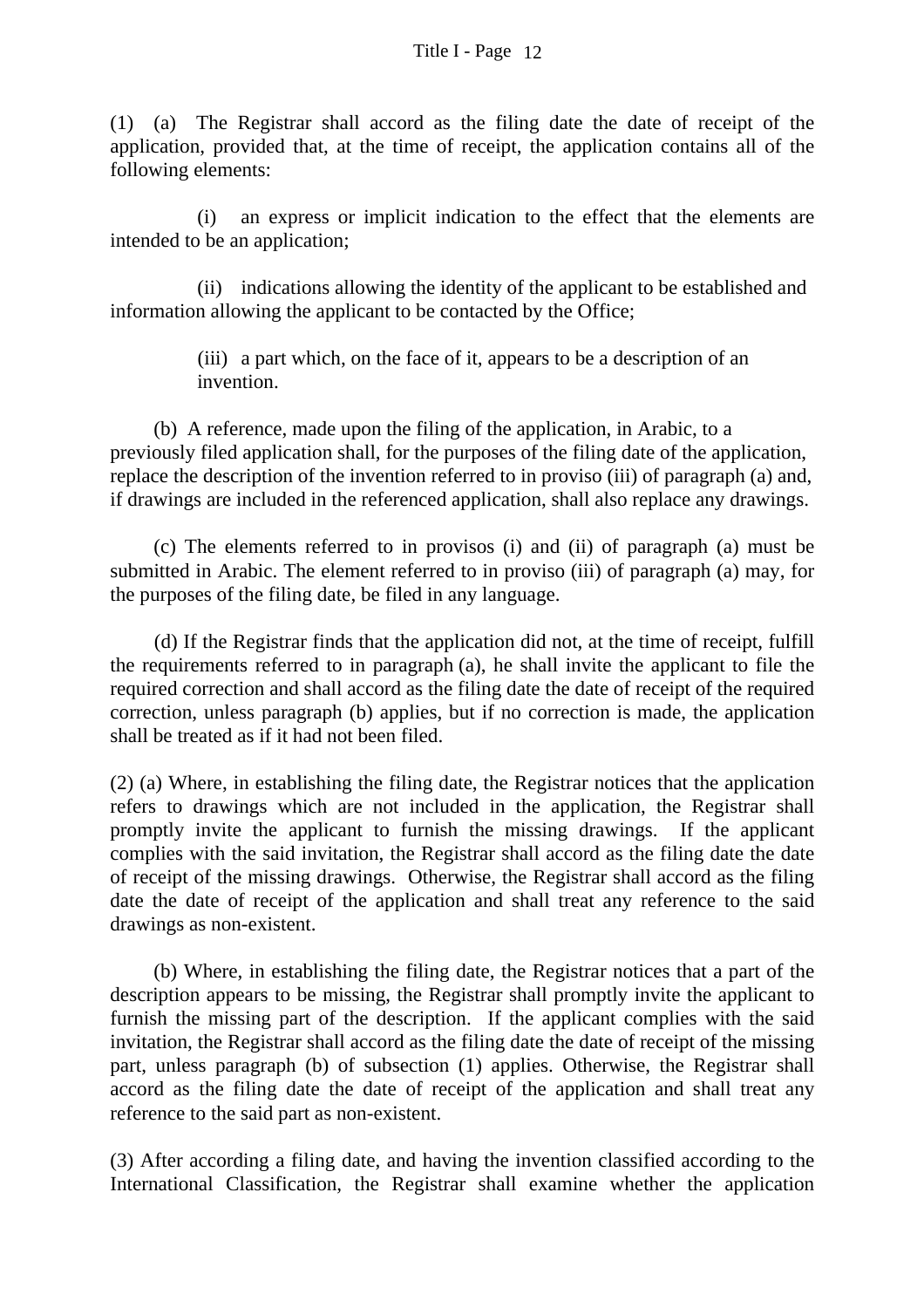complies with the requirements of Section 5 and the Regulations pertaining thereto as well as with other requirements which are designated by the Regulations as formal requirements for the purposes of this Act and whether information requested under Section 8, if any, has been provided.

(4) (a) Immediately after eighteen months from the filing date, the Registrar shall open the patent application for public inspection. Public notice of that act shall be given by means of the publication in the Official Gazette of the following elements:

(i) the number and the filing date of the application;

(ii) the title of the invention;

(iii) the name of the applicant(s) and of the inventor(s);

(iv) the priority date(s);

(v) the international classification;

(vi) one drawing, if any, that depicts the main element(s) of the invention;

(vii) the abstract.

 (b) The fee corresponding to the filing of the application shall be in an adequate amount to cover the costs of the publication of the notice of the laying open of the application for public inspection.

(c) Any interested person shall receive a copy of the full contents of patent applications opened for public inspection, provided the prescribed fees are paid.

(d) The Registrar shall not give access to or information about the contents of the patent application to third persons until the notice mentioned in paragraph (a) of this subsection is published.

 (e) Upon payment of the prescribed fee, at any time between the filing date and the end of the eighteen-month period, the applicant may request the Registrar to open the application for public inspection and to publish the notice mentioned in paragraph

(5) (a) Within 36 (thirty six) months from the filing date, the patent applicant or any other interested person may request the Registrar that the patent application be examined as to its compliance with the conditions under Sections 2, 3 and 5(3)(a) and 5(3)(b). The request shall be accompanied by payment of the prescribed fee which shall take into account the number of claims. The Registrar shall publish in the Official Gazette the request for examination.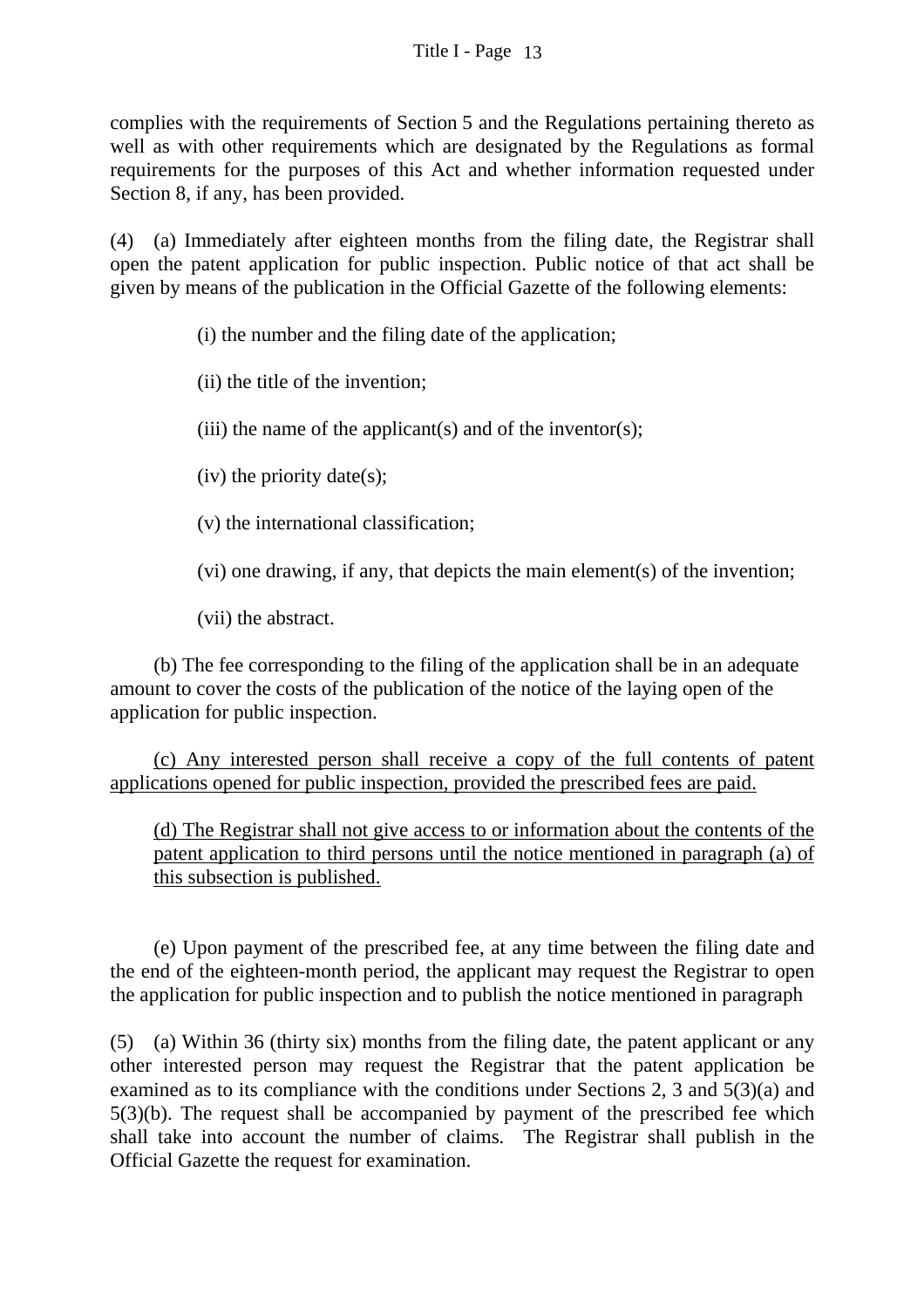(b) If the request that the previous paragraph refers to is not submitted within the prescribed term the application shall be deemed abandoned.

(c) Within one hundred twenty (120) days from the publication in the Official Gazette of the notice of the request for substantive examination any interested party may file with the Registrar information relevant to patentability as well as relevant evidence.

(6) For the purposes of the examination of the patent application under subsection (5), the Registrar shall take into account

 (a) the results of any international search report and any international preliminary examination report established under the Patent Cooperation Treaty in relation to the application; and/or

(b) a search and examination report submitted under Section  $8(2)(a)(i)$  relating to, or a final decision submitted under Section  $8(2)(a)(iii)$  on the refusal to grant a patent on, a corresponding foreign application; and or/

 (c) a search and examination report which was carried out upon his request by an external search and examination authority or by a specialized agency of the Government of Oman.

#### **Section 10**

(1) Where the Registrar is of the opinion that the application complies with the conditions of Sections 2, 3,  $5(3)(a)$  and  $5(3)(b)$  and the Regulations pertaining thereto he shall grant a patent. Otherwise, he shall refuse the application and notify the applicant.

(2) When he grants a patent, the Registrar shall:

- (a) publish a reference to the grant of the patent;
- (b) issue to the applicant a certificate of the grant of the patent and a copy of the patent;
- (c) record the patent;
- (d) make available copies of the patent to the public, on payment of the prescribed fee.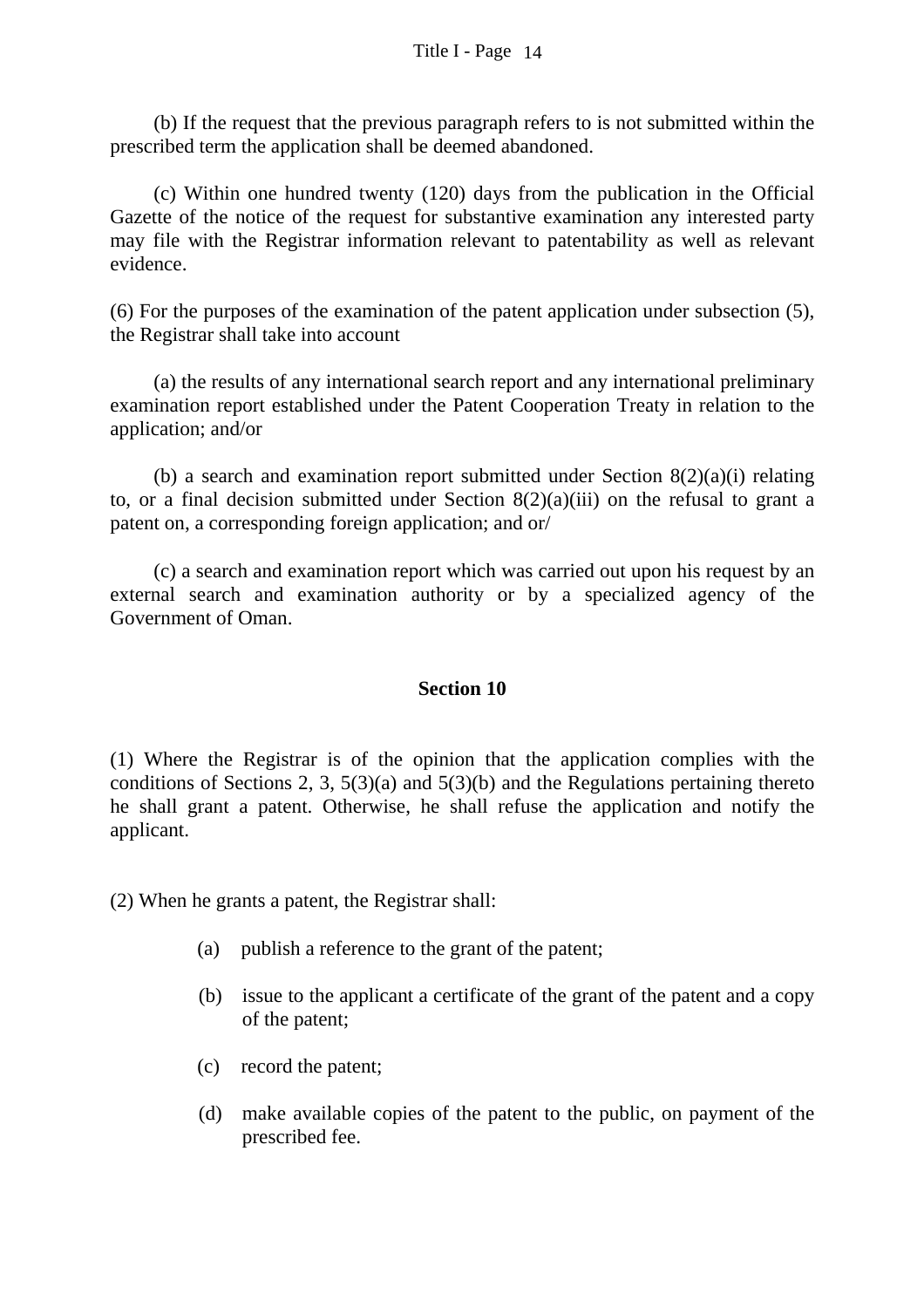(3) The Registrar shall, upon request of the owner of the patent, make changes in the text or drawings of the patent in order to limit the extent of the protection conferred thereby. In no event can the change result in the matter claimed in the patent going beyond the matter claimed in the initial application on the basis of which the patent was granted, otherwise it shall be without effect.

### **Section 11**

(1) A patent shall confer on its owner the right to prevent third parties from exploiting the patented invention in Oman. The right of the patent owner is defined by the claims.

(2) For the purposes of this Act, "exploiting" a patented invention means any of the following acts:

- (a) when the patent has been granted in respect of a product:
	- (i) making, importing, offering for sale, selling and using the product;
	- (ii) stocking such product for the purposes of offering for sale, selling or using;
- (b) when the patent has been granted in respect of a process:
	- (i) using the process;
	- (ii) doing any of the acts referred to in paragraph (a) in respect of a product obtained directly by means of the process;
- (c) when the patent has been granted in respect of a plant or plant variety:
	- (i) producing or reproducing (multiplying);
	- (ii) conditioning for the purpose of propagation;
	- (iii) offering for sale;
	- (iv) selling or other marketing;
	- (v) exporting;
	- (vi) importing;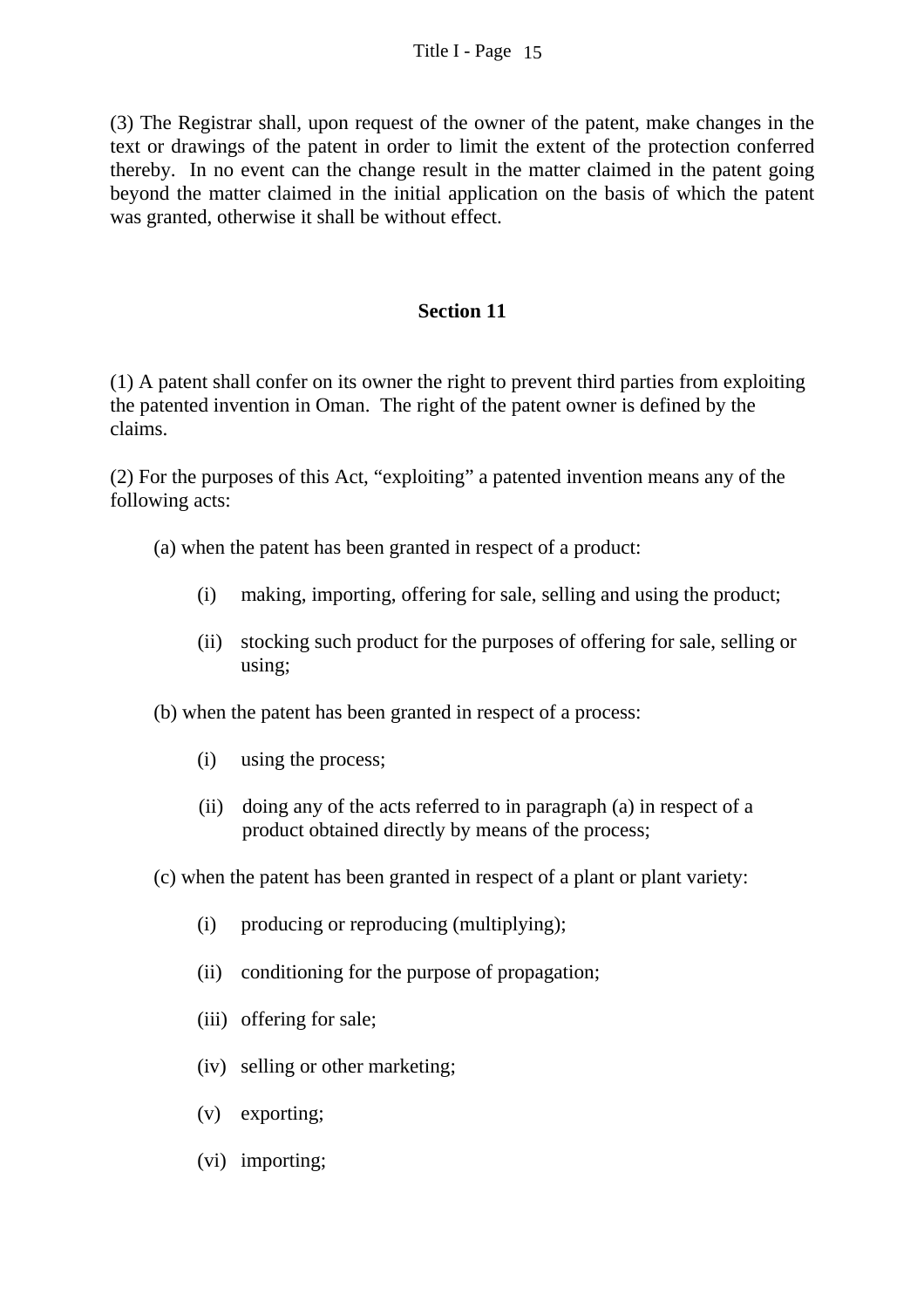- (vii) stocking for any of the purposes mentioned in (i) to (vi), above;
- (d) The provisions of paragraph (c) shall also apply in relation to
	- (i) varieties which are essentially derived from the protected variety, where the protected variety is not itself an essentially derived variety,
	- (ii) varieties which are not clearly distinguishable from the protected variety and
	- (iii) varieties whose production requires the repeated use of the protected variety.
	- (iv) a variety shall be deemed to be essentially derived from another variety ("the initial variety") when **:** 
		- it is predominantly derived from the initial variety, or from a variety that is itself predominantly derived from the initial variety, while retaining the expression of the essential characteristics that result from the genotype or combination of genotypes of the initial variety;
		- it is clearly distinguishable from the initial variety; and
		- except for the differences which result from the act of derivation, it conforms to the initial variety in the expression of the essential characteristics that result from the genotype or combination of genotypes of the initial variety.

(3) The owner of the patent shall, in addition to any other rights, remedies or actions available to him, have the right, subject to subsection (4) hereof and Section 13, and in accordance with the provisions of Title IV, to institute court proceedings against any person who infringes the patent by performing, without his agreement, any of the acts referred to in Subsection (2) or who performs acts which make it likely that infringement will occur.

(4) (a) The rights under the patent shall not extend:

- (i) to acts in respect of articles which have been put on the market in Oman by the owner of the patent or with his consent, consequently exhausting the patent owner's rights; or
- (ii) to the use of articles on aircraft, land vehicles or vessels of other countries which temporarily or accidentally enter the airspace, territory or waters of Oman; or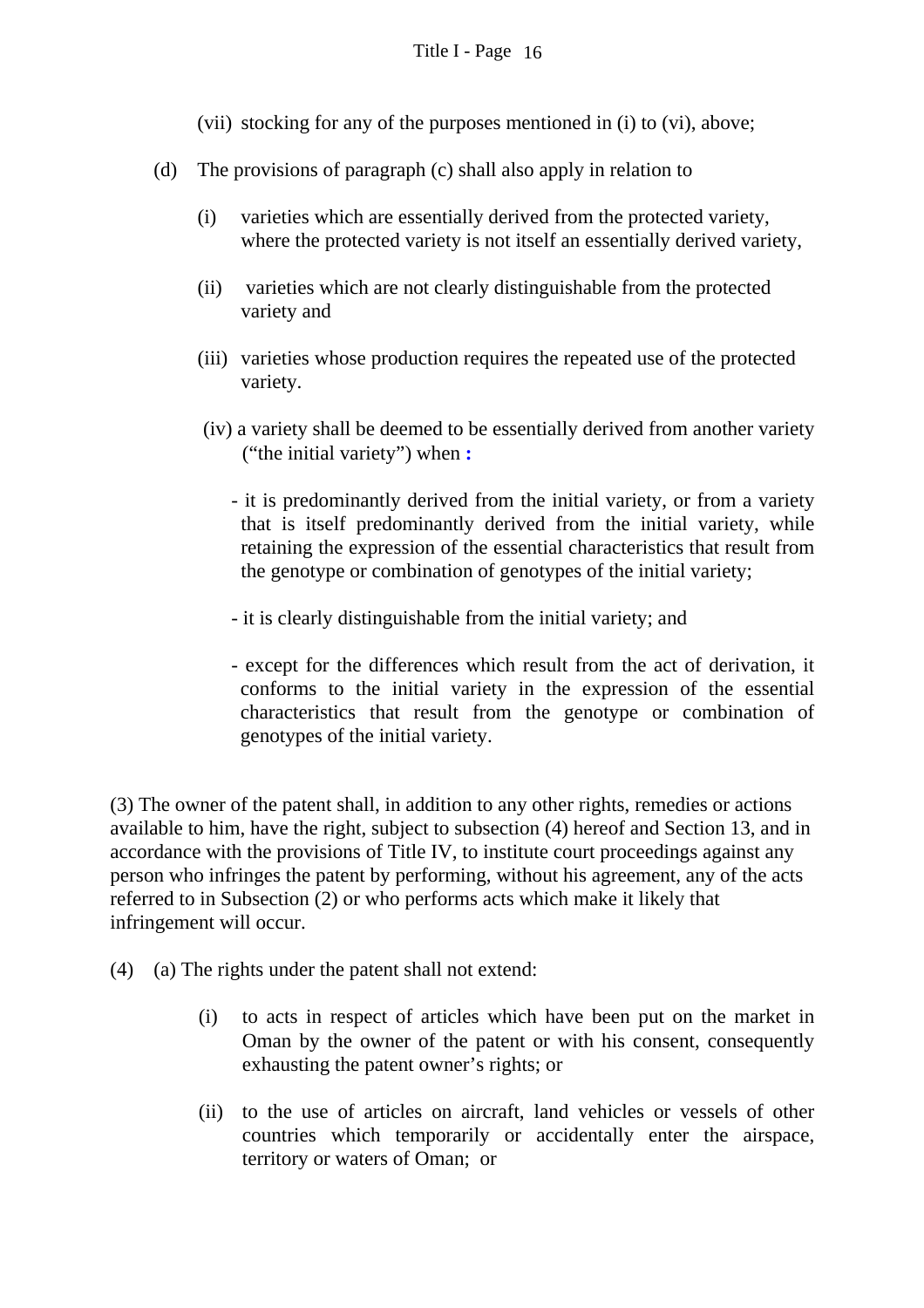- (iii) to acts done only for experimental purposes relating to a patented invention; or
- (iv) to acts performed by any person who in good faith, before the filing or, where priority is claimed, the priority date of the application on which the patent is granted, was using the invention or was making effective and serious preparations for such use in Oman (the "prior user";
- (v) to the acts of making, constructing, using, or selling the patented invention solely for uses reasonably related to the development and submission of information required under any law of Oman or a country other than Oman that regulates the manufacture, construction, use or sale of any product, provided that any product produced under such authority shall not be made, used, or sold in Oman other than for purposes related to generating such information, and that the product shall only be exported outside Oman for purposes of meeting marketing approval requirements of Oman.

 (b) With respect of patents granted for plants and plant varieties, the rights under those patents shall not extend to:

- (i) acts done privately and for non-commercial purposes;
- (ii) acts done for experimental purposes; and
- (iii) acts done for the purpose of breeding other varieties, including essentially derived varieties;
- (iv) within reasonable limits and subject to the safeguarding of the legitimate interests of the patent owner, any acts practiced by farmers to use for propagating purposes, on their own holdings, the product of the harvest which they have obtained by planting, on their own holdings, the patented variety or an essentially derived variety.

(5) Without prejudice to the provisions of subsection 4(a) of this Section, the Minister shall have the authority, ex officio or at the request of any interested party, of declaring the patent rights exhausted, and thus of authorizing others to import the patented product or a product manufactured directly or indirectly by means of the patented invention ("the product") from another territory when that product is not available in the territory of Oman or is available in the territory of Oman with unreasonably low quality standards or in a quantity that is not sufficient to meet the local demand or at prices that the Minister deems abusive or for any other reason of public interest, including anticompetitive practices, provided that: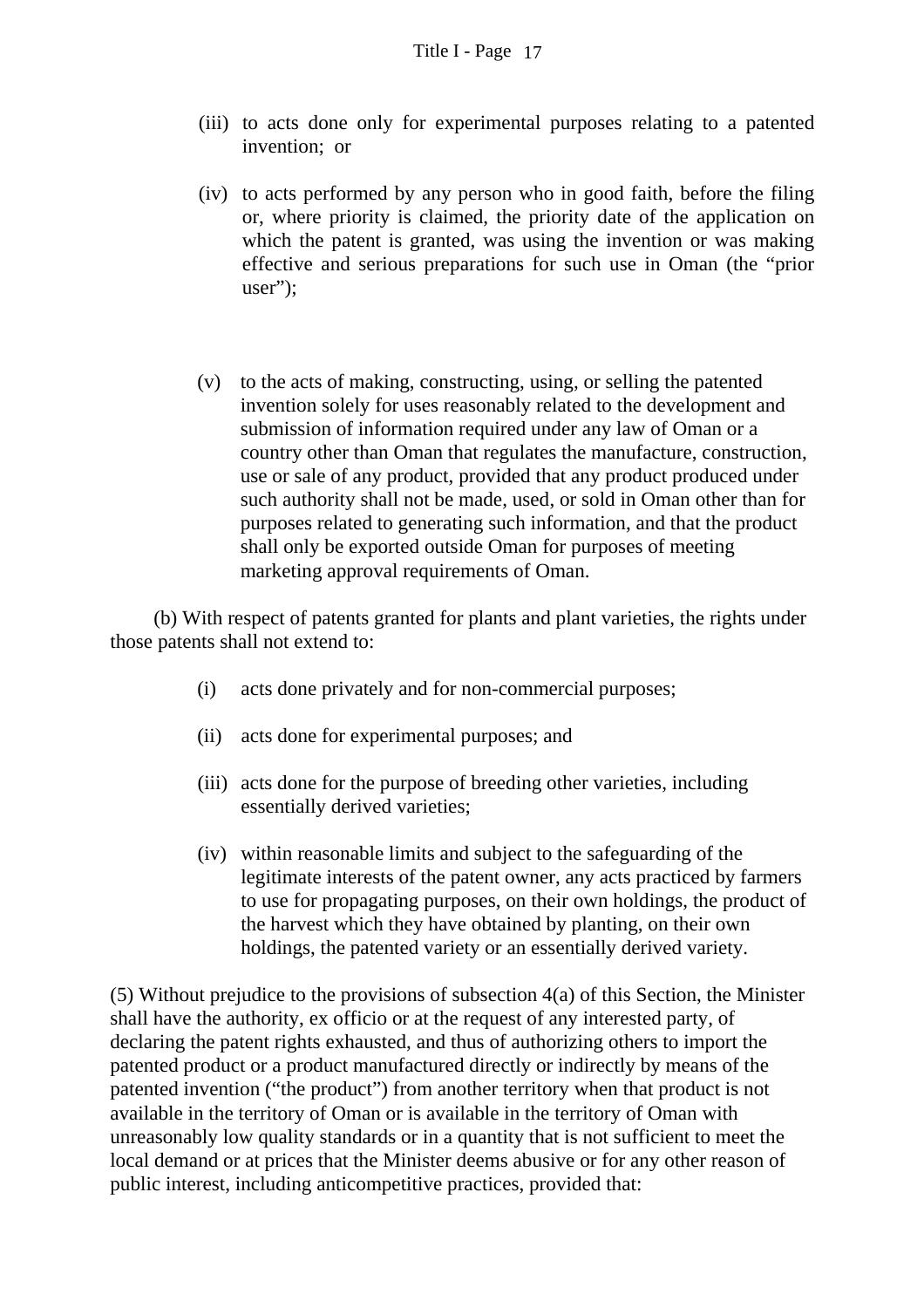- (i) the product has been put in the channels of commerce in the territory from which it will be imported by the owner of the patent or with his consent; and
- (ii) a patent claiming the product or the process for its manufacture is in force in the territory from which the product will be imported and is owned by the same person who owns the patent in Oman or by a person under his control:

(a) If the importer fails to fulfill the purpose that justified the Minister's decision to consider the patent rights exhausted, the Minister shall, ex officio, or at the request of the patent owner, cancel the authorization.

(b) If the conditions that gave rise to the Minister's decision to consider the patent exhausted cease to exist, the Minister may, ex officio or at the request of the patent owner, cancel the authorization, provided that the legitimate interests of the importer are taken into account, including but not exclusively that the importer will retain the right to commercialize the products that remain on stock.

(6) The right of the prior user referred to in subsection  $(4)(a)(iv)$  of this Section may be transferred or devolve only together with the enterprise or business, or with that part of the enterprise or business, in which the use or preparations for use have been made.

#### **Section 12**

(1) (a) Subject to Subsection (2), a patent shall expire 20 years after the filing date of the application for the patent.

(b) In the event a patent is granted more than four years after the filing date, or two years from the request for examination, whichever is later, the term of protection of that patent shall be extended so as to compensate for any period of time in excess of four years from the filing date. Extensions shall be granted upon request by the patent owner and the payment of the prescribed fee. No extension longer than five (5) years beyond the normal expiry date shall be granted. Periods attributable to actions of the patent applicant shall not be included in the determination of such delays.

(c) An adjustment of the patent term shall be available, upon the patent owner's request and the payment of the prescribed fee, if the marketing approval process related to the first commercial use of the product in Oman takes longer than 24 (twenty four months) from the date of application of marketing approval, provided that the delay is not attributable to actions of the patent applicant or patent owner.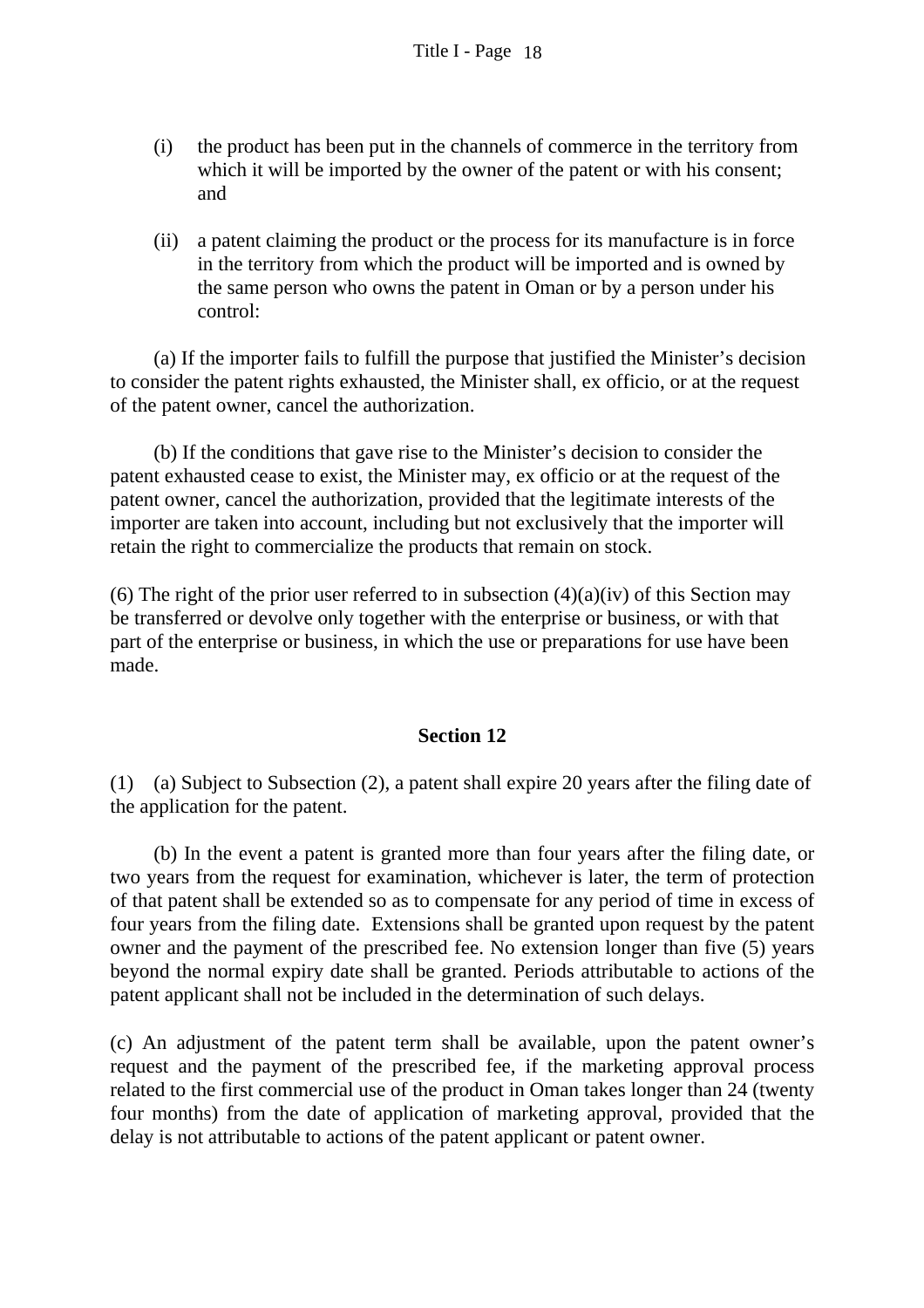(2) In order to maintain the patent or patent application, a progressively increasing annual fee shall be paid in advance to the Registrar for each year, starting one year after the filing date of the application for grant of the patent. A period of grace of six months shall be allowed for the late payment of the annual fee on payment of the prescribed surcharge. If an annual fee is not paid in accordance with the provisions of this subsection, the patent application shall be deemed to have been withdrawn or the patent shall lapse. The Registrar may restore the lapsed patent at any time before the end of a period of one year after the period in which the payment should have been made, if he is satisfied that the non-payment of fees was justifiable and that rights of third parties that may have arisen in the meantime are not unreasonably harmed.

### **Section 13**

#### (1) (a) Where

- (i) the public interest, in particular, national security, nutrition, health or the development of other vital sectors of the national economy so requires; or
- (ii) a judicial or administrative body has determined that the manner of exploitation, by the owner of the patent or his licensee, is anticompetitive, and the Minister is satisfied that the exploitation of the invention in accordance with this subsection would remedy such practice; or
- (iii) the owner of the patent is abusively exercising his exclusive rights and/or neglecting in taking measures to prevent his licensee(s) from abusively exercising the licensed exclusive rights; or
- (iv) the invention is not available in sufficient quantities or quality or at predetermined reasonable prices in Oman, either through manufacture in Oman or through importation; or
- (v) when a patent (the "second patent") claiming an invention that involves an important technical advance of considerable economic significance in relation to an invention claimed in a patent (the "first patent") without infringing which the second patent cannot be exploited.

(2) A compulsory license may not be applied for on the ground of insufficient availability of the patented product or of the product manufactured with the patented process, as established in subsection  $(1)(a)(iv)$ , before the expiration of a period of four years from the date of filing of the patent application or three years from the date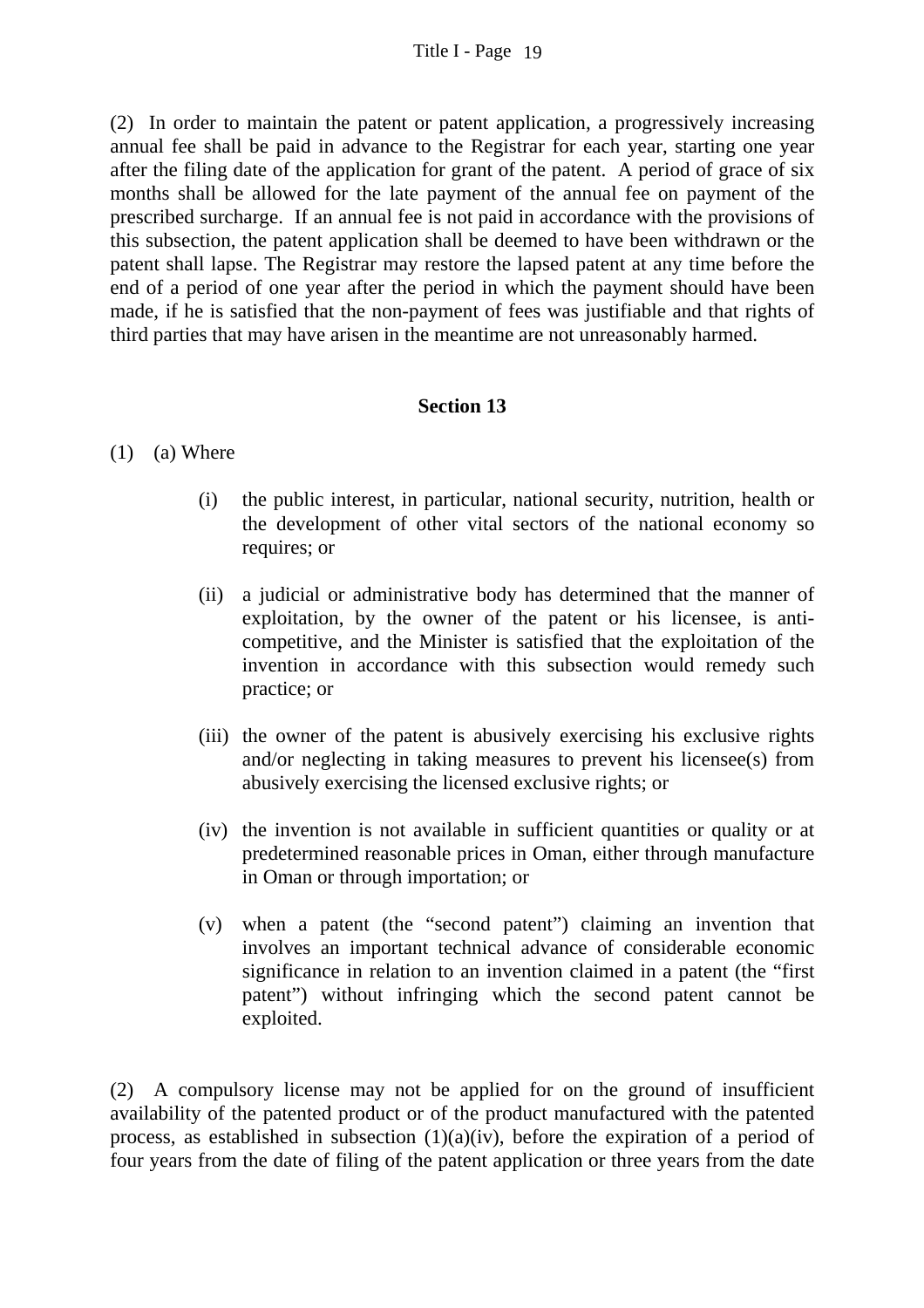of the grant of the patent, whichever periods expires last; it shall be refused if the patentee justifies his inaction or insufficient action by legitimate reasons.

(3) Upon request of the owner of the patent, or of the Government agency or of the third person authorized to exploit the patented invention, the Minister may, after hearing the parties, if either or both wish to be heard, vary the terms of the decision authorizing the exploitation of the patented invention to the extent that changed circumstances justify such variation.

(4) (a) Upon the request of the owner of the patent, the Minister shall terminate the compulsory license if he is satisfied, after hearing the parties, if either or both wish to be heard, that the circumstances which led to his decision have ceased to exist and are unlikely to recur or that the Government agency or third person designated by him has failed to comply with the terms of the decision.

 (b) Notwithstanding paragraph (a), the Minister shall not terminate the compulsory license if he is satisfied that the need for adequate protection of the legitimate interests of the Government agency or third person designated by him justifies the maintenance of the decision or, if the compulsory license was granted to remedy an anti-competitive practice under subsection  $(1)(a)(ii)$ , if and when the conditions which led to such compulsory license are likely to recur.

(5) The compulsory license may only be transferred with the enterprise or business of that person or with the part of the enterprise or business within which the patented invention is being exploited.

(6) The compulsory license shall always be non-exclusive. Therefore, it shall not exclude:

- (i) the exploitation of the invention by the patent owner himself, either through manufacture in Oman or through importation or both; and
- (ii) the conclusion of license contracts by the owner of the patent; and
- (ii) the continued exercise, by the owner of the patent, of his rights under Section 11(1), (2) and (3).

(7) (a) A request for the compulsory license shall be addressed to the Minister. It shall be accompanied by evidence that the owner of the patent has received, from the person seeking the compulsory license, a request for a contractual license, but that that person has been unable to obtain such a license on reasonable commercial terms and conditions and within a reasonable time. Unless the particular circumstances of the case show otherwise, a period of up to a maximum of six months between the date on which the patent owner was informed by the proponent of the request and the proposed conditions for a voluntary license and the date on which the proponent of the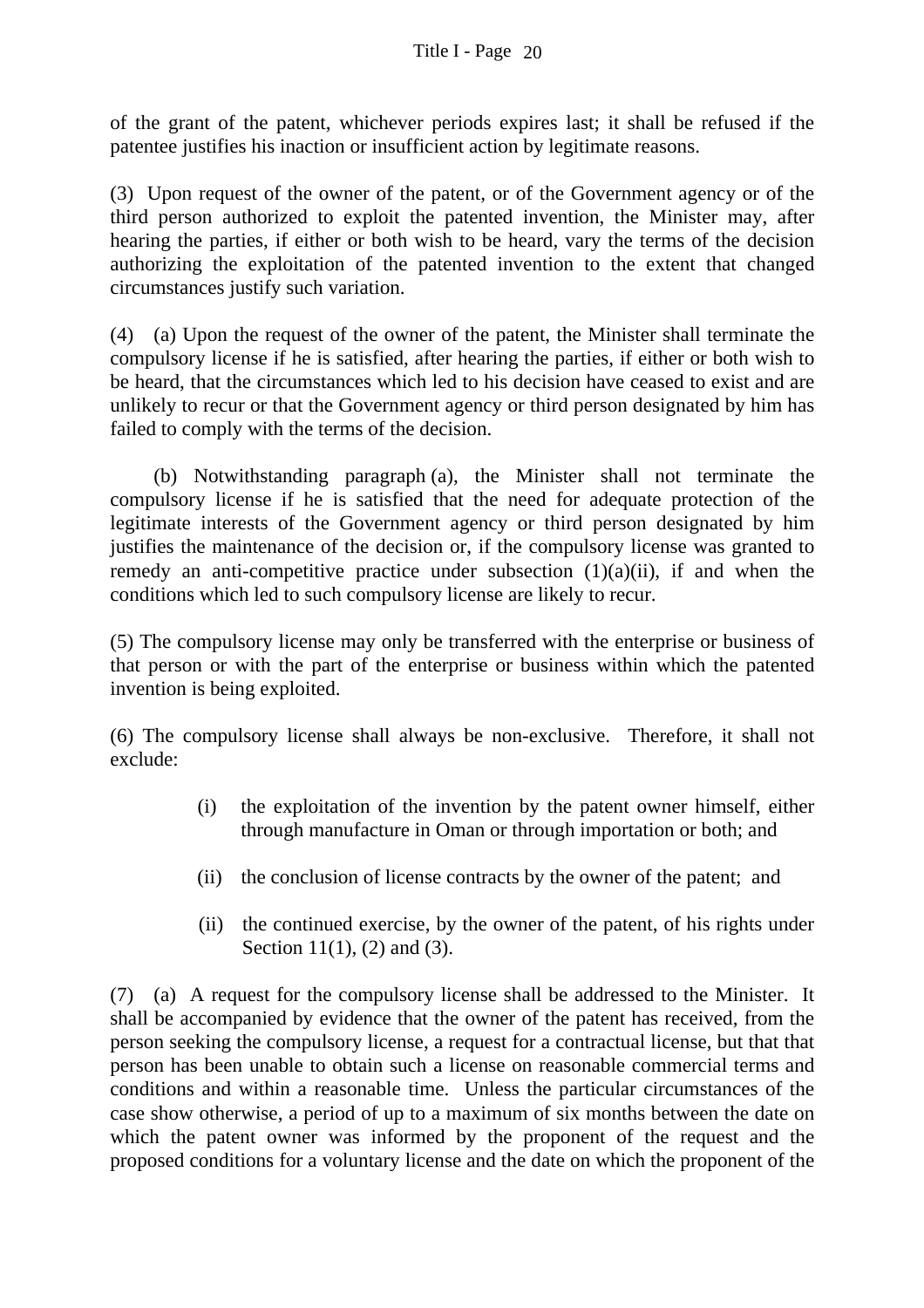voluntary license was informed by the patent owner on his final decision to refuse the proposal shall be deemed a reasonable time.

 (b) Evidence concerning a previous attempt of obtaining a voluntary license, under paragraph (a), shall not be required in cases of national emergency or other circumstances of extreme urgency or in cases of public non-commercial use or when the license is granted to remedy a practice determined after judicial or administrative process to be anti-competitive, provided, however, that in such cases the owner of the patent shall be notified of the Minister's decision as soon as reasonably practicable.

(8) The exploitation of the invention by the Government agency or third person licensed by the Minister shall be predominantly for the supply of the market in Oman except when the compulsory license concerns a patent claiming a pharmaceutical product or a process of making a pharmaceutical product, and the purpose of the license is to export the patented products or the products manufactured by the patented process for a foreign territory or country with no or with insufficient manufacturing capacity, in accordance with the terms and conditions of the Decision of the General Council of the WTO of August 30, 2003.

(9) Compulsory licenses of inventions in the field of semi-conductor technology shall only be granted for public non-commercial use or where a judicial or administrative body has determined that the manner of exploitation of the patented inventions, by the owner of the patents or his licensees, is anti-competitive and if the Minister is satisfied that the issuance of the non-voluntary license would remedy such practice.

(10) Where a compulsory license is granted under subsection  $(1)(v)$ ,

(a) the owner of the first patent shall be entitled to a cross-license on reasonable terms to use the invention claimed in the second patent; and

(b) the license of the first patent shall be non-assignable except with the assignment of the second patent.

(11) The provisions of this Section shall apply, where appropriate and *mutatis mutandis*, to pending patent applications, except in the case of insufficient availability of the patented product or of the product manufactured with the patented process.

# **Section 14**

(1) Any interested person may request the Court to invalidate a patent.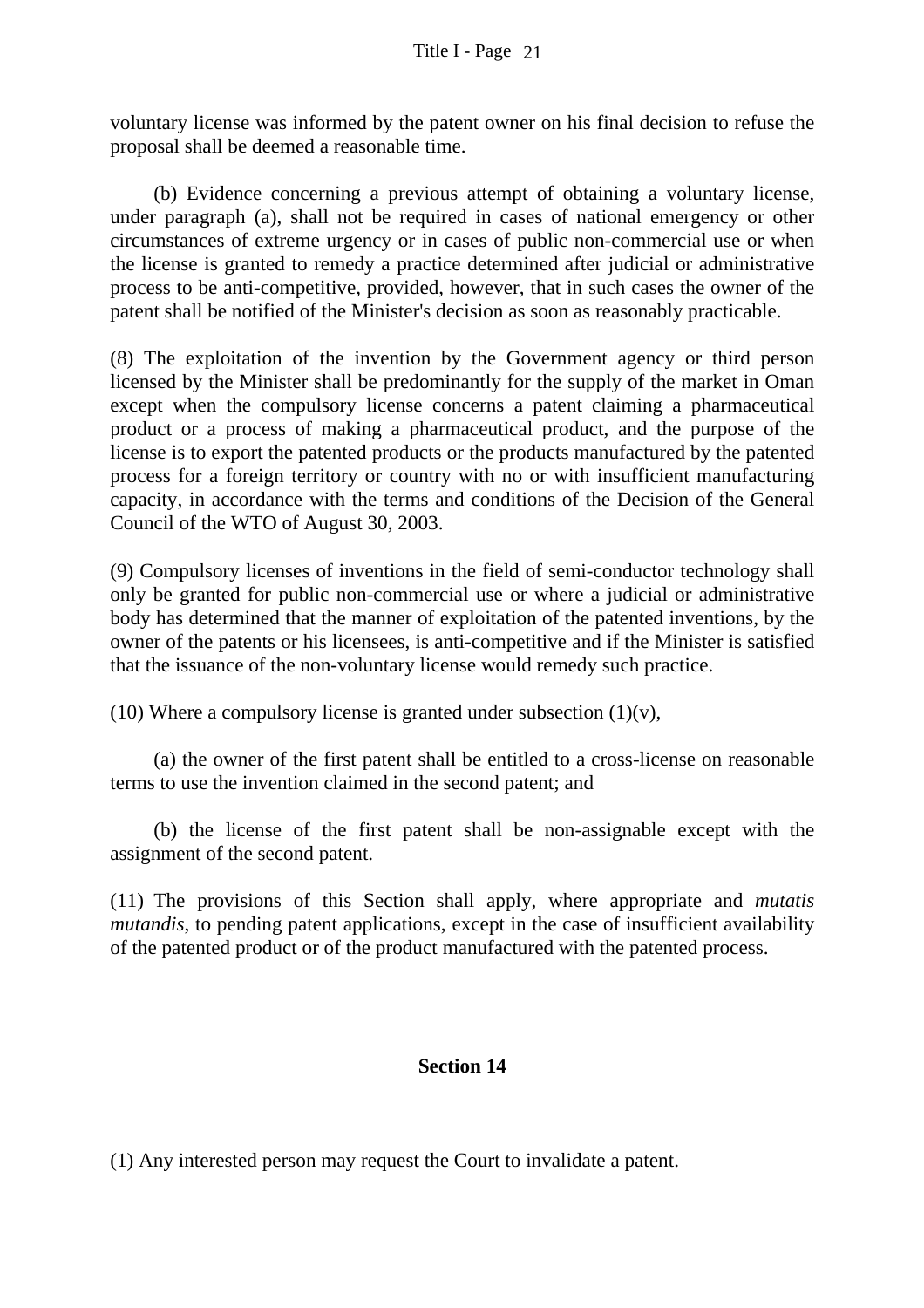(2) The Court shall have the authority to invalidate the patent if the person requesting the invalidation proves that any of the requirements of Sections 2, 3, 4 and 5(3)(a) and (b), is not fulfilled or if the owner of the patent is not the inventor or his successor in title. The Court shall also have the authority to invalidate the patent if the patent owner is found to have engaged in inequitable conduct during the procurement of the patent letter. For the purposes of this Subsection, inequitable conduct is an act or omission that aims at suppressing information on the application that would be material for the decision of granting or refusing the patent.

(3) The lack of compliance with any formal requirements shall not be ground for the invalidation of the patent unless the non-compliance in question occurred as a result of a fraudulent intention.

(4) When the grounds for invalidation are established with respect only to a part of the invention, only the corresponding claim or claims shall be invalidated.

(5) Any invalidated patent, or claim or part of a claim, shall be regarded as null and void from the date of the grant of the patent, and shall be deemed as if it had never been granted.

(6) In the event of a dispute over the right to the patent, the interested person may ask the Court to transfer the title to him instead of invalidating it.

(7) The final decision of the Court shall be notified to the Registrar who shall record it and publish a reference thereto according to the Regulations.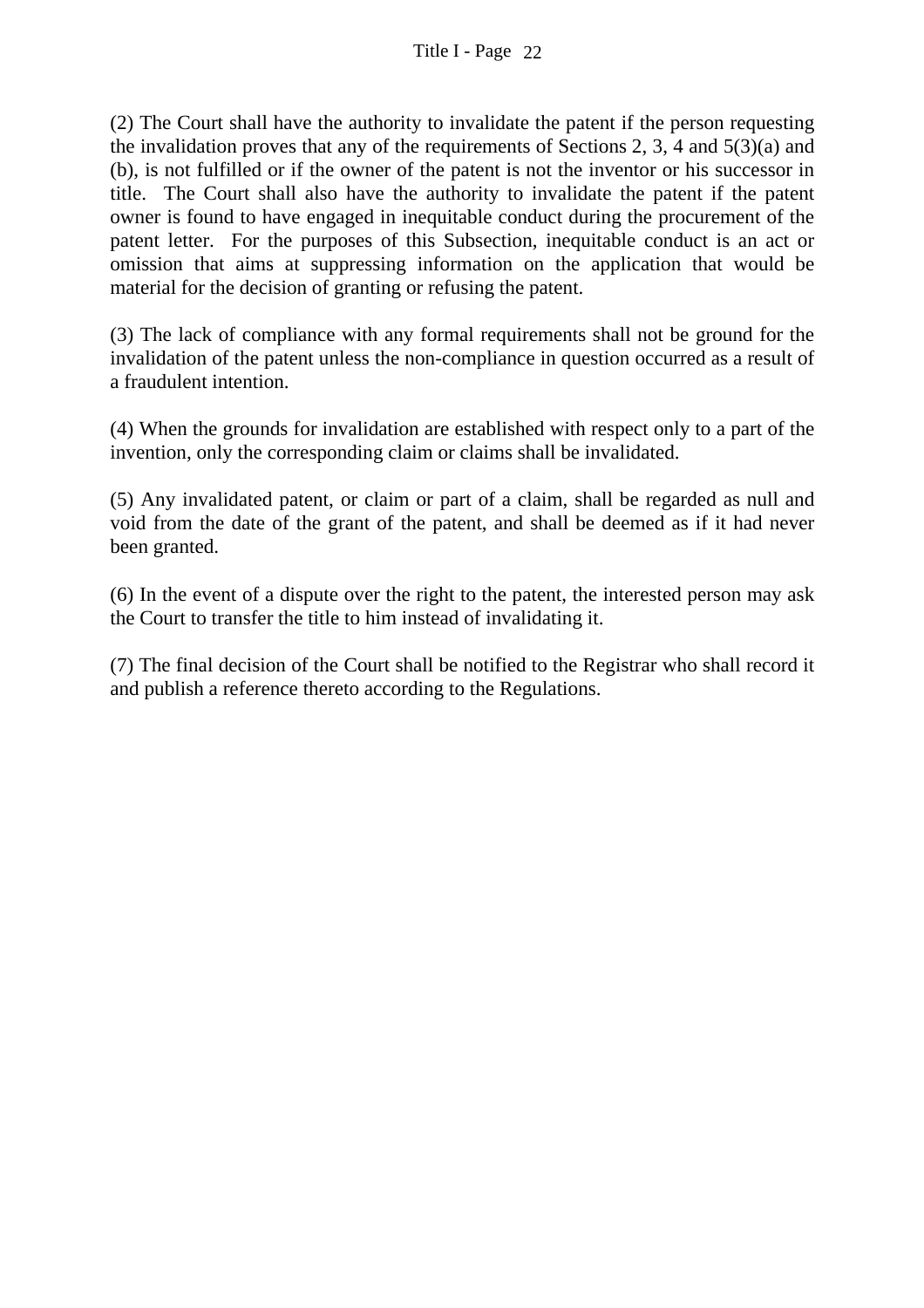## **PART II: UTILITY MODEL CERTIFICATES**

### **Section 15**

Without prejudice to the following provisions, the provisions of Part I of Title I as well as other provisions that apply to patents and patent applications shall apply *mutatis mutandis* to utility model certificates.

(1) An invention is registrable as a utility model if it is new, involves a sufficiently inventive step and is industrially applicable.

(2) A utility model shall be considered as involving a sufficiently inventive step if, having regard to the differences and similarities between the claimed utility model and the prior art, the utility model does not result in a common manner from the prior art relevant to a person having ordinary skill in the art.

(3) The description of the utility model shall disclose it in a manner sufficiently clear and complete for the utility model to be carried out by a person having ordinary skill in the art, and shall, in particular, indicate how the claimed utility model enhances the utility or functionality of the object.

(4) The examination by the Registrar of the application for a certificate of utility model shall be limited to the compliance, *mutatis mutandis*, of the provisions of Sections 5 and 9 as well as those of this Section.

### **Section 16**

(1) The owner of the certificate shall, in addition to any other rights, remedies or actions available to him, have the right, to institute court proceedings, in accordance with Title IV, against any person who infringes the certificate by performing, without his agreement, any of the acts referred to in Section  $11(2)(a)$  or who performs acts which make it likely that infringement will occur.

(2) During the period in which the Registrar examines the utility model, the Court may order provisional measures to prevent an infringement from occurring and/or to preserve relevant evidence in regard to the alleged infringement.

### **Section 17**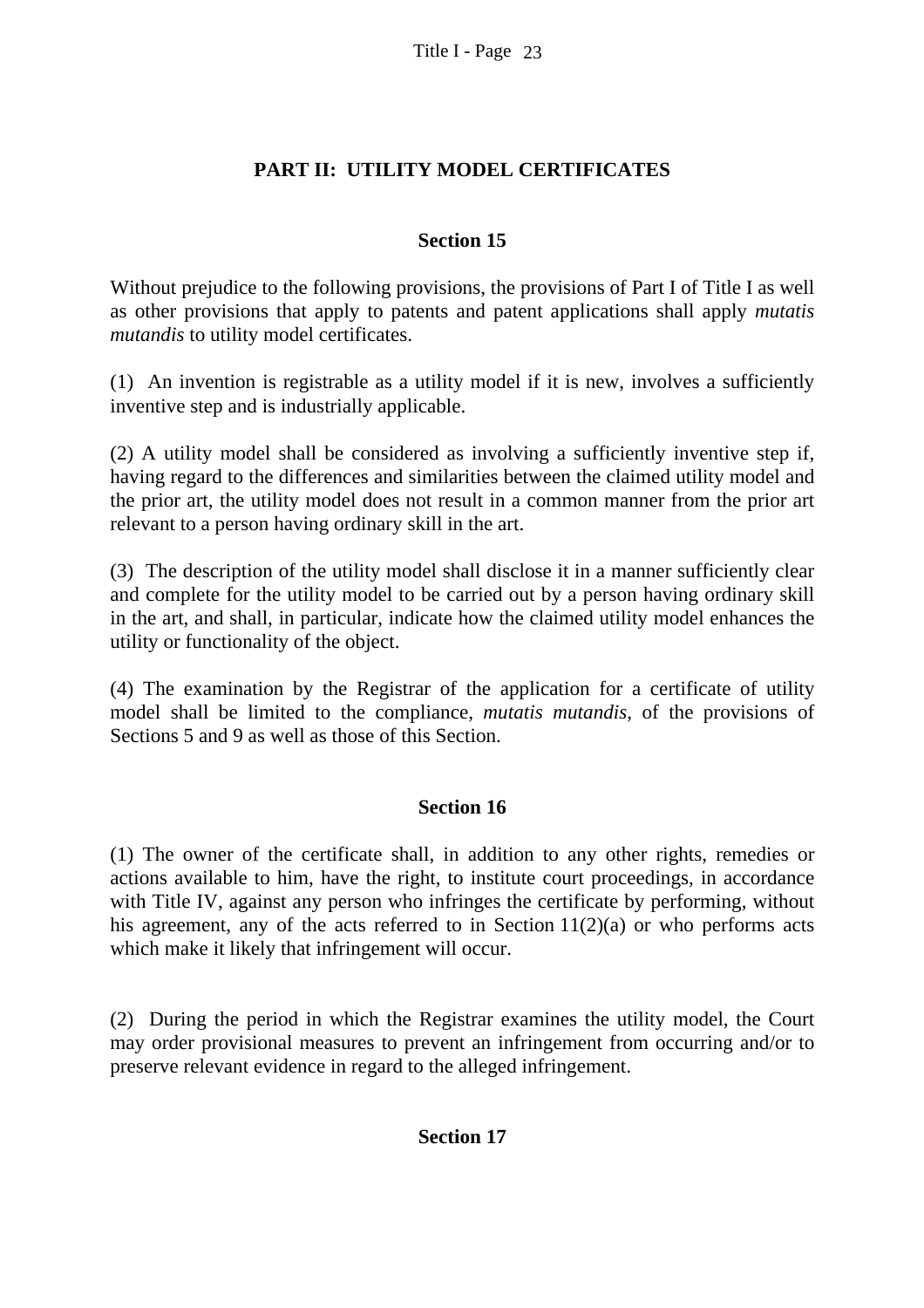Subject to Section 12(2), a certificate shall expire 10 years after the filing date of the application for the certificate.

#### **Section 18**

(1) (a) At any time before the examination of a patent application under Section 9(5) or in any case before the grant or refusal of a patent or of an industrial design certificate, an applicant for a patent or for an industrial design certificate may, upon payment of the prescribed fee, convert his application into an application for a utility model certificate, which shall be accorded the filing date of the initial application.

 (b) At any time before the grant or refusal of a utility model certificate, an applicant for a utility model certificate may, upon payment of the prescribed fee, convert his application into a patent or an industrial designs certificate application, which shall be accorded the filing date of the initial application.

(2) An application shall not be converted under Subsection (1) more than once.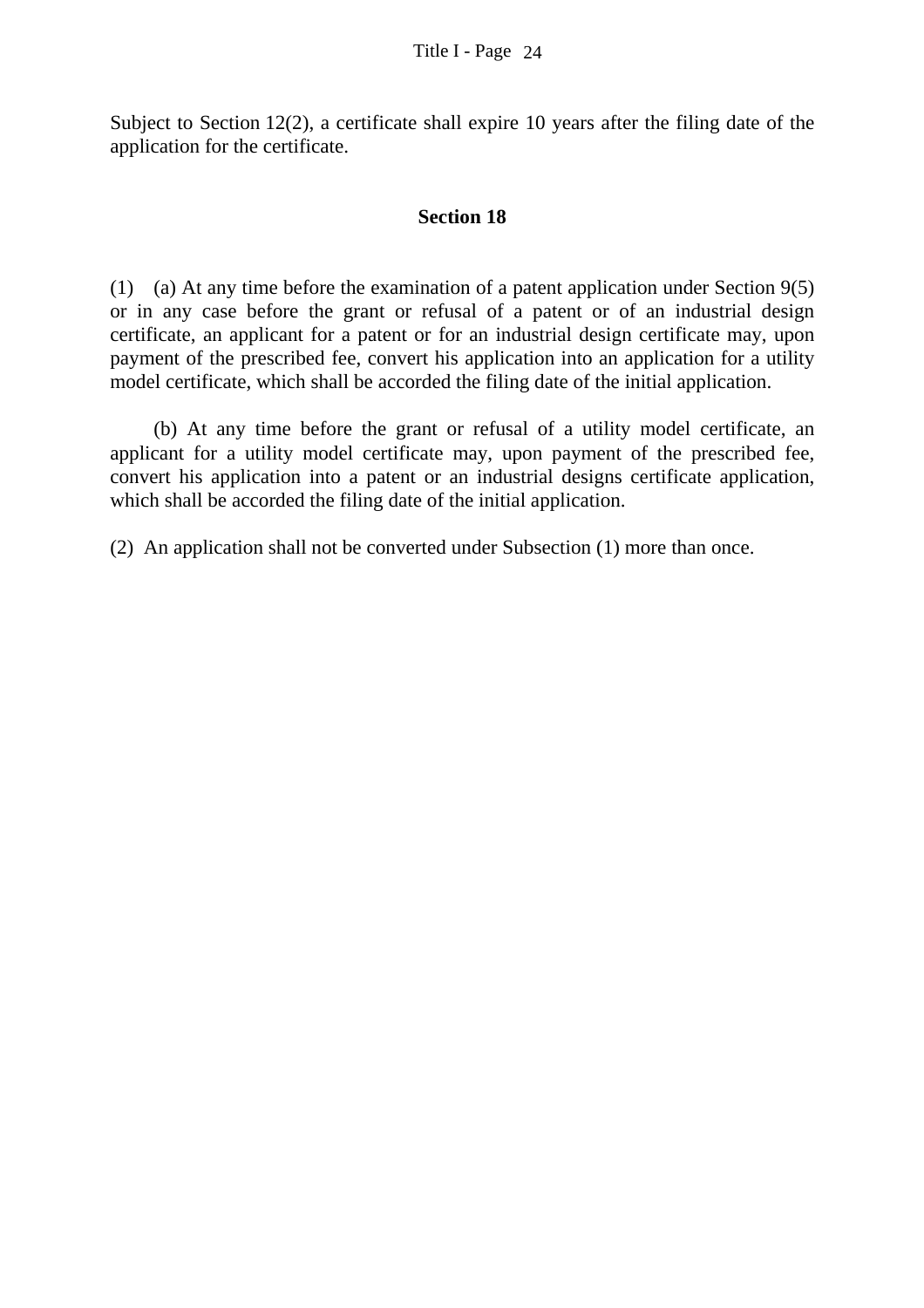# **PART III: INDUSTRIAL DESIGNS**

### **Section 19**

The protection under this Part does not extend to anything in an industrial design which serves solely to obtain a technical result and to the extent that it leaves no freedom as regards arbitrary features of appearance.

### **Section 20**

(1) An industrial design is registrable if it is new.

(2) An industrial design shall be new if it does not significantly differ from designs that have been disclosed to the public, anywhere in the world, by publication in tangible form or by use or in any other way, prior to the filing date or, where applicable, the priority date of the application for registration ("known designs") or from combinations of features of known designs.

(3) Sections 3(2)(c) and 7 shall apply *mutatis mutandis* to industrial designs, except that the period determined in Section  $7(1)(b)$  shall be of six months. Consequently, the filing of the application in Oman before the expiration of the period referred to above shall not be invalidated by reason of any acts accomplished in the interval, in particular, another filing or the putting on sale of copies of the design and such acts cannot give rise to any third–party right or any right of personal possession.

(4) Industrial designs that are contrary to public order or morality shall not be registrable.

# **Section 21**

Section 4 shall apply *mutatis mutandis* to industrial designs.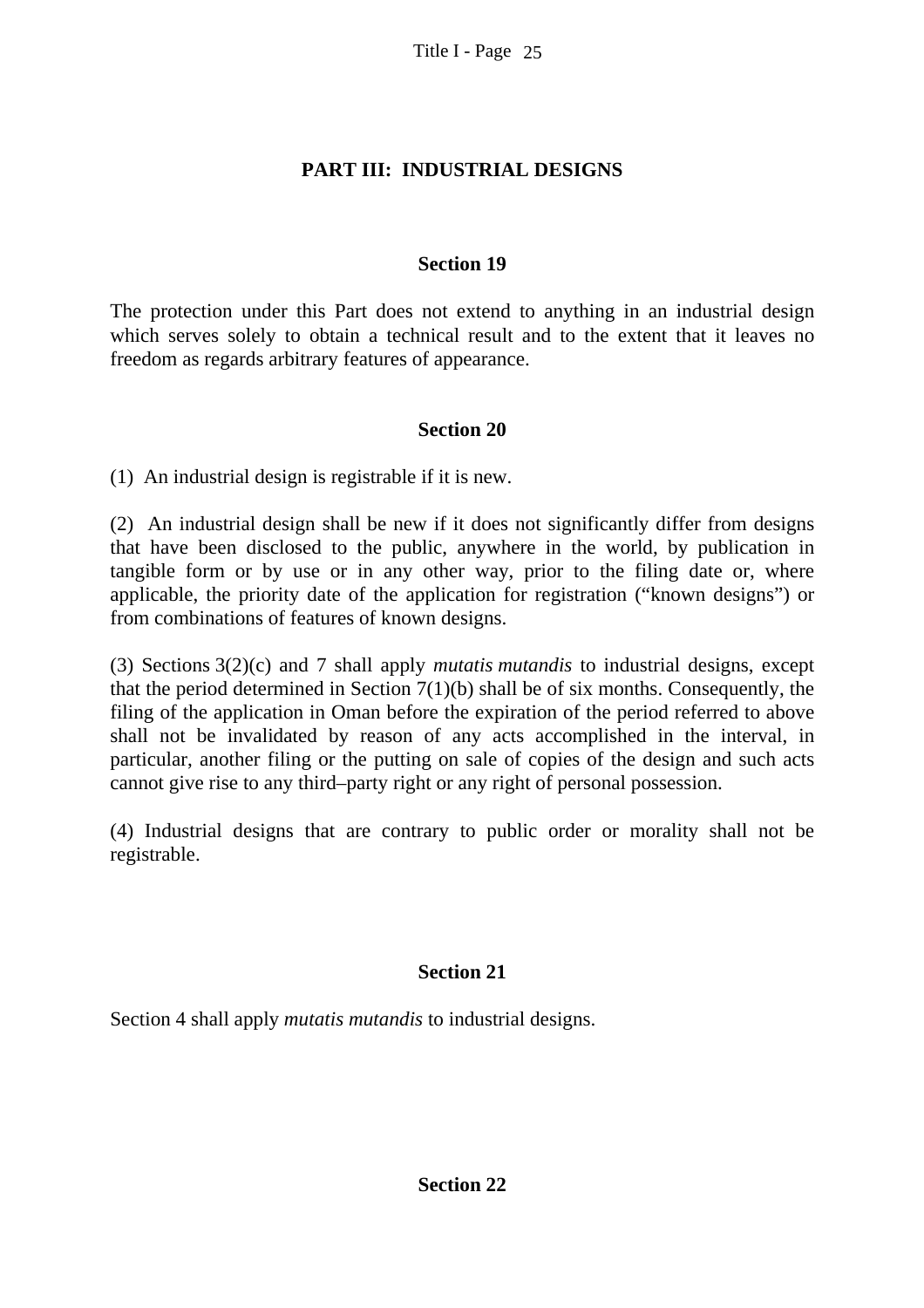(1) The application for registration of an industrial design shall be filed with the Registrar and shall contain a request, drawings, photographs or other adequate graphic representations of the article embodying the industrial design and an indication of the kind of products for which the industrial design is to be used. It may be accompanied by a specimen of the article embodying the industrial design, where the industrial design is two-dimensional. The application shall be subject to the payment of the prescribed application fee.

(2) Where the applicant is not the creator, the request shall be accompanied by a statement justifying the applicant's right to the registration of the industrial design.

(3) Two (2) or more, up to a maximum of one hundred (100), industrial designs may be the subject of the same application, provided they relate to the same class of the International Classification or to the same set or composition of articles.

(4) The application, at the time of filing, may contain a request that the publication of the industrial design, upon registration, be deferred for a period not exceeding 12 months from the date of filing or, if priority is claimed, from the date of priority, of the application.

(5) The applicant may withdraw the application at any time during its pendency.

### **Section 23**

(1) The Registrar shall accord as the filing date the date of receipt of the application, provided that, at the time of receipt, the application contains indications allowing the identity of the applicant to be established and the required graphic representation of the article embodying the industrial design. Section  $9(1)(c)$  shall apply *mutatis mutandis*.

(2) (a) Where the Registrar finds that the conditions referred to in Subsection (2) hereof are fulfilled, he shall publish in the Official Gazette a notice that he is ready to register the industrial design, publish a reference to the registration and issue to the applicant a certificate of registration of the industrial design; otherwise, he shall refuse the application.

 (b) Within ninety (90) days from the publication of the notice referred to in paragraph (a) of this Subsection, the applicant shall pay the prescribed fee, which shall be prescribed in a manner as to cover the costs of registration, publication and issuance of the certificate of registration, as well as a period of five years of the term of protection. If the fee is not paid timely, the Registrar may concede an extension of ninety days if he is satisfied that the applicant was able to justify the failure to pay the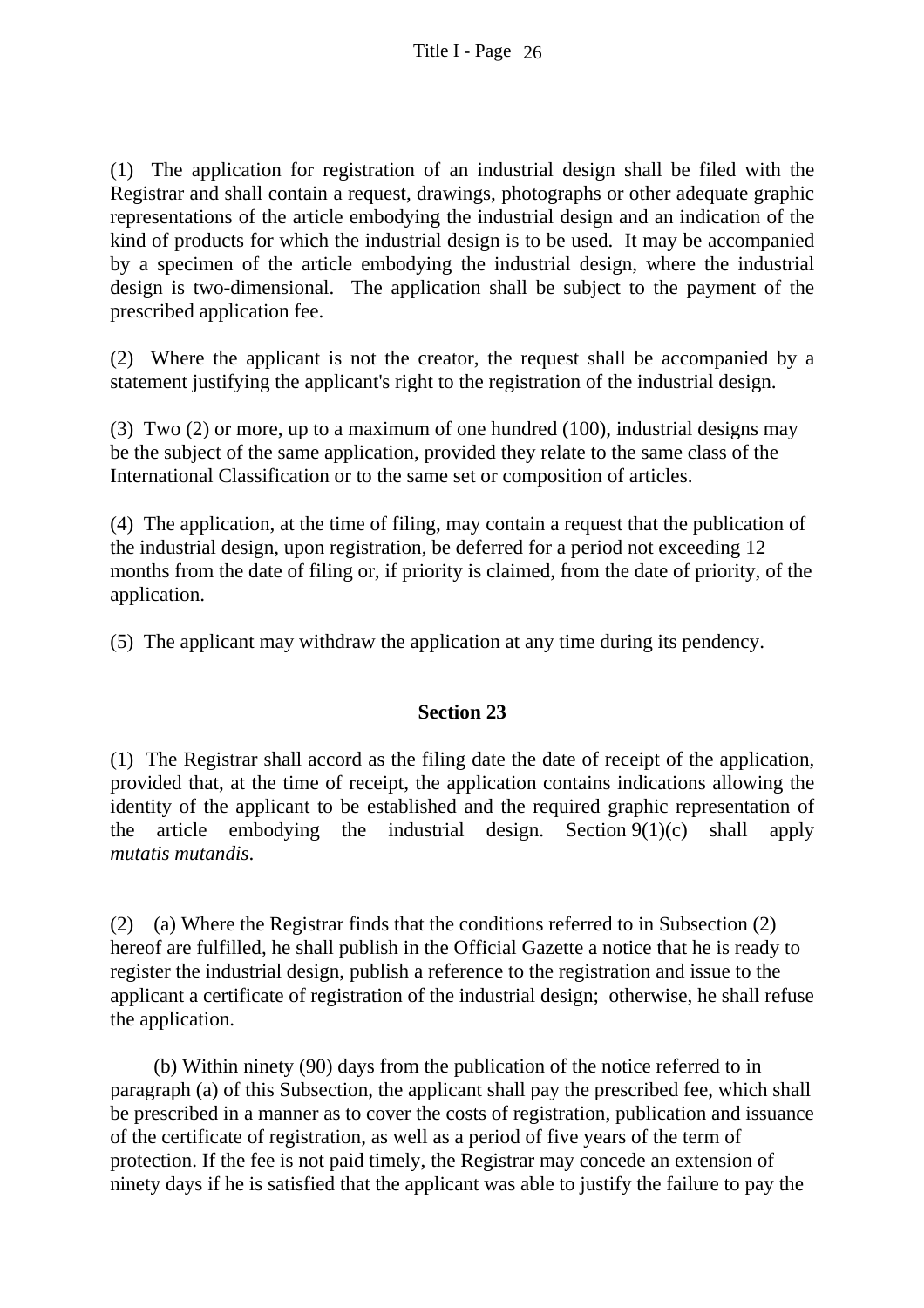fee timely. Otherwise, the applicant shall be cancelled by the Registrar. There shall be no restoration of cancelled designs.

(3) (a) Notwithstanding Subsection (3), where a request has been made under Section 23(4) for deferment of publication, upon registration of the industrial design, neither the representation of the design nor any file relating to the application shall be open to public inspection. In this case, the Registrar shall publish a mention of the deferment of the publication of the industrial design and information identifying the registered owner, and indicating the filing date of the application, the length of the period for which deferment has been requested and any other prescribed particulars.

(b) The institution of legal proceedings on the basis of a registered industrial design during the period of deferment of publication shall be subject to the condition that the information contained in the Register and in the file relating to the application has been communicated to the person against whom the action is brought.

# **Section 24**

(1) An industrial design certificate shall confer on its owner the right to prevent third parties not having the owner's consent from making, selling or importing articles bearing or embodying a design which is a copy, or substantially a copy, of the protected design, when such acts are undertaken for commercial purposes.

(2) Section 11(4)(a)(i) and (5) shall apply *mutatis mutandis* to registered industrial designs*.*

(3) In accordance with Title IV, the registered owner of an industrial design shall, in addition to any other rights, remedies or actions available to him, have the right to institute court proceedings against any person who infringes the industrial design by performing, without his agreement, any of the acts referred to in subsection (1) or who performs acts which make it likely that infringement will occur.

(4) The registration of an industrial design shall be for a period of five years from the filing date of the application for registration. If the owner so requests, according to the Regulations, and upon the payment of the prescribed fee, the registration shall be renewed for two further consecutive periods of five years. A period of grace of six months shall be allowed for the late payment of the renewal fee on payment of the prescribed surcharge, otherwise the registered industrial design shall lapse. There shall be no restoration of lapsed registered industrial designs.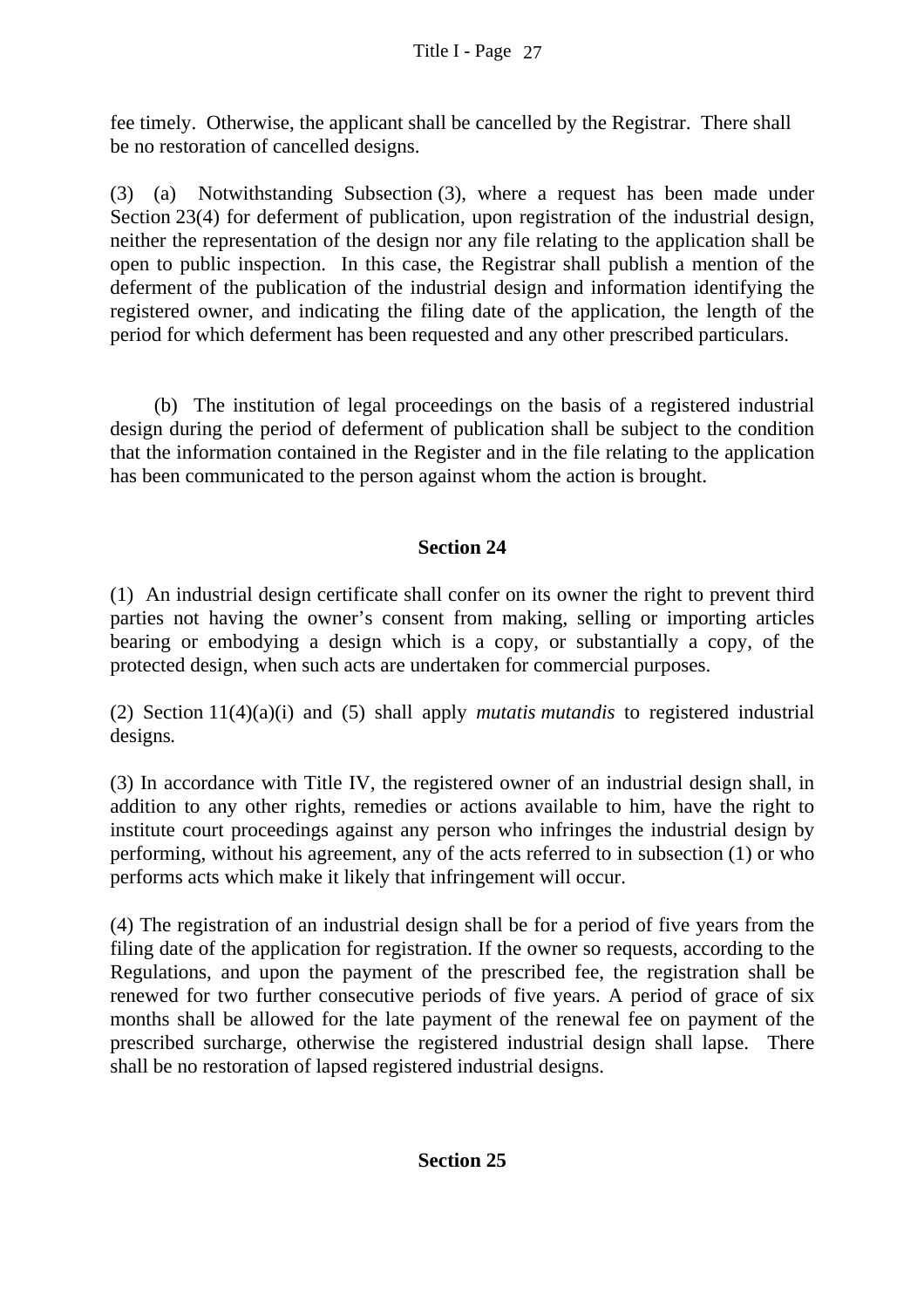The provisions of Section 13 shall apply for *mutatis mutandis* to industrial designs.

## **Section 26**

The provisions of Section 14 shall apply *mutatis mutandis* to industrial designs.

# **PART IV: LAYOUT-DESIGNS (TOPOGRAPHIES) OF INTEGRATED CIRCUITS**

### **Section 27**

(1) Protection under this Part may be obtained for layout-designs of integrated circuits if and to the extent that they are original and has not yet been commercially exploited, or has been commercially exploited for not more than two years, anywhere in the world.

 (2) A layout-design shall be considered to be original if it is the result of its creator's own intellectual effort and is not commonplace among creators of layout-designs and manufacturers of integrated circuits at the time of its creation.

(3) A layout-design consisting of a combination of elements and interconnections that are commonplace shall be protected only if the combination, taken as a whole, is original within the meaning of subsection (1).

### **Section 28**

(1) The right to layout-design protection shall belong to the creator of the layoutdesign. It may be assigned or transferred by succession. Where several persons have jointly created a layout-design, the right shall belong to them jointly.

(2) Section 4 shall apply, *mutatis mutandis*, to layout-designs.

### **Section 29**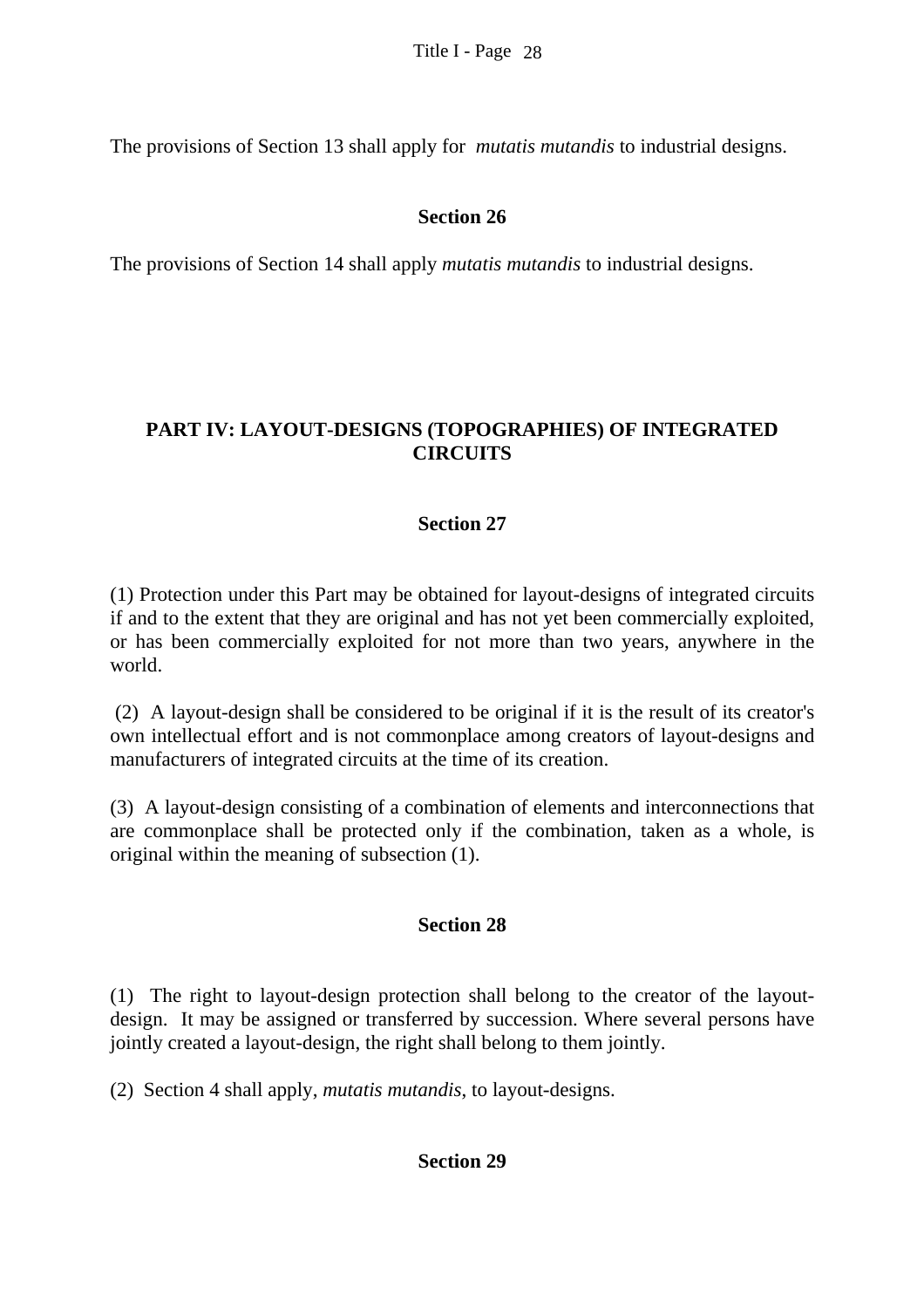(1) Protection under this Act shall not depend upon whether or not the integrated circuit which incorporates the protected layout-design is itself incorporated in an article. Subject to subsection (2), the protection shall have the effect that the following acts shall be unlawful if performed without the authorization of the right holder:

- (i) reproducing, whether by incorporation in an integrated circuit or otherwise, the protected layout-design in its entirety or any part thereof, except the act of reproducing any part that does not comply with the requirement of originality referred to in Section 29;
- (ii) importing, selling or otherwise distributing for commercial purposes the protected layout-design, an integrated circuit in which the protected layout-design is incorporated or an article incorporating such an integrated circuit in so far as it continues to contain an unlawfully reproduced layout-design.
- (2) The effect of protection of a layout-design under this Act shall not extend to:
	- (i) reproduction of the protected layout-design for private purposes or for the sole purpose of evaluation, analysis, research or teaching; or
	- (ii) the incorporation in an integrated circuit of a layout-design created on the basis of such analysis or evaluation and which is itself original in the meaning of Section 37 or the performance of any of the acts referred to in subsection (1) in respect of that layout-design; or
	- (iii) the performance of any of the acts referred to in subsection  $(1)(ii)$ where the act is performed in respect of a protected layout-design, or in respect of an integrated circuit in which such a layout-design is incorporated, that has been put on the market in Oman by, or with the consent of, the right holder, and consequently exhausting the rights of the right holder; or
	- (iv) the performance of any of the acts referred to in subsection (1)(ii) in respect of an integrated circuit incorporating an unlawfully reproduced layout-design or any article incorporating such an integrated circuit where the person performing or ordering such an act did not know and had no reasonable ground to know, when acquiring the integrated circuit or the article incorporating such an integrated circuit, that it incorporated an unlawfully reproduced layout-design; however, after the time that such person has received sufficient notice that the layoutdesign was unlawfully reproduced, that person may perform any of the said acts only with respect to the stock on hand or ordered before such time and shall be liable to pay to the right holder a sum equivalent to a reasonable royalty such as would be payable under a freely negotiated license in respect of such a layout-design; or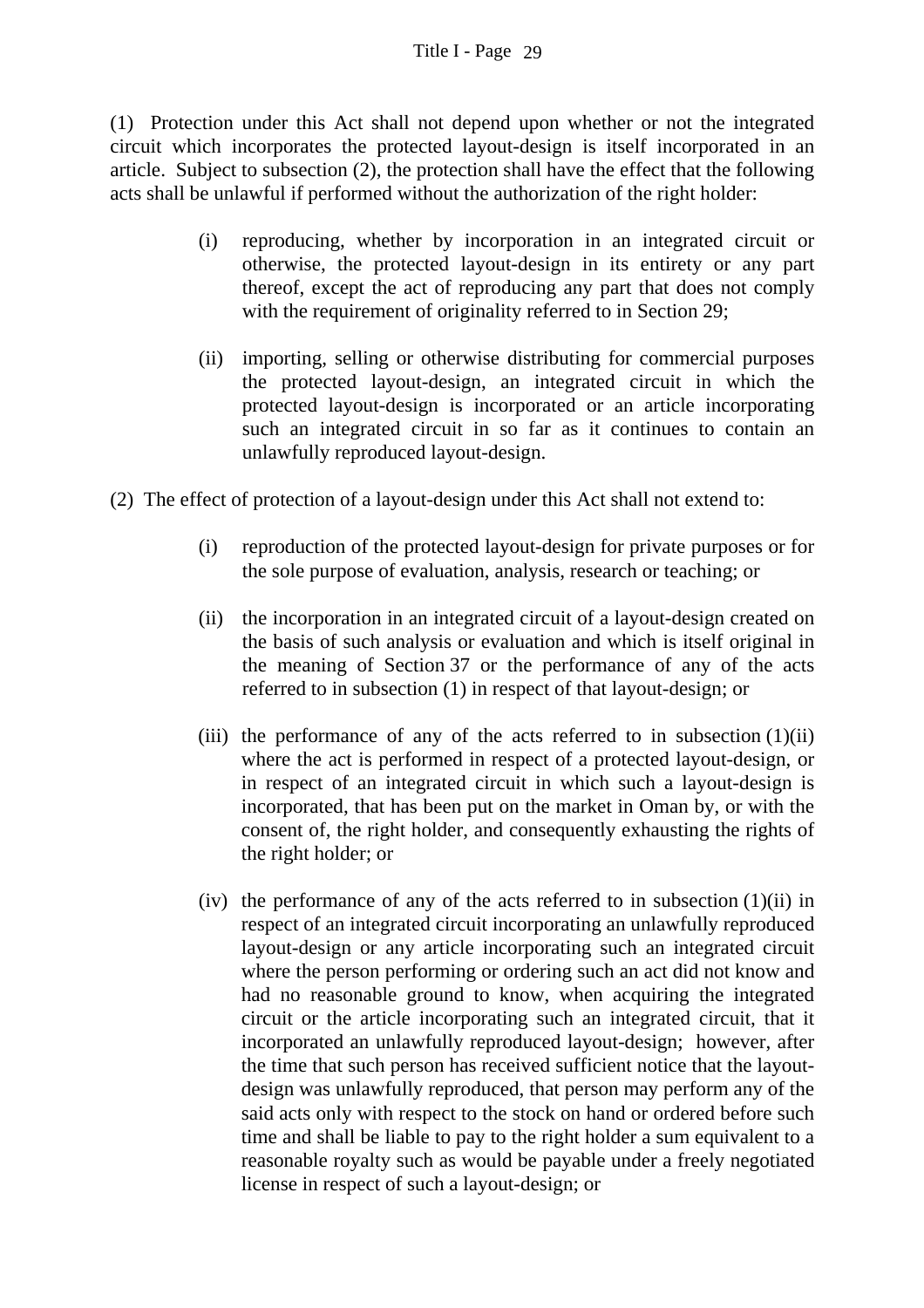(v) the performance of any of the acts referred to in Subsection (1)(ii) where the act is performed in respect of an identical layout-design which is original and has been created independently by a third party.

#### **Section 30**

(1) Without prejudice to the provisions of Subsection 2(iii) of this Section, the Minister shall have the authority, ex officio or at the request of any interested party, of declaring the layout-design certificate rights exhausted, and thus of authorizing others to import the acquiring the registered integrated circuit or the article incorporating such an integrated circuit ("the product") from another territory when that product is not available in the territory of Oman or is available in the territory of Oman with unreasonably low quality standards or in a quantity that is not sufficient to meet the local demand or at prices that the Minister deems abusive or for any other reason of public interest, including anticompetitive practices, provided that:

- (i) The product has been put in the channels of commerce in the territory from which it will be imported by the owner of the layout-design certificate or with his consent; and
- (ii) The layout-design in question is protected in the territory from which the product will be imported and is owned by the same person who owns the layout-design certificate in Oman or by a person under his control.

(2) the Minister shall, ex officio, or at the request of the right holder, cancel the authorization.

( a )If the importer fails to fulfill the purpose that justified the Minister's decision to consider the right holder's rights exhausted,

( b ) If the conditions that gave rise to the Minister's decision to consider the right holder's rights exhausted cease to exist, the Minister may, ex officio or at the request of the right holder, cancel the authorization, provided that the legitimate interests of the importer are taken into account, including but not exclusively that the importer will retain the right to commercialize the products that remain on stock.

### **Section 31**

Protection of a layout-design under this Act shall commence: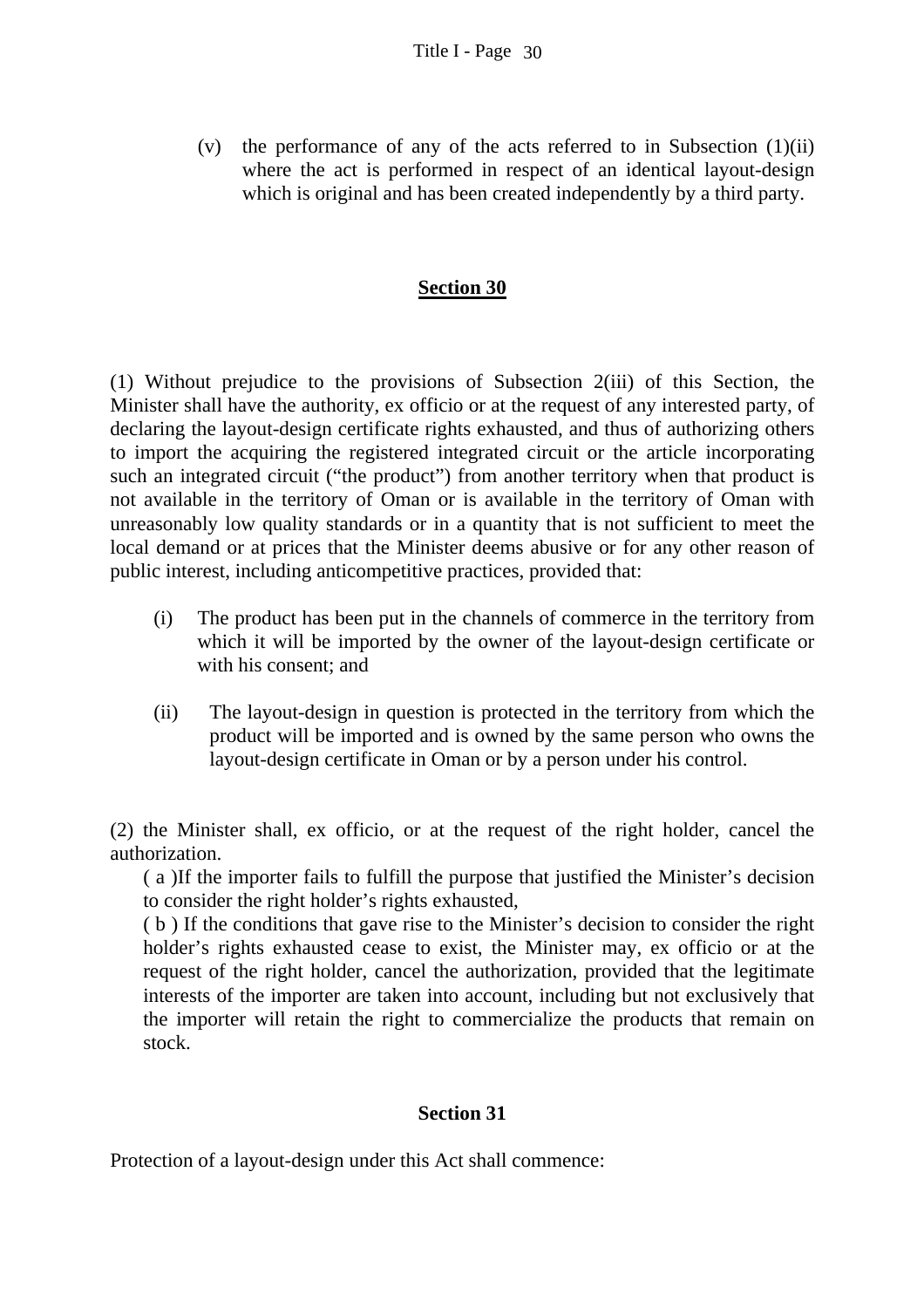- (1) on the date of the first commercial exploitation, anywhere in the world, of the layout-design by, or with the consent of, the right holder, provided an application for protection is filed by the right holder with the Registrar's Office within the time limit referred to in Section  $28(2)$ , or
- (2) on the filing date accorded to the application for the registration of the layout-design filed by the right holder, if the layout-design has not been previously exploited commercially anywhere in the world.

# **Section 32**

(1) Applications for the registration of layout-designs shall be in writing and shall be filed with the Registrar's Office. A separate application shall be filed for each layoutdesign. The application shall:

- (i) contain a request for registration of the layout-design in the Register of Layout-Designs and a brief and precise designation thereof;
- (ii) indicate the name, address, nationality and, if different from the address, the habitual residence of the applicant;
- (iii) be accompanied by the power of attorney appointing the representative of the applicant, if any, and by a copy or drawing of the layout-design along with information defining the electronic function which the integrated circuit is intended to perform; however, the application may omit such parts of the copy or drawing that relate to the manner of manufacture of the integrated circuit, provided that the parts submitted are sufficient to allow the identification of the layoutdesign;
- (iv) specify the date of first commercial exploitation of the layout-design anywhere in the world or indicate that such exploitation has not commenced; and
- (v) provide particulars establishing the right to protection under Section 30.

(2) Where the application does not duly comply with the requirements of subsection (2), the Registrar shall notify the applicant of the defects and invite him to correct them within two (2) months. If the defects are corrected within the time limit,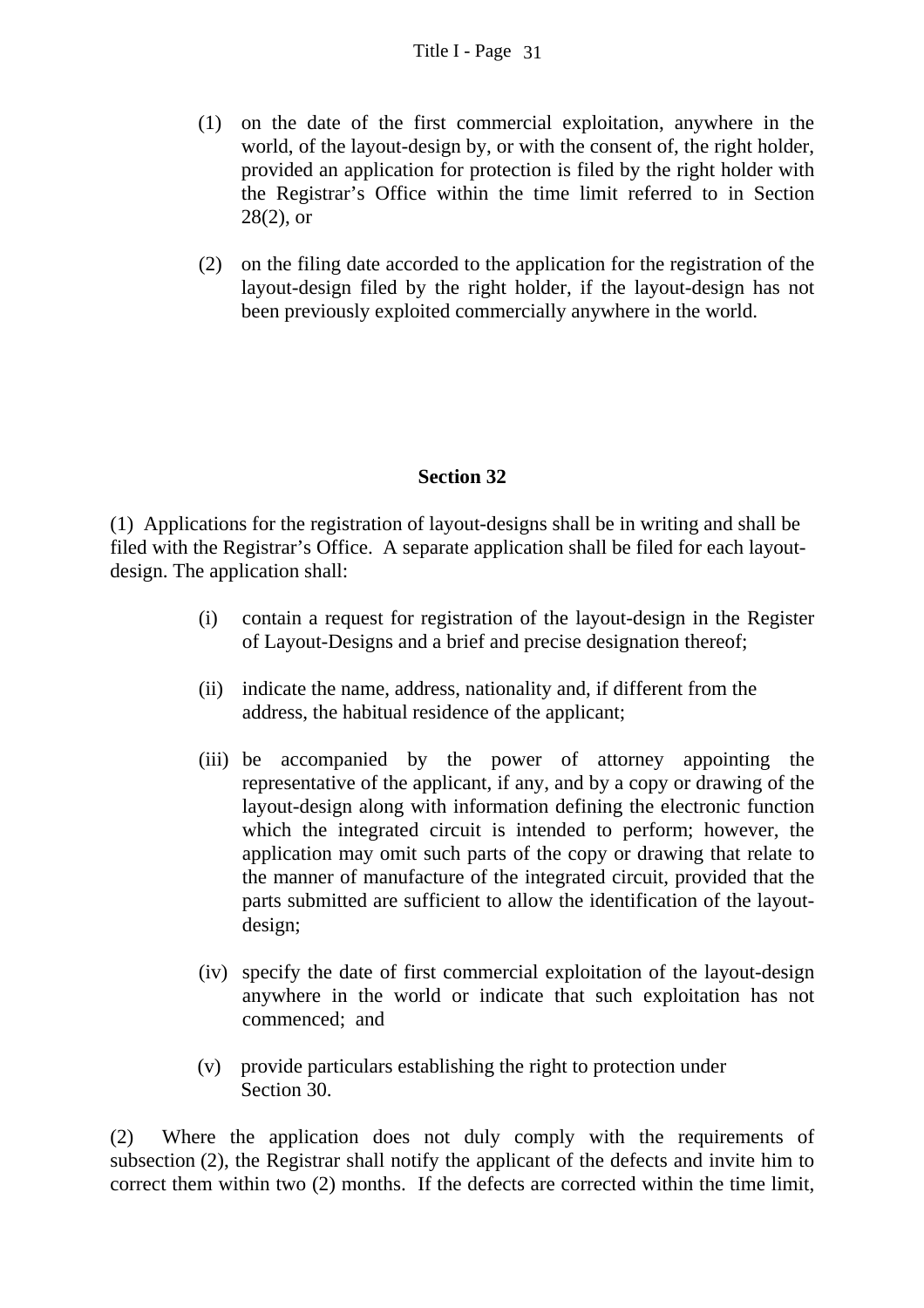the Registrar shall accord as the filing date the date of receipt of the application, provided that, at the time of receipt, the application contained an express or implicit indication that the registration of a layout-design is requested and indications allowing the identity of the applicant to be established and was accompanied by a copy or drawing of the layout-design. Where the latter requirements were not complied with at the date of receipt of the application but are corrected within the time limit, the date of receipt of the required correction shall be deemed to be the filing date of the application. The Registrar shall confirm the filing date and communicate it to the applicant. If the defects are not corrected within the time limit, the application shall be deemed not to have been filed.

(3) Each application for protection of a layout-design shall be subject to the payment of the prescribed fee. If the fee is not paid, the Registrar's Office shall notify the applicant that the application will be deemed not to have been filed unless payment is made within two (2) months from the date of the notification. If the application fee is not paid within that time limit, the application shall be deemed not to have been filed.

### **Section 33**

(1) Where the application complies with the requirements of Section 33, the Registrar shall register the layout-design in the Register of Layout-Designs without examination of the originality of the layout-design, the applicant's entitlement to protection or the correctness of the facts stated in the application.

(3) Any person may consult the Register of Layout-Designs and obtain extracts there from, subject to the payment of the prescribed fee.

(4) The registration of a layout-design shall be published in the Official Gazette.

### **Section 34**

The provisions of Section 13 shall apply for mutatis *mutandis* to layout-designs.

### **Section 35**

The provisions of Section 14 shall apply *mutatis mutandis* to layout-designs.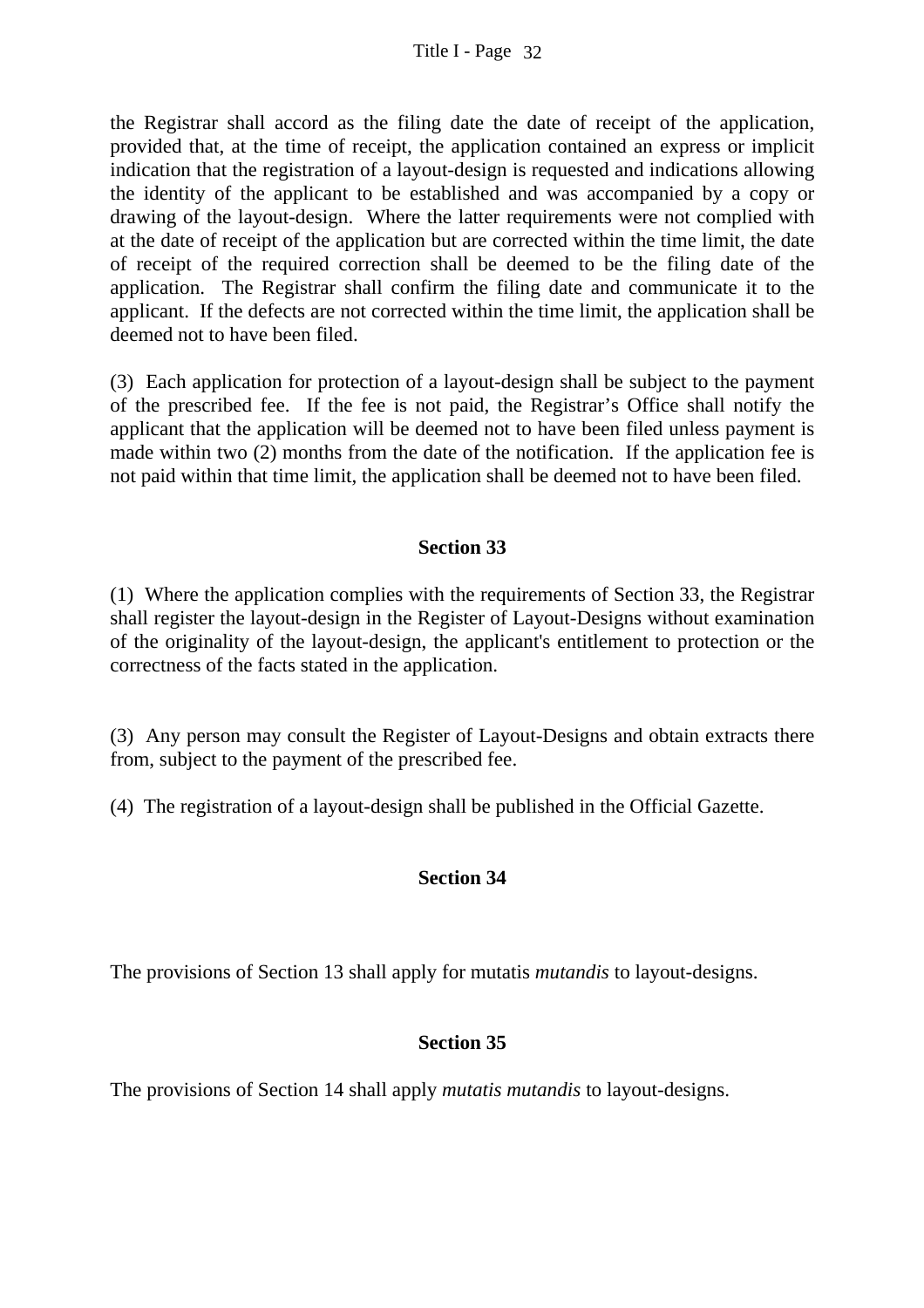Title II – Page  $33$ 

#### **TITLE II: DISTINCTIVE SIGNS**

#### **PART I: TRADE MARKS, SERVICE MARKS, COLLECTIVE MARKS, TRADE NAMES AND CERTIFICATION MARKS**

#### **Section 36**

(1) The exclusive right to a mark, as conferred by this Act, shall be acquired by registration in accordance with the provisions thereof.

(2) A mark cannot be validly registered:

- (i) if it is incapable of distinguishing the goods or services of one enterprise from those of other enterprises; the scent or taste or other material characteristic of goods shall not be deemed capable of distinguishing the goods when they result normally from the common composition of those goods;
- (ii) if it is contrary to public order or morality; it shall be understood, however, that the nature of the goods or services to which a mark is to be applied shall in no case form an obstacle to registration of the mark;
- (iii) if it is likely to mislead the public or trade circles, in particular as regards the geographical origin of the goods or services concerned or their nature or characteristics; the provisions of Sections 57 and 58 shall apply;
- (iv) if it is identical with, or is an imitation of or contains as an element, an armorial bearing, flag and other emblem, a name or abbreviation or initials of the name of, or official sign or hallmark adopted by, any State, intergovernmental organization or organization created by an international convention, unless authorized by the competent authority of that State or organization;
- (v) if it is identical with, or confusingly similar to, or constitutes a translation of, a mark or trade name which is well known in Oman for identical or similar goods or services of another enterprise, or if it is well-known in Oman for goods or services which are not identical or similar to those in respect of which registration is applied for, provided, in the latter case, that use of the mark in relation to those goods or services would indicate a connection between those goods or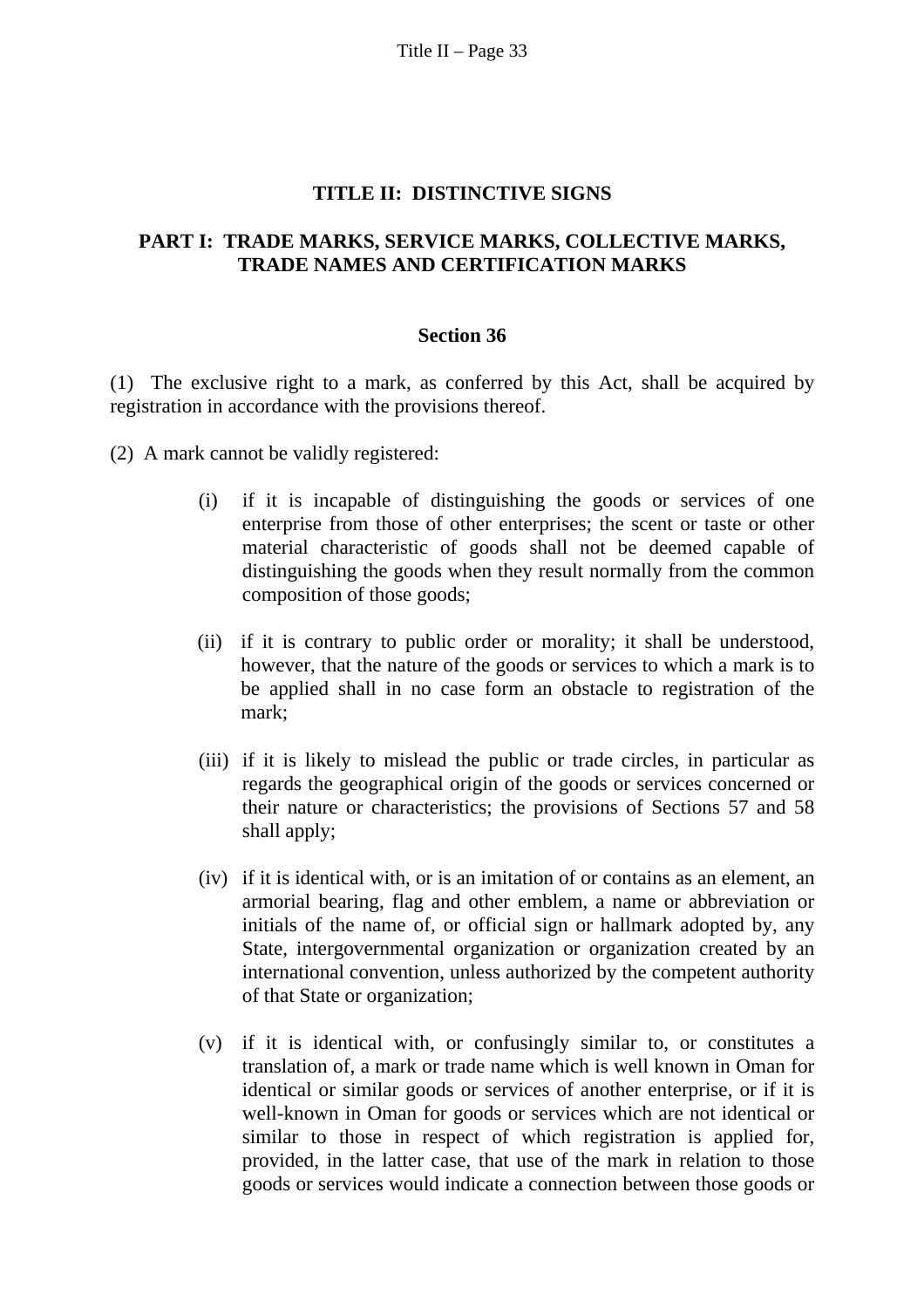services and the owner of the well-known mark and that the interests of the owner of the well-known mark are likely to be damaged by such use;

- (vi) if it is identical with or similar to a mark belonging to a different proprietor and already on the Register, or with an earlier filing or priority date, in respect of identical or similar goods or services or closely related goods or services, or if it so nearly resembles such a mark as to be likely to deceive or cause confusion;
- (vii) if the application has been made in bad faith or where the sign, if registered, would serve unfair competition purposes.

(3) Notwithstanding the provisions of subsection 2(1), the Registrar or the Court shall have the authority to decide whether a mark has acquired secondary meaning or distinctiveness through continued use. In that event the mark shall be registrable.

(4) In case of honest concurrent use, or of other special circumstances which in the opinion of the Court or the Registrar make it proper to do so, the Court or the Registrar may permit the registration of marks that are identical or nearly resemble each other in respect of the same goods or services or description of goods or services by more than one proprietor subject to such conditions and limitations, if any, as the Court or the Registrar, as the case may be, may think it right to impose, provided that such use does not result in misleading the public and is not contrary to the public interest.

(5) Where separate applications are made by different persons to be registered as proprietors respectively of trade marks that are identical or nearly resemble each other in respect of the same, similar or related goods or services or description of goods or services, the Registrar may refuse to register any of them until their rights have been determined by the Court.

(6) Words or expressions of common use by consumers and technical words or expressions that pertain to the field to which the goods and services belong shall be deemed as not having distinctive capability for the purposes of Subsection (2)(i). However, any legal or regulatory measures mandating the use of the term customary in common language as the common name for a good or service ("common name")

(7) For the purposes of Subsection  $(2)(v)$ , in determining whether a mark is well known, it shall be taken into account the knowledge of the mark in the relevant sector of the public in Oman, including knowledge which has been obtained as a result of the promotion of the mark.

(8) For the purposes of Subsection  $(2)(vi)$ , in the case of the use of an identical sign for identical goods or services, a likelihood of confusion shall be presumed.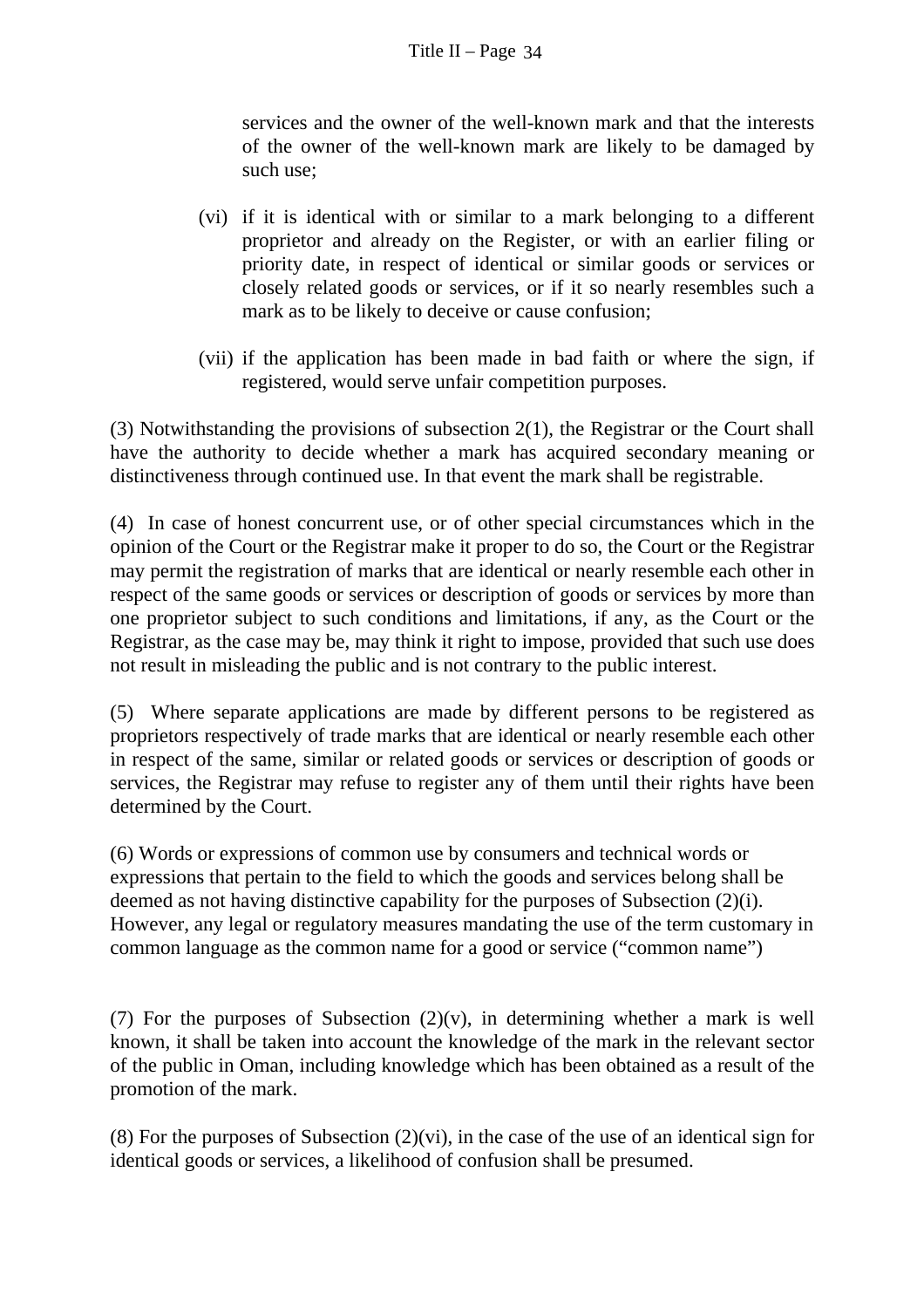(9) The prior user of a mark which is not in the Register or which is not subject to a pending application under Subsection (2)(vi), may oppose an application for a registration by another person of a similar or identical mark for similar or identical goods, in accordance with this Section and the Regulations thereto, provided he:

- (i) submits evidence that he has used that mark in good faith for at least six months prior to the filing date or the priority date, if applicable;
- (ii) submits evidence that he has acquired clientele and that clientele attributes some reputation to the mark; and
- (iii) he files an application for registration of his own mark prior to sending the Registrar the notice of opposition.

(10) The registration by a third person of a similar or identical mark to one that has lapsed, under Section 41(2), or or been abandoned, under Section 44(1), for similar or identical goods or services shall be admitted only after a period of at least three (3) years has passed from the date on which notice of the termination of the mark was published in the Official Gazette. This Subsection does not apply to the licensee of the mark that is licensed and abandoned under Section 44(1).

(11) Goods or services may not be considered as being similar to each other solely on the ground that, in any registration or publication, they appear in the same class of the Nice Classification. Conversely, goods or services may not be considered as being dissimilar from each other solely on the ground that, in any registration or publication, they appear in different classes of the Nice Classification.

### **Section 37**

(1) (a) The application for registration of a mark shall be filed with the Registrar and shall contain a request, a reproduction of the mark and a list of the goods or services for which registration of the mark is requested, listed under the applicable class or classes of the International Classification. It shall be subject to the payment of the prescribed application fee.

 (b) When the mark consists of a sign that is not visually perceptible, the application shall contain a graphical reproduction of the mark. Such reproduction shall be specific and may not consist merely of a general description of the sign.

 (c) Where the applicant wishes to claim color as a distinctive feature of the mark, he shall submit a statement to that effect as well as the name or names of the color or colors claimed and an indication, in respect of each color, of the principal parts of the mark which are in that color.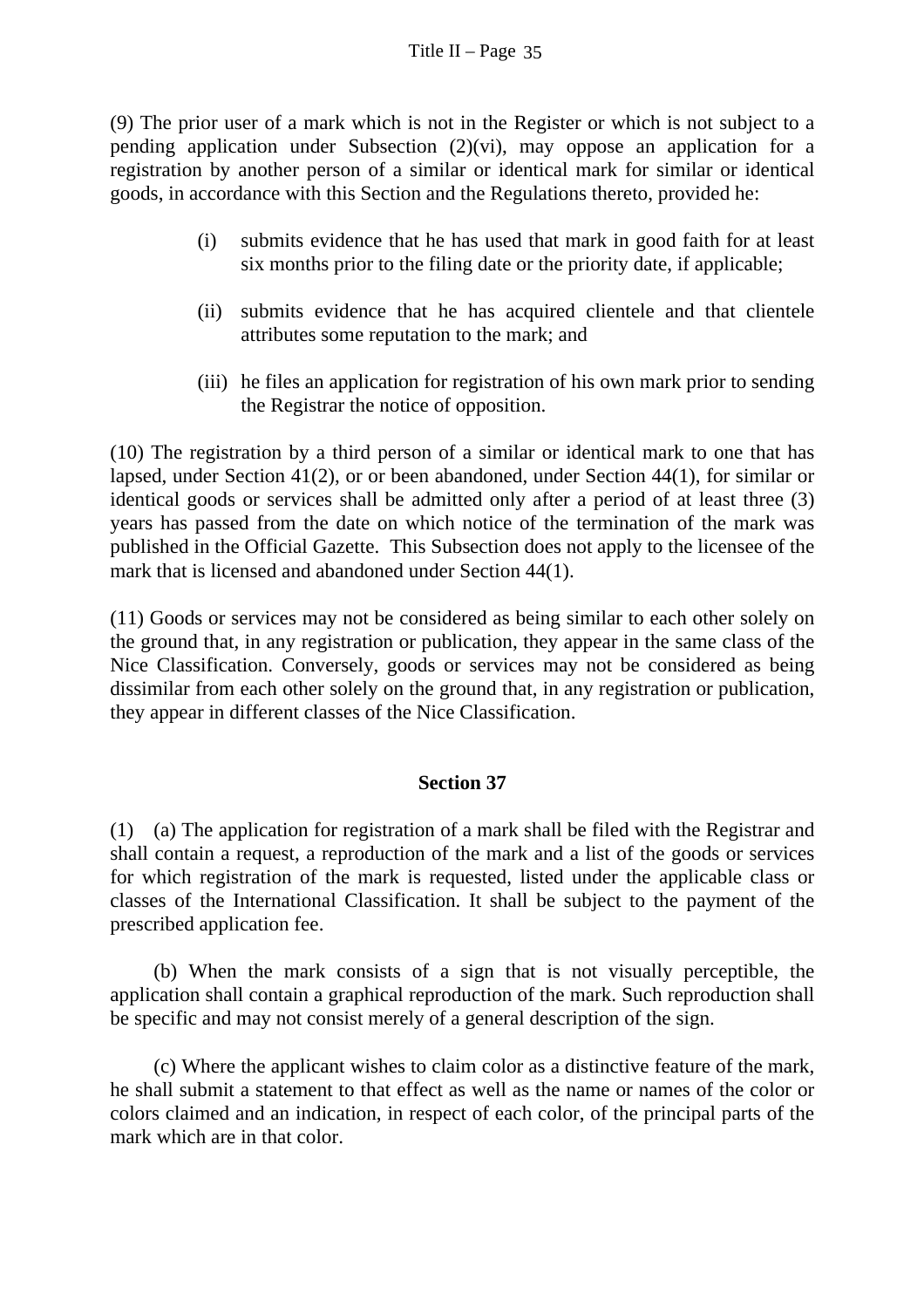(d) Where the applicant wishes to apply for a three-dimensional mark, he shall submit a statement to that effect.

(2) (a) The application may contain a declaration claiming the priority, as provided for in the Paris Convention, of an earlier national or regional application filed by the applicant or his predecessor in title, in which case, the Registrar may require that the applicant furnish, within the prescribed time limit, a copy of the earlier application, certified as correct by the Registry with which it was filed. Consequently, the filing of that application in Oman before the expiration of the period referred to in subsection (c) shall not be invalidated by reason of any acts accomplished in the interval, in particular, another filing or the use of the mark, and such acts cannot give rise to any third–party right or any right of personal possession.

(3) The applicant may at any time withdraw his application or restrict the goods or services covered by the application.

### **Section 38**

(1) (a) The Registrar shall examine whether the application complies with the requirements of Section 38(1) and the Regulations pertaining thereto.

 (b) The Registrar shall examine and determine whether the mark is a mark as defined in Section 1 and is registrable under Section 37(2)(i) to (vi).

(2) (a) Where the Registrar finds that the conditions referred to in subsection (1) hereof are fulfilled, he shall forthwith cause the application, as accepted, to be published in the prescribed manner.

 (b) Any interested person may, within the period of ninety (90) days and in the prescribed manner, give notice to the Registrar of opposition, which shall be reasoned and in writing, to the registration of the mark on the grounds that one or more of the requirements of Sections 1 and 37(2) and the Regulations pertaining thereto are not fulfilled.

 (c) The Registrar shall publish a notice of the opposition in the Official Gazette, and, within the period of ninety (90) days and in the prescribed manner, the applicant may send to the Registrar a counter-statement of the grounds on which he relies for his application; if he does not do so, he shall be deemed to have abandoned the application.

 (d) If the applicant sends a counter-statement, the Registrar shall furnish a copy thereof to the person giving notice of opposition and, after hearing the parties, if either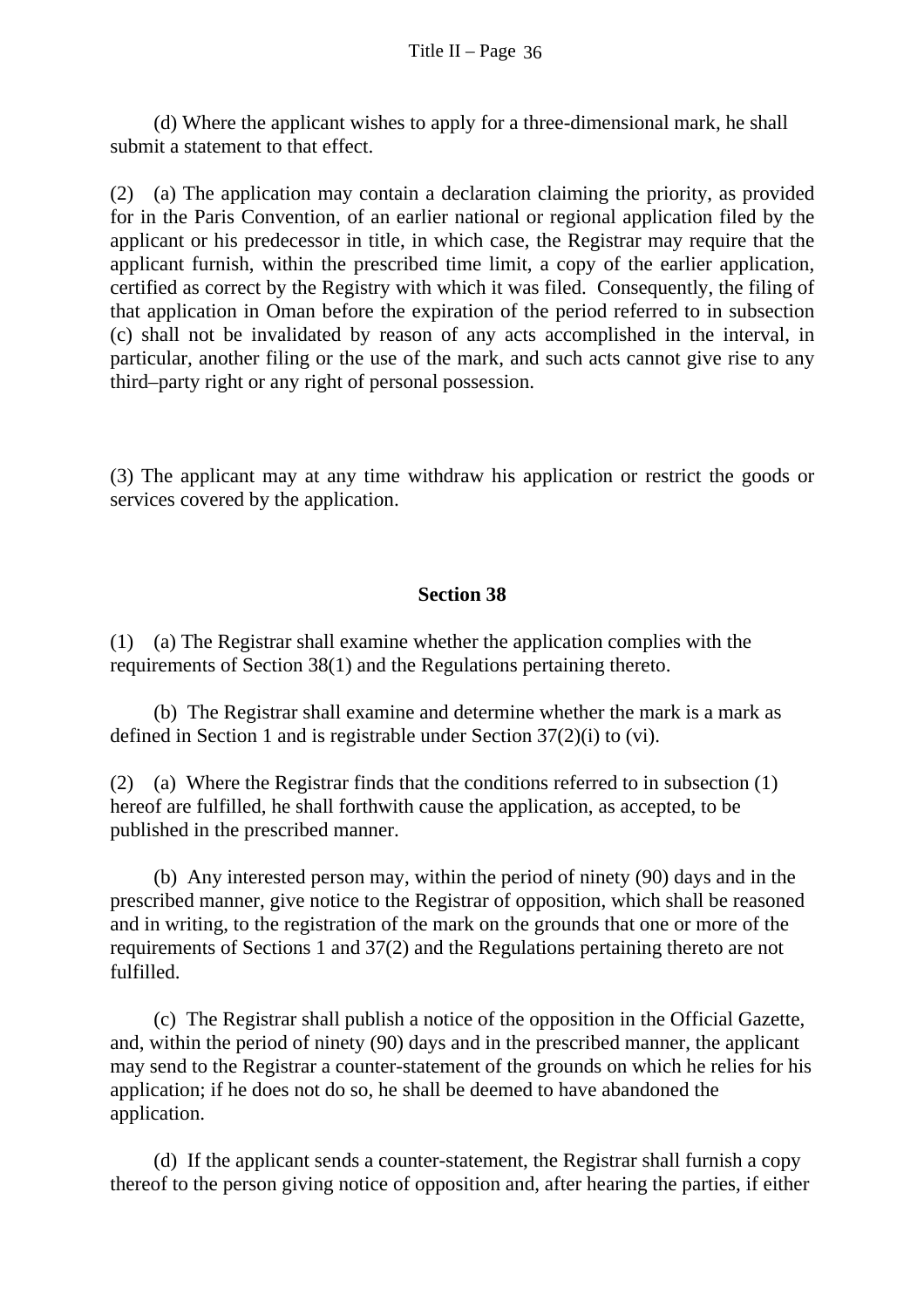or both wish to be heard, and considering the merits of the case, shall decide whether the mark should be registered.

(3) (a) Where the Registrar finds that the conditions referred to in Subsection (1) are fulfilled, and either:

- (i) the registration of the mark has not been opposed within the prescribed time limit; or
- (ii) the registration of the mark has been opposed and the opposition has been decided in the applicant's favor,

he shall register the mark, publish a reference to the registration and issue to the applicant a certificate of registration. Otherwise, he shall refuse the application.

 (b) The applicant shall be given a notice of the refusal and its motives without undue delay.

 (i) The applicant may contest the refusal, by means of a reasoned statement in writing, within sixty (60) days from the receipt of the notice of refusal. If he so wishes, the appellant may appeal from the refusal directly to the Court, without the need for contesting it. The provisions of Section 111 shall apply.

 (ii) In the event the applicant has contested the refusal but the Registrar has maintained it, the applicant may appeal from that decision to the Court, in accordance with the provisions of Section 111.

(4) (a) Every mark duly registered in the territory or country of origin that is a Member of the Paris Union or of the World Trade Organization or that maintains a relation of reciprocity with Oman in this regard ("the country of origin"), shall be accepted for filing and protected in Oman, subject to the reservations indicated in this Subsection. The Registrar shall, before proceeding to final registration, require the production of a certificate of registration in the country of origin, issued by the competent authority. No authentication shall be required for this certificate.

 (b) Shall be considered the country of origin the country of the Union or the Member of the WTO where the applicant has a real and effective industrial or commercial establishment, or, if he has no such establishment within the Union or in the territory of a WTO Member, the country where he has his domicile, or, if he has no domicile within the Union or in a territory of a WTO member but is a national of a country of the Union or of a WTO Member, the country of which he is a national.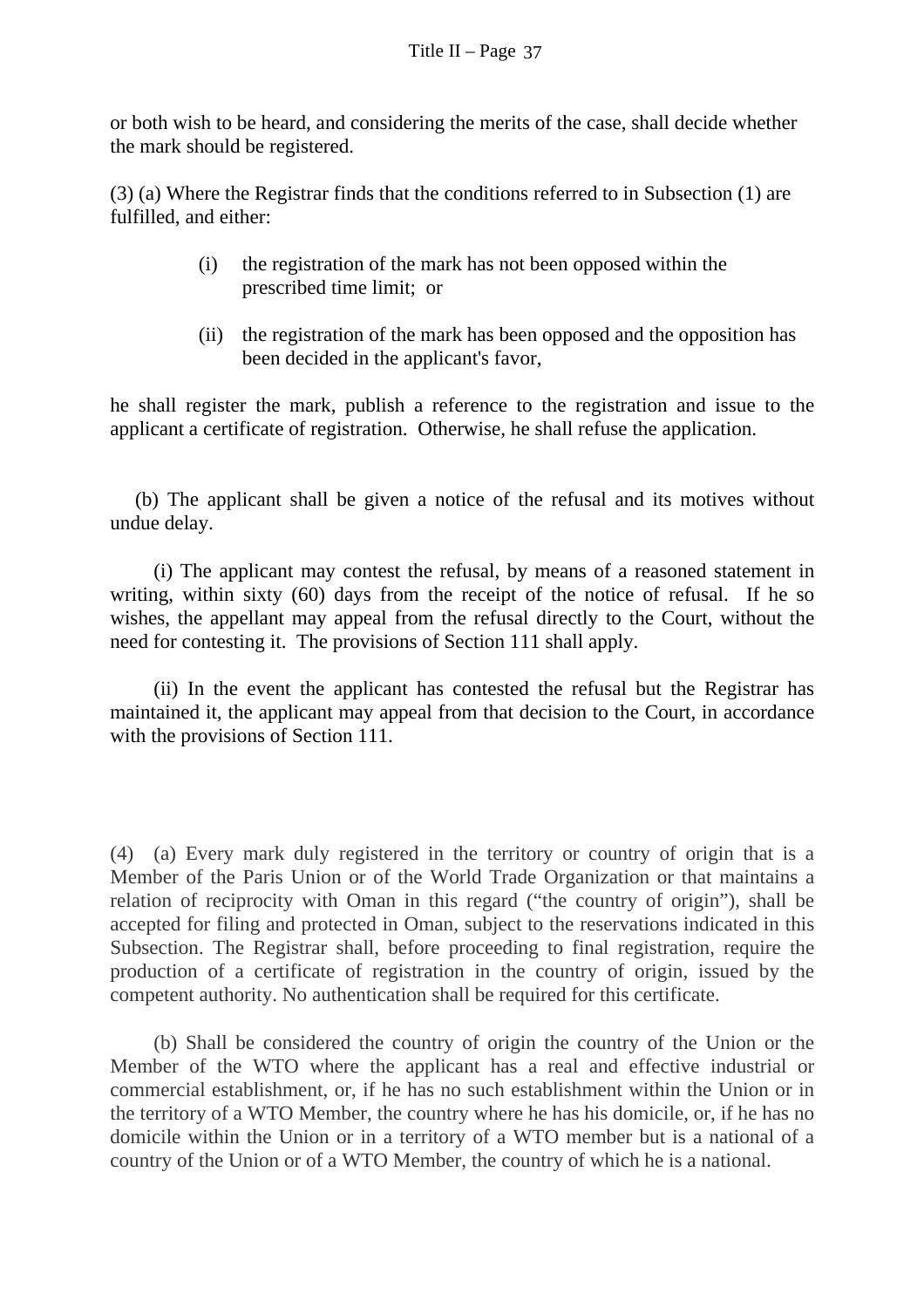(c) Trademarks covered by this subsection may be neither denied registration nor invalidated except in the following cases:

- (i) when they are of such a nature as to infringe rights acquired by third parties in Oman;
- (ii) when they are devoid of any distinctive character, or consist exclusively of signs or indications which may serve, in trade, to designate the kind, quality, quantity, intended purpose, value, place of origin, of the goods, or the time of production, or have become customary in the current language or in the bona fide and established practices of the trade of the country where protection is claimed;
- (iii) when they are contrary to morality or public order and, in particular, of such a nature as to deceive the public. It is understood that a mark may not be considered contrary to public order for the sole reason that it does not conform to a provision of this Part, except if such provision itself relates to public order.

 (d) The provisions of paragraph (c) of this Subsection are subject, however, to the application of provisions of Title III.

 (e) In determining whether a mark is eligible for protection, all the factual circumstances must be taken into consideration, particularly the length of time the mark has been in use.

 (f) The Registrar shall not refuse the registration of a mark under this Subsection for the sole reason that it differs from the mark protected in the country of origin only in respect of elements that do not alter its distinctive character and do not affect its identity in the form in which it has been registered in the said country of origin.

 (g) No person may benefit from the provisions of this Subsection if the mark for which he claims protection is not registered in the country of origin.

 (h) The benefit of priority shall remain unaffected for applications for the registration of marks filed within the period fixed by Section  $38(2)(c)$ , even if registration in the country of origin is effected after the expiration of such period.

### **Section 39**

(1) The owner of a registered mark shall have the exclusive right to prevent all third parties not having the owner's consent from using in the course of trade identical or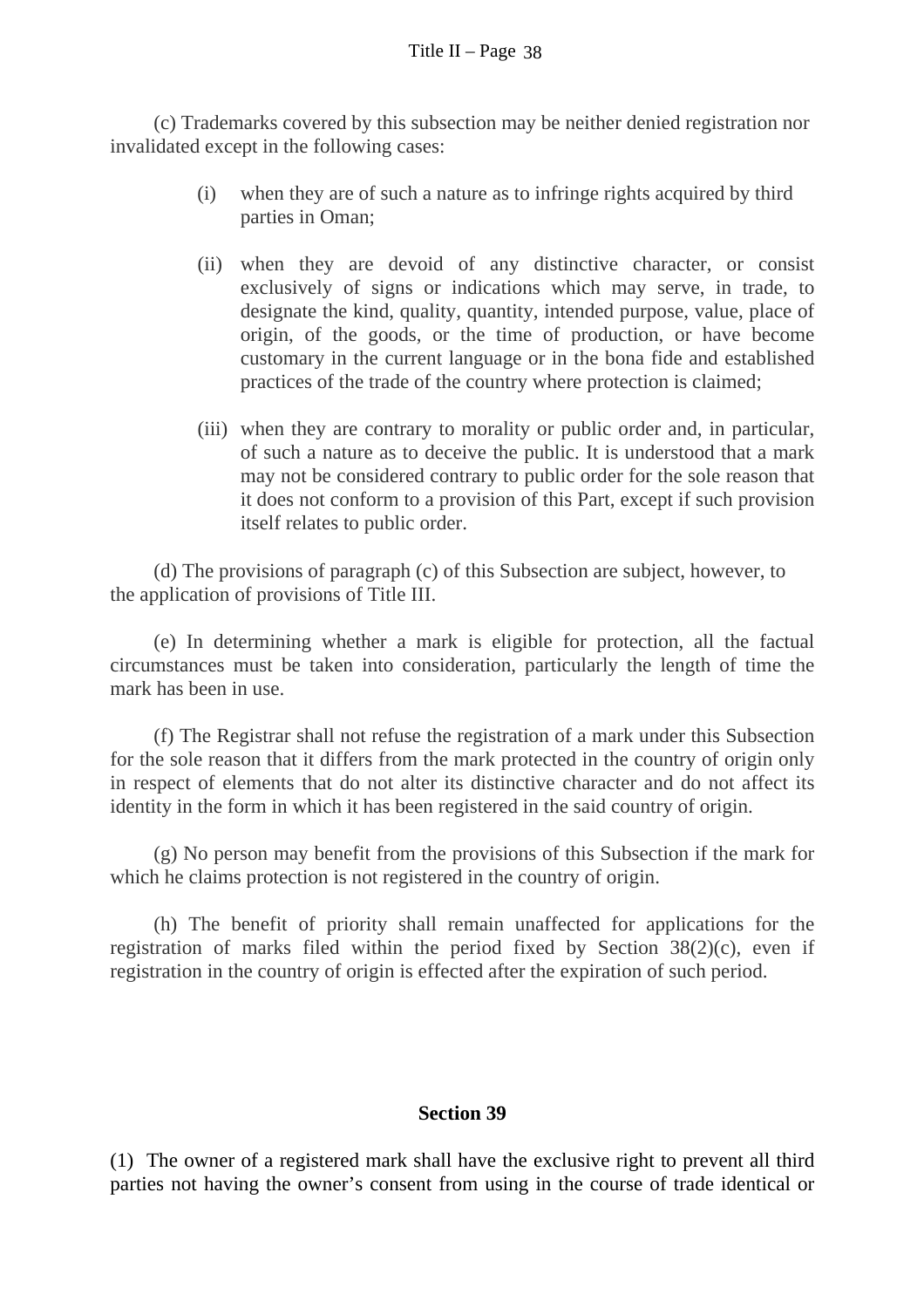similar signs, including trade names and geographical indications, for goods or services related to those in respect of which the mark is registered, where such use would result in a likelihood of confusion, without prejudice to the provisions of Subsections (3), (4) and (5). The provisions of Section 37(8) shall apply.

(2) In accordance with Title IV, the owner of a registered mark shall, in addition to any other rights, remedies or actions available to him, have the right to institute court proceedings against any person who infringes the mark by using, without his consent, the mark as aforesaid or who performs acts which make it likely that infringement will occur.

(3) The rights conferred by registration of a mark shall not extend to acts in respect of articles which have been put on the market in Oman by the registered owner or with his consent, and therefore shall be exhausted.

#### **Section 40**

 (1) Without prejudice to the provisions of Subsection (3), the Minister shall have the authority, ex officio or at the request of any interested party, of declaring the trademark rights exhausted and thus of authorizing others to import the product identified by or bearing a registered or otherwise protected trademark ("the product") from another territory when that product is not available in the territory of Oman or is available in the territory of Oman with unreasonably low quality standards or in a quantity that is not sufficient to meet the local demand or at prices that the Minister deems abusive or for any other reason of public interest, including anticompetitive practices, provided that:

- (i) the product has been put in the channels of commerce in the territory from which it will be imported by the owner of the trademark or with his consent; and
- (ii) a similar or identical trademark is registered or otherwise protected in the territory from which the product will be imported and is owned by the same person who owns the registered or otherwise protected trademark in Oman or by a person under his control.

(2) If the importer fails to fulfill the purpose that justified the Minister's decision to consider the trademark rights exhausted, the Minister shall, ex officio, or at the request of the trademark owner, cancel the authorization.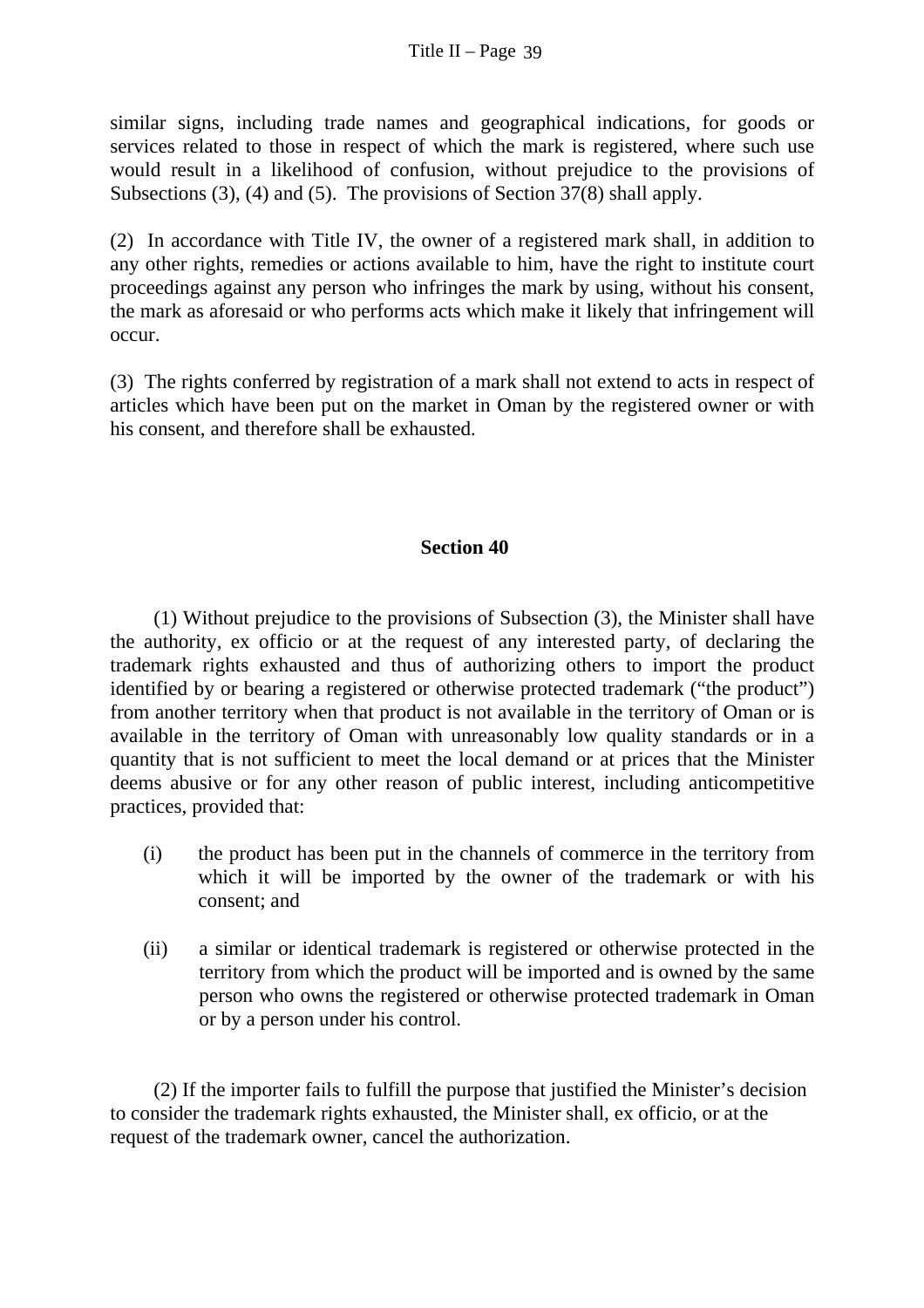If the conditions that gave rise to the Minister's decision to consider the trademark rights exhausted cease to exist, the Minister may, ex officio or at the request of the trademark owner, cancel the authorization, provided that the legitimate interests of the importer are taken into account, including but not exclusively that the importer will retain the right to commercialize the products that remain on stock.

(3) The provisions of subsection (1) shall not apply to the use of the registered mark by a third person with informative purposes, such as to promote sales or engage in comparative advertisement, provided such use is not made in a manner that deceives the public or constitutes unfair competition, under Title III.

(4) The Minister of Health may take measures to limit the use of marks with the purpose of facilitating the prescription of and the access to generic pharmaceutical products and medical devices, or with the purpose of discouraging the public consumption of goods that are deemed prejudicial to health provided such measures do not impair the use or effectiveness of trademarks used in relation to such good or service to distinguish goods of one undertaking from those of other undertaking.

# **Section 41**

 (a) The registration of a mark shall be for a period of ten years from the filing date of the application for registration.

 (b) The registration of a mark may, upon request, be renewed for consecutive periods of ten years, provided that the registered owner pays the prescribed renewal fee.

 (c) A period of grace of six (6) months shall be allowed for the late payment of the renewal fee on payment of the prescribed surcharge, otherwise the registered mark shall lapse. There shall be no restoration of lapsed registered marks.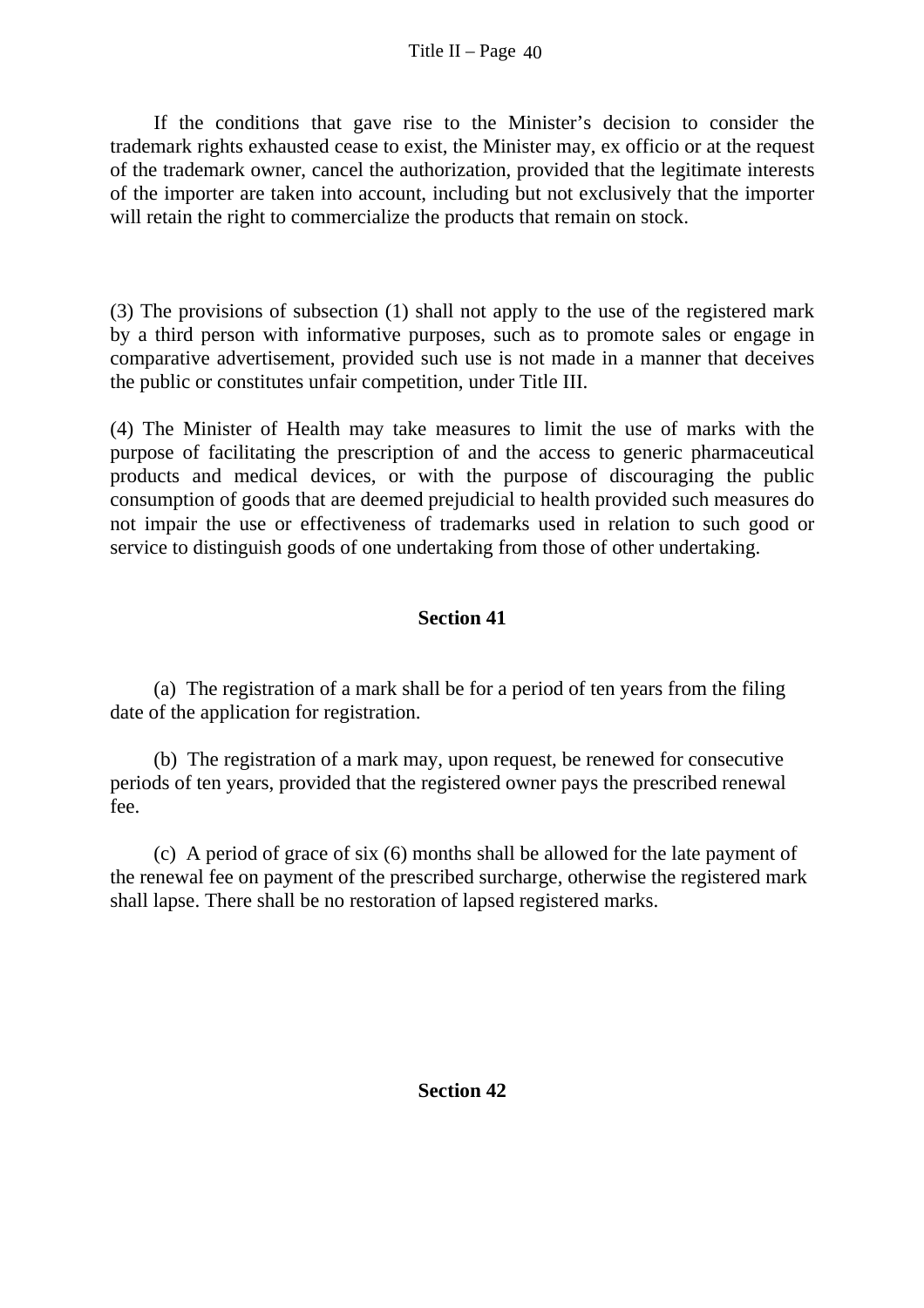(1) (a) Any interested person may request the Court to invalidate the registration of a mark.

 (b) The request of invalidation can be filed within a period of five (5) years from the date of issuance of the registration certificate, unless the registration was obtained in bad faith or in violation of Section  $37(2)(vi)$ , in which cases the request can be filed without any time limits.

 (c) The Court shall invalidate the registration if the person requesting the invalidation proves that any of the requirements of Sections 1 and 37 is not fulfilled, or the provisions of Sections 57 and 58 are not complied with.

 (d) Any invalidation of a registration of a mark shall be deemed to have been effective as of the date of registration, and it shall be recorded and a reference thereto published as soon as possible.

(2) Any interested person may request the Registrar to remove a mark from the Register, in respect of any of the goods or services in respect of which it is registered, on the ground that up to one month prior to filing the request the mark had, after its registration, not been used by the registered owner or a licensee during a continuous period of three years or longer, provided that a mark shall not be removed if it is shown that special circumstances prevented the use of the mark, such as import restrictions or other government or market impediments to commercialization, and that there was no intention not to use or to abandon the same in respect of those goods or services.

# **Section 43**

(1) (a) Subject to subsections (2) and (3), Sections 37 to 41 shall apply to collective marks.

 (b) It shall not be required that the applicant of the registration of a collective mark possesses and industrial or commercial establishment anywhere in a Member of the Paris Union or a Member of the WTO.

(2) (a) An application for registration of a collective mark shall designate the mark as a collective mark and shall be accompanied by a copy of the Rules, if any, governing the use of the collective mark.

 (b) Any changes made in respect of the Rules referred to in paragraph (a) shall be communicated to the Registrar.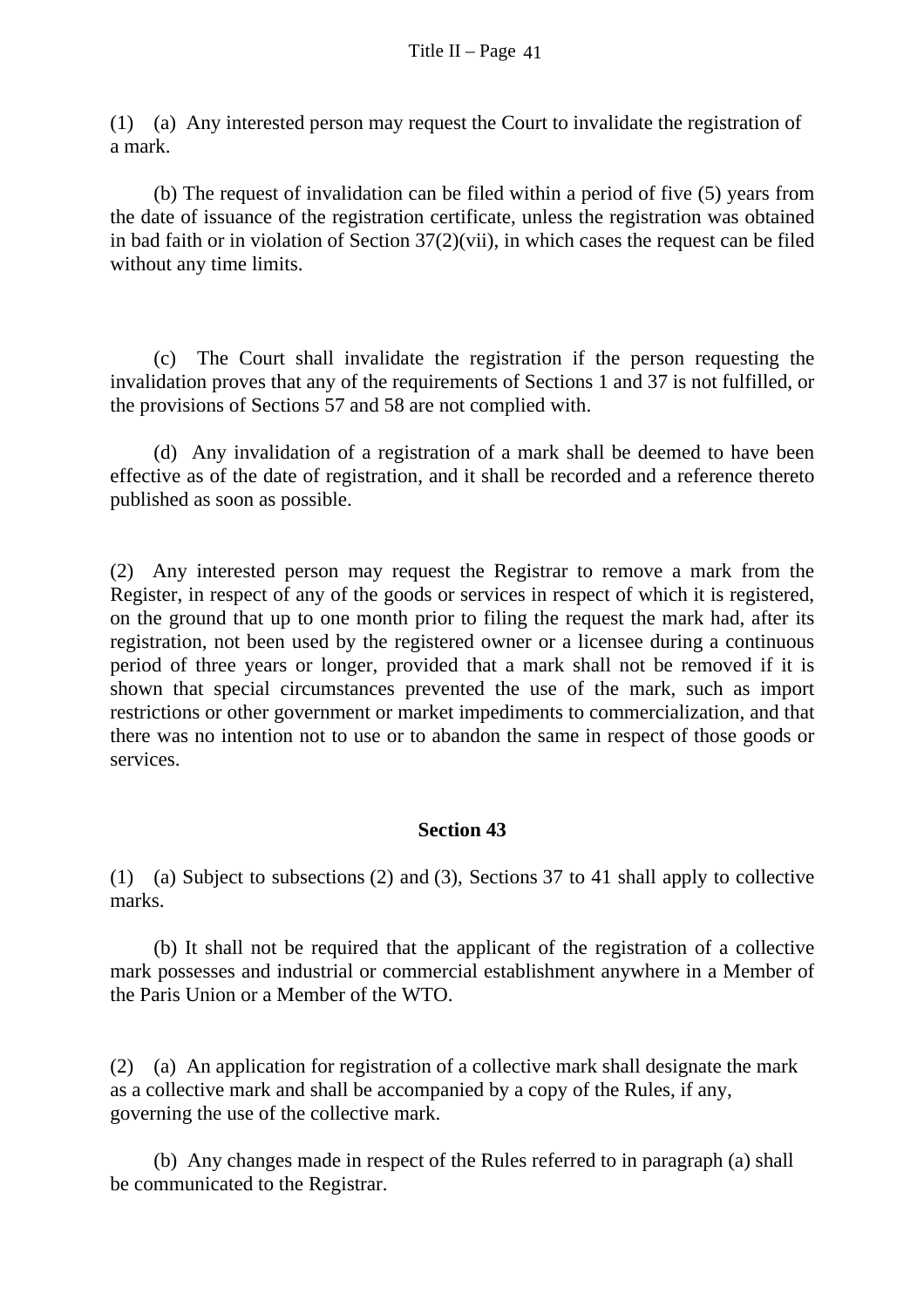#### **Section 44**

(1) Subject to Sections 44 and 45, the provisions of Sections 37 to 41 shall apply to certification marks. The application for the registration of a certification mark must designate the sign as a certification mark and shall be accompanied by the Rules governing its use. These provisions apply to all certification marks, including those that are owned by governmental agencies.

(2) The owner of a certification mark may not use the sign to identify or certify his own goods or services.

(3) In addition to the grounds provided in Section  $41(1)(c)$ , the Court shall invalidate the registration of a certification sign if the person requesting the invalidation proves that the owner of the certification mark uses it, or that he permits its use in contravention of the Rules referred to in Subsection (1) or that he permits its use in a manner liable to deceive trade circles or the public as to the origin or any other common characteristics of the goods or services concerned. Any interested person can file a request for invalidating certification marks, including, but not limited to, the Registrar, the Public Prosecutor, the competitors of the owner, the producers of the certified goods or services, as well as associations and organizations that legitimately represent the consumers concerned.

#### **Section 45**

1- (a) Any license contract concerning the registration of a mark, or an application therefor, shall provide for effective control by the licensor of the quality of the goods or services of the licensee in connection with which the mark is used, where such control is appropriate and/or necessary. If the license contract does not provide for such quality control or if such quality control is not effectively carried out, the license contract shall not be valid, and the Court may declare the mark as abandoned by its owner. Abandonment may be alleged as a personal defense in infringement proceedings.

(b) The abandonment of a mark shall be deemed to have been effective as of the date on which the license contract has become effective, and it shall be recorded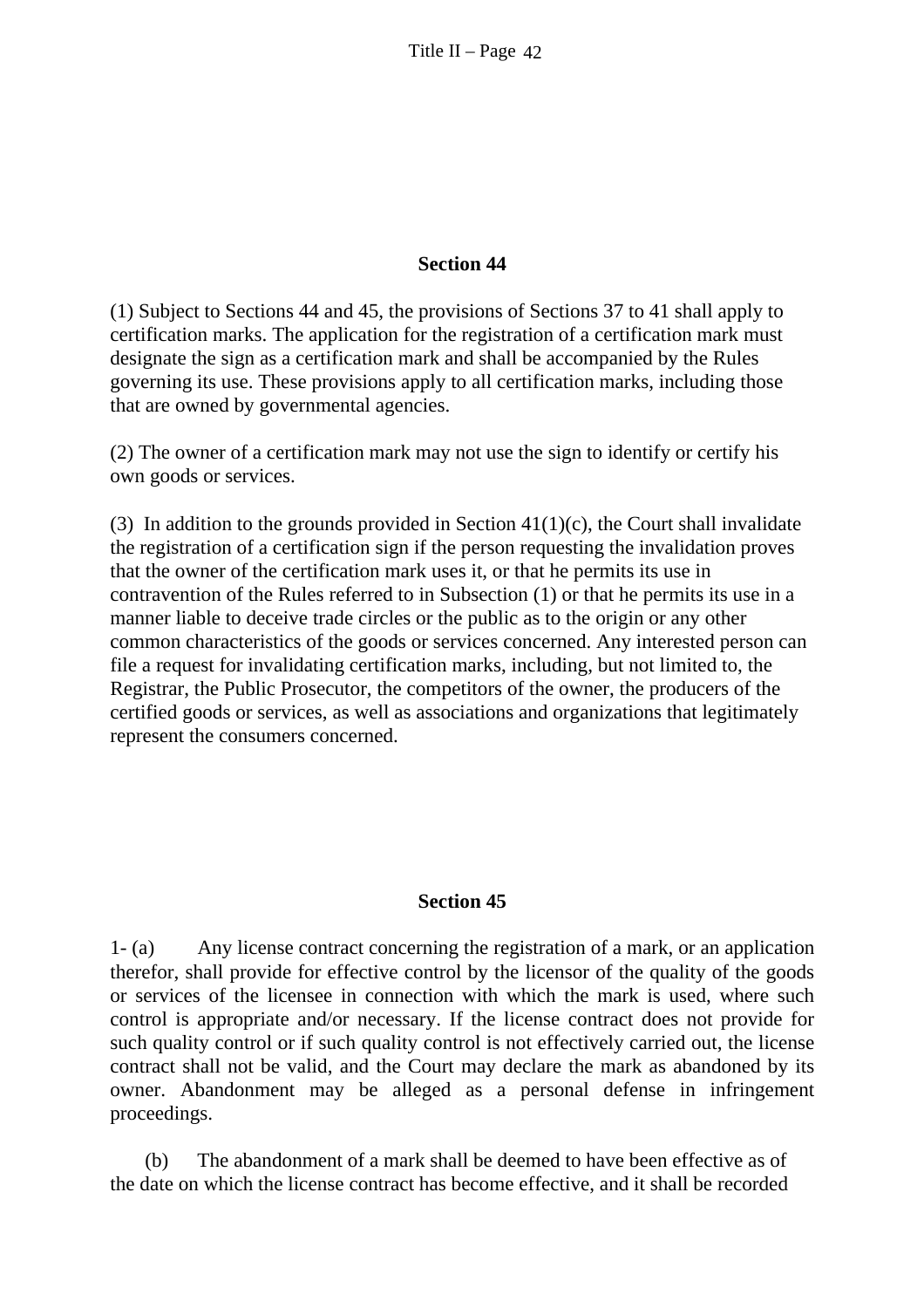and a reference thereto published in the Official Gazette in accordance with the Regulations.

2- The registration of a collective mark, or an application therefor, may not be the subject of a license contract.

3- The owner of a registered mark shall have the right to assign it without the transfer of the business to which the mark belongs. This provision shall not apply to certification marks.

### **Section 46 Limitations to the Rights in Certification Marks**

Any person who has proved to comply with the technical standards and other conditions of the Rules mentioned in Section 43(1) shall not be refused the right to use the certification sign in the same conditions established by those Rules.

# **Section 47**

(1) A name or designation may not be used as a trade name if by its nature or the use to which it may be put, it is contrary to public order or morality and if, in particular, it is liable to deceive trade circles or the public as to the nature of the enterprise identified by that name.

(2) (a) Notwithstanding any laws or regulations providing for any obligation to register the businesses identified by trade names, such names shall be protected, even prior to or without registration, against any unlawful act committed by third parties.

 (b) In particular, any subsequent use of the trade name by a third party, whether as a trade name or a mark or collective mark, or any such use of a similar trade name or mark, likely to mislead the public, shall be deemed unlawful.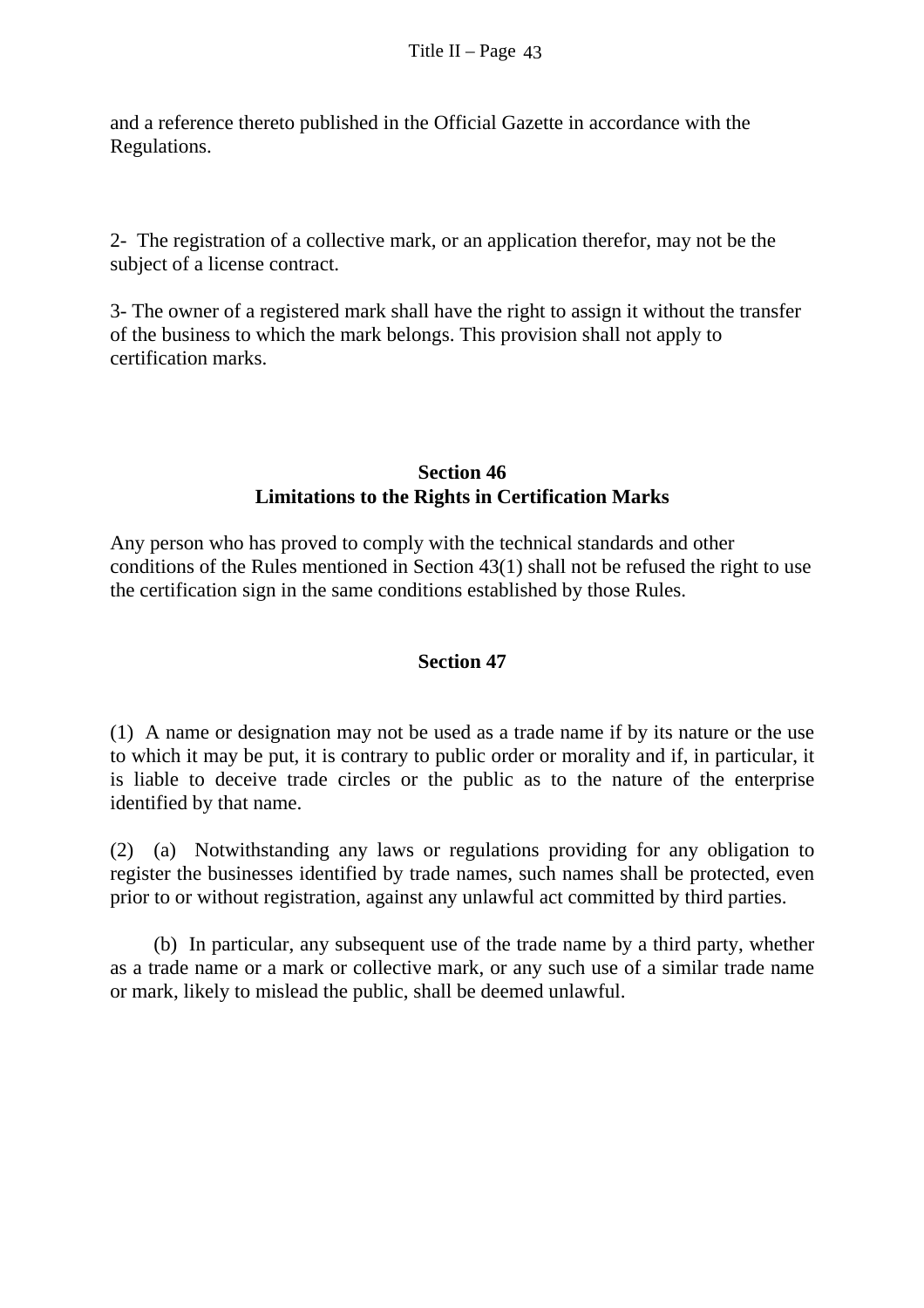#### **PART II: GEOGRAPHICAL INDICATIONS**

#### **Section 48**

For the purposes of this Part:

- (a) "good" means any natural or agricultural product or any product of handicraft or industry;
- (b) "producer" means:
	- (i) any producer of agricultural products or any other person exploiting natural products,
	- (ii) any manufacturer of products of handicraft, or industry, and
	- (iii) any trader dealing in the said products;

#### **Section 49**

Protection under this Act shall be available

(a) against a geographical indication which, although literally true as to the territory, region or locality in which the goods originate, falsely represents to the public that the goods originate in another territory.

(b) against a geographical indication that is identical or similar to a trademark, for related goods or services, if the use of that geographical indication is likely to cause confusion, or to cause mistake, or to deceive or risk associating the geographical indication with the owner of the trademark, or constitutes unfair exploitation of the reputation of the trademark.

#### **Section 50**

In the case of homonymous **registered** geographical indications for **goods**, protection shall be accorded to each indication, subject to paragraph (b) of Section 49. The Registrar, in cases of permitted concurrent use of such indications, shall determine the practical conditions under which the homonymous indications in question will be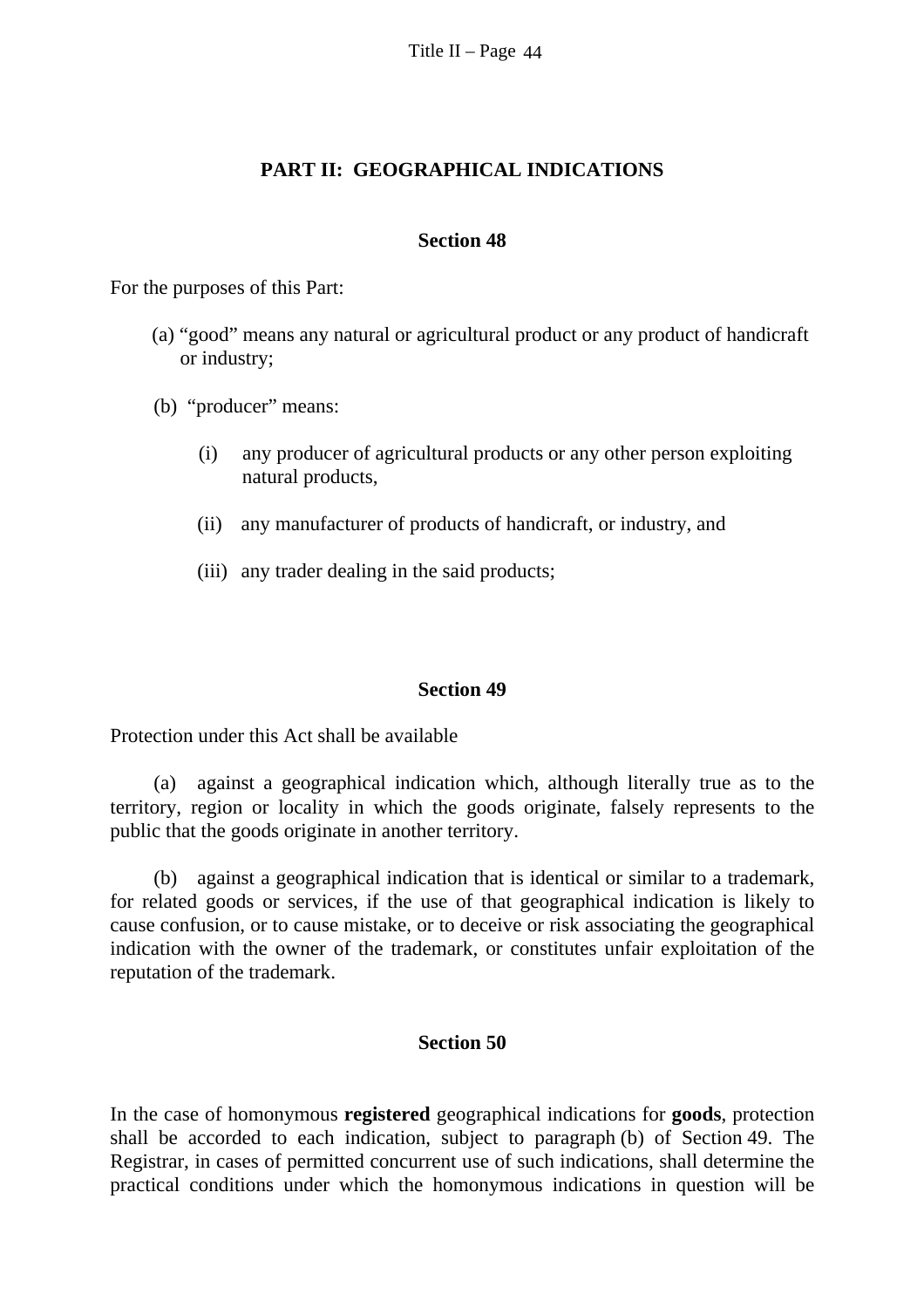differentiated from each other, taking into account the need to ensure equitable treatment of the producers concerned and that consumers are not misled.

### **Section 51**

The following shall not be protected as geographical indications:

(a) indications which do not correspond to the definition in Section 1;

(b) indications which are contrary to public order or morality;

(c) geographical indications which are not or cease to be protected in their country of origin, or which have fallen into disuse in that country;

(d) indications with respect to goods that are identical with the term customary in common language as the common name for such goods in Oman;

(e) indications that may be confusingly similar to a mark currently registered or pending registration in good faith; and

(f) indications that may be confusingly similar to a preexisting mark for which the rights have been acquired in accordance with national law.

### **Section 52**

(1) The application for registration of a geographical indication shall be filed with the Registrar. The following shall have the right to file an application:

 (a) natural persons or legal entities carrying on an activity as a producer in the geographical area specified in the application, with respect to the goods specified in the application, as well as groups of such persons;

(b) any competent authority.

(2) The Registrar may, ex officio or per request of any of the persons designated in Subsection 2(a), file for, obtain and enforce the registration of geographical indications with respect to goods where the producers of those goods are not formally organized or associated and therefore may not apply for, obtain and enforce the registration of geographical indications. In such an event, those geographical indications are governed by the other provisions of this Act except for the competence for seeking their registration and protection in Oman as well as in other countries. The Registrar shall be the custodian of those geographical indications until he or the Court is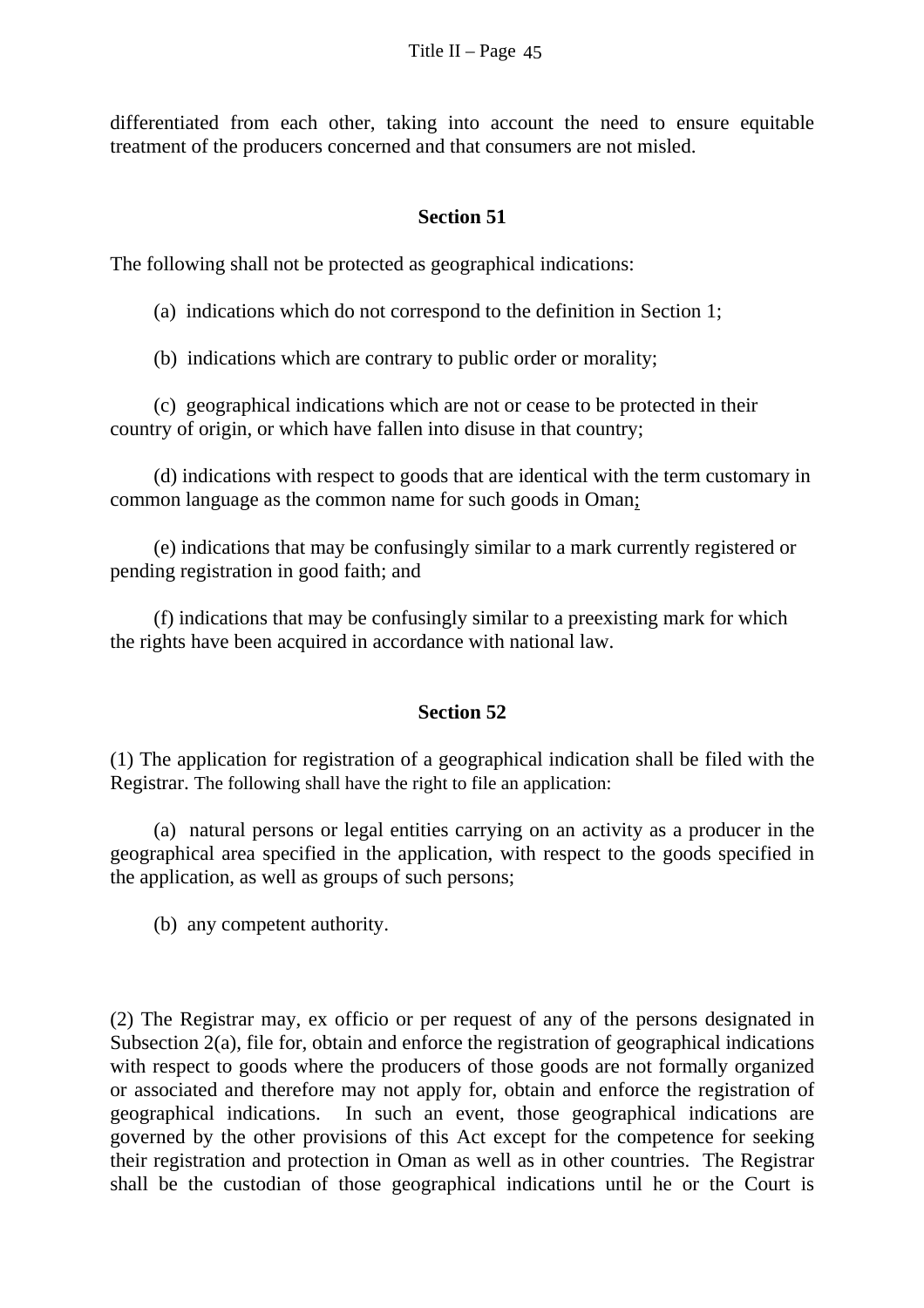satisfied that the persons or entities entitled to own and enforce rights in geographical indications are organized under the applicable laws or regulations.

(3) The rights conferred by the registration of geographical indications shall be without prejudice of the protection of geographical indications as trademarks, collective marks or certification marks as well as under the provisions relating to the repression of unfair competition, under this Act.

# **Section 53**

(1) The Registrar shall examine whether the application complies with the requirements of Sections 1, 51, 52(2) and 53 and the Regulations pertaining thereto.

Where the Registrar finds that the conditions referred to in Subsection (1) hereof are fulfilled, he shall cause the application, as accepted, to be published in the prescribed manner.

Any interested person or competent authority may, within the prescribed period and in the prescribed manner, give notice to the Registrar of opposition, which shall be reasoned and in writing, to the registration of the geographical indication on the grounds that one or more of the requirements mentioned in Subsection (1) have not been met.

( 2 ) (a) The Registrar shall give notice of the opposition to the applicant, who, within the period of ninety (90) days from receiving that notice, shall send to the Registrar a counter-statement, in writing, of the grounds on which he relies for his application; if he does not do so, he shall be deemed to have abandoned the application.

 (b) If the applicant sends a counter-statement, the Registrar shall furnish a copy thereof to the person giving notice of opposition and, after hearing the parties, if either or both wish to be heard, and considering the merits of the case, shall decide whether the geographical indication should be registered.

(3) Where the Registrar finds that the conditions referred to in subsection (1) are fulfilled.

 The registration of the geographical indication has not been opposed within the prescribed time limit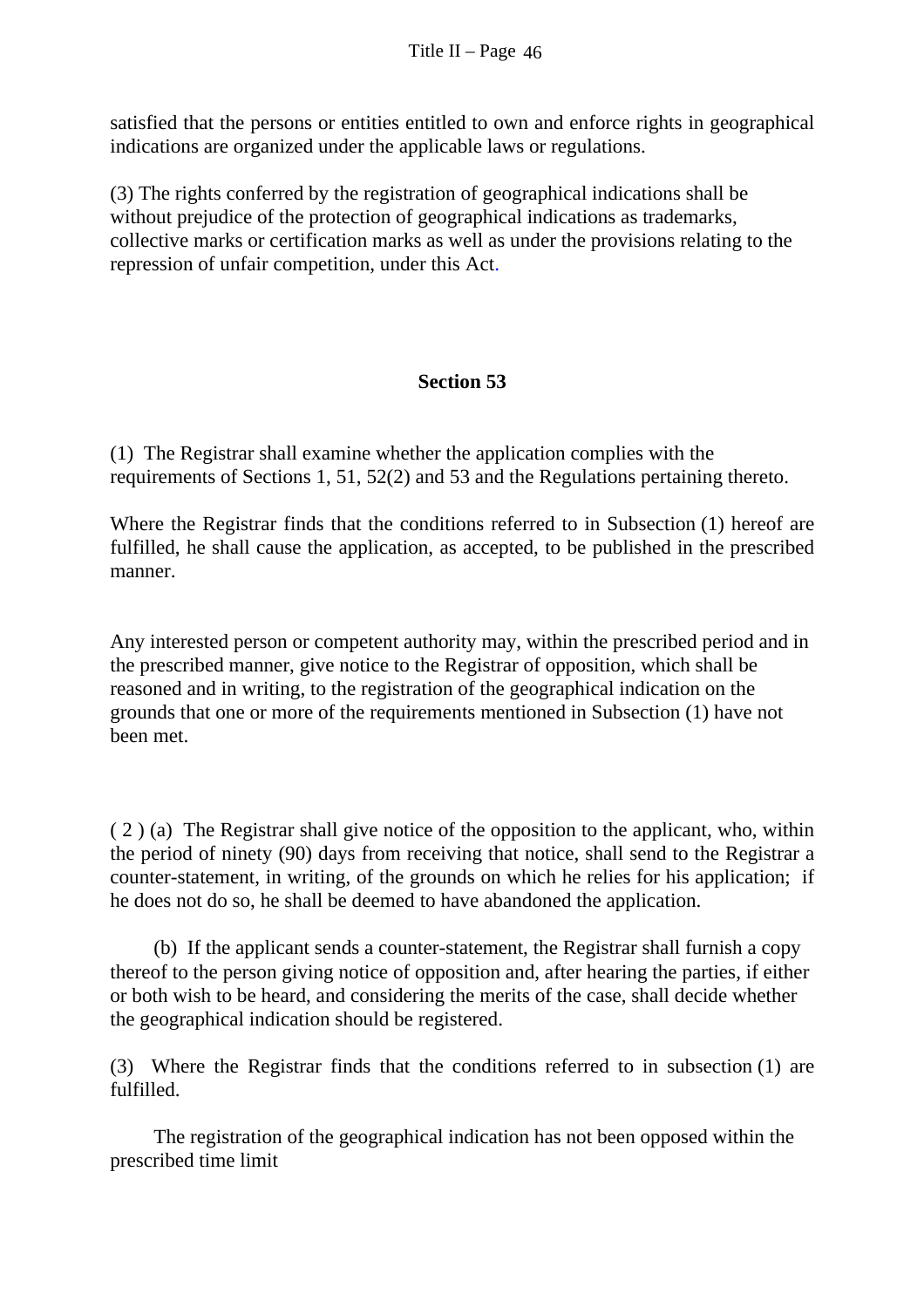The registration of the geographical indication has been opposed and the opposition has been decided in the applicant's favour,

he shall register the geographical indication, publish a reference to the registration and issue to the applicant a certificate of registration. Otherwise, he shall refuse the application.

(4) Both the decisions of refusal or of acceptation by the Registrar may be the subject of an appeal to the Court, in accordance with the provisions of Section 111.

### **Section 54**

(1) Producers carrying on their activity in the geographical area specified in the Register relating to a particular geographical indication shall have the right to prevent all third parties from using in the course of trade identical or similar signs for goods or services which are identical or similar to those in respect of which the geographical indication is registered.

(2) The provisions of Section 40 apply *mutatis mutandis* to geographical indications.

# **Section 55**

(1) Any interested person or any competent authority may request the Court to order:

(a) the invalidation of a registration of a geographical indication on the ground that it does not qualify for protection as such having regard to Sections 1, 51, 52(2) and 53;

 (b) the rectification of a registration of an geographical indication on the ground that the geographical area specified in the registration does not correspond to the geographical indication, or that the indication of the products for which the geographical indication is used or the indication of the quality, reputation or other characteristic of such products is missing or unsatisfactory.

(2) In any proceedings under this Section, notice of the request for invalidation or rectification,

 shall be served on the person who filed the application for registration of the geographical indication or his successor in title and shall, by a publication in the Official Gazette, be given to all persons having the right to use the geographical indication under Section 54.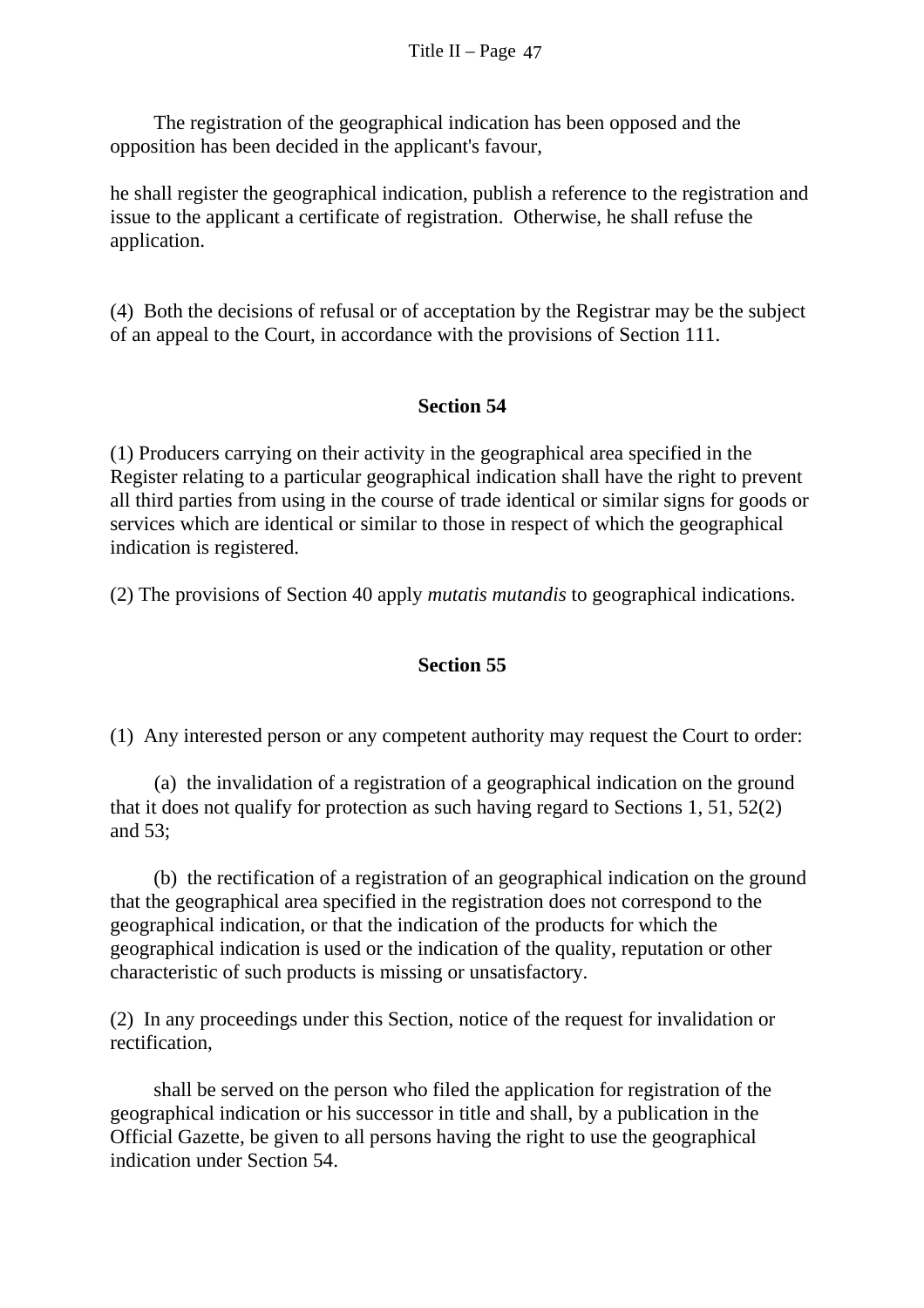The persons and any other interested person may, within a period which shall be specified by the Court not less than ( 30 days ) in the said notice, apply to join in the proceedings.

#### **Section 56**

The Court shall, *ex officio* or at the request of an interested party, refuse or invalidate the registration of a trademark which contains or consists of a geographical indication with respect to goods not originating in the territory indicated, if use of the indication in the trademark for such goods in Oman is of such a nature as to mislead the public as to the true place of origin.

# **Section 57**

The registration of a trademark for goods which contains or consists of a rgistered geographical indication shall be refused or invalidated by the Registrar or the Court, *ex officio* or at the request of an interested party, with respect to such goods not having this origin.

### **Section 58**

( 1 ) Nothing in this Act shall prevent continued and similar use in Oman of a particular geographical indication of another country in connection with goods or services by any national or domiciliary of Oman who have used that geographical indication in a continuous manner with regard to the same or related goods or services in the territory of Oman for at least 10 years preceding April 15, 1994 or in good faith preceding that date.

(2) Where a distinctive sign has been applied for or registered in good faith in Oman, or where rights to a distinctive sign have been acquired through use in good faith in Oman or through its having become well-known in Oman before November 9, 2000 or before the geographical indication is protected in its country of origin,

( 3 ) this Act shall not prejudice the registrability of or the validity of the registration of a distinctive sign, or the right to use a distinctive sign, on the basis that such a distinctive sign is identical with, or similar to, a geographical indication.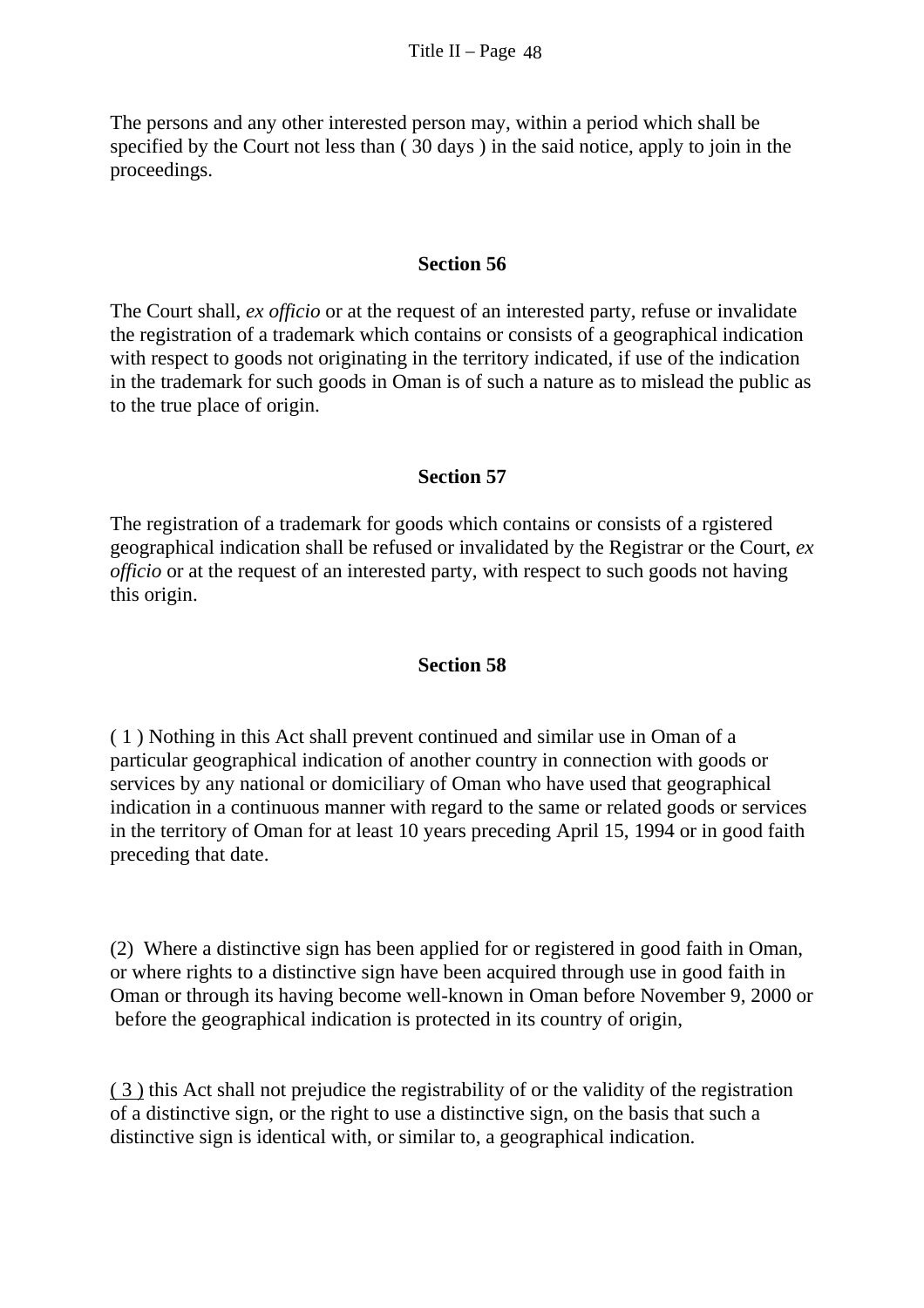(4) Nothing in this Act shall apply in respect of a geographical indication of any country with respect to goods or services for which the relevant indication is identical with the term customary in common language as the common name for such goods or services in Oman or in respect of a geographical indication of any other country with respect to products of the vine for which the relevant indication is identical with the customary name of a grape variety existing in Oman as of January 1, 1995.

(5) Any request for relief made under Title IV of this Act in connection with the use or registration of a distinctive sign must be presented within five years after the adverse use of the protected indication has become generally known in Oman or after the date of registration of the trademark in Oman, provided that the trademark has been published by that date, if such date is earlier than the date on which the adverse use became generally known in Oman and provided that the geographical indication is not used or registered in bad faith.

(6) This Act shall in no way prejudice the right of any person to use, in the course of trade, that person's name or the name of that person's predecessor in business, except where such name is used in such a manner as to mislead the public.

### **Section 49**

Subject to the provisions of Title IV, any interested person and any interested group of producers or consumers may institute proceedings in the Court to prevent, in respect of geographical indications,

 (a) the use of any means in the designation or presentation of a good that indicates or suggests that the good in question originates in a geographical area other than the true place of origin in a manner which misleads the public as to the geographical origin of the good;

 (b) any use which constitutes an act of unfair competition within the meaning of Article 10*bis* of the Paris Convention; or

 (c) use of a registered geographical indication identifying any goods not originating in the place indicated by the geographical indication in question, even where the true origin of the goods is indicated or the geographical indication is used in translation or accompanied by expressions such as "kind", "type", "style", "imitation" or the like.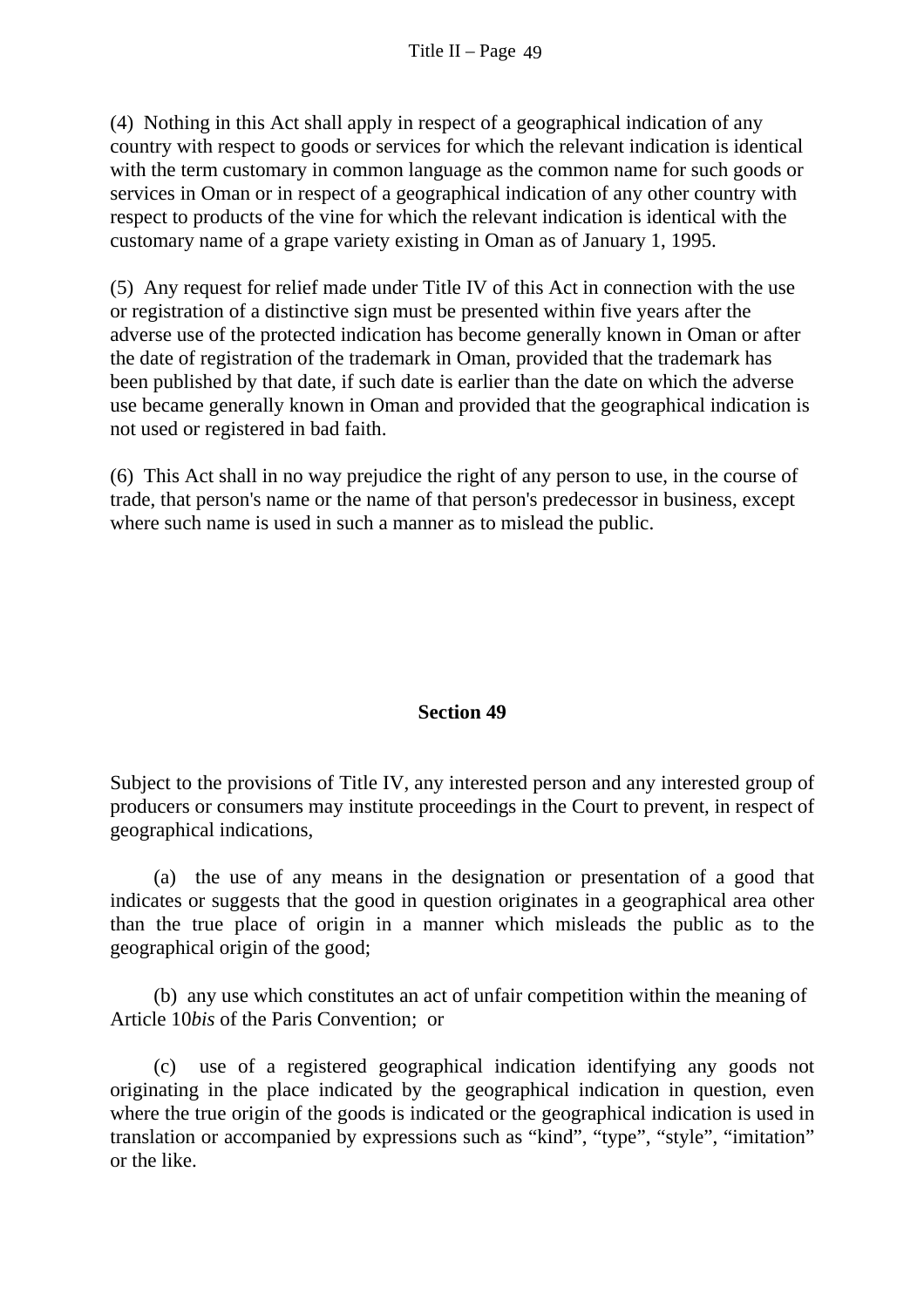# **TITLE III: PROTECTION AGAINST UNFAIR COMPETITION**

#### **Section 60**

(1) The provisions of this Title shall apply independently of, and in addition to, any legislative provisions protecting inventions, utility models, industrial designs, layoutdesigns, distinctive signs, literary and artistic works and other intellectual property subject matter.

 (2) (a) In addition to the acts and practices referred to in Articles 61 to 65, any act or practice, in the course of industrial or commercial activities, that is contrary to honest practices shall constitute an act of unfair competition.

 (b) An act or practice that is contrary to honest practices, for the purposes of this Title, shall mean at least practices such as breach of contract, breach of confidence and inducement to breach, and includes the acquisition of undisclosed information by third parties who knew, or were grossly negligent in failing to know, that such practices were involved in the acquisition.

 An act or practice that is contrary to honest practices, for the purposes of this Title, shall also mean acts of breach of legal duties in general when their purpose or they consequence is to obtain illicit advantages over competitors, such as the breach of environmental or labor law.

 (c) Any natural person or legal entity damaged or likely to be damaged by an act of unfair competition shall be entitled to the remedies referred to in Title IV.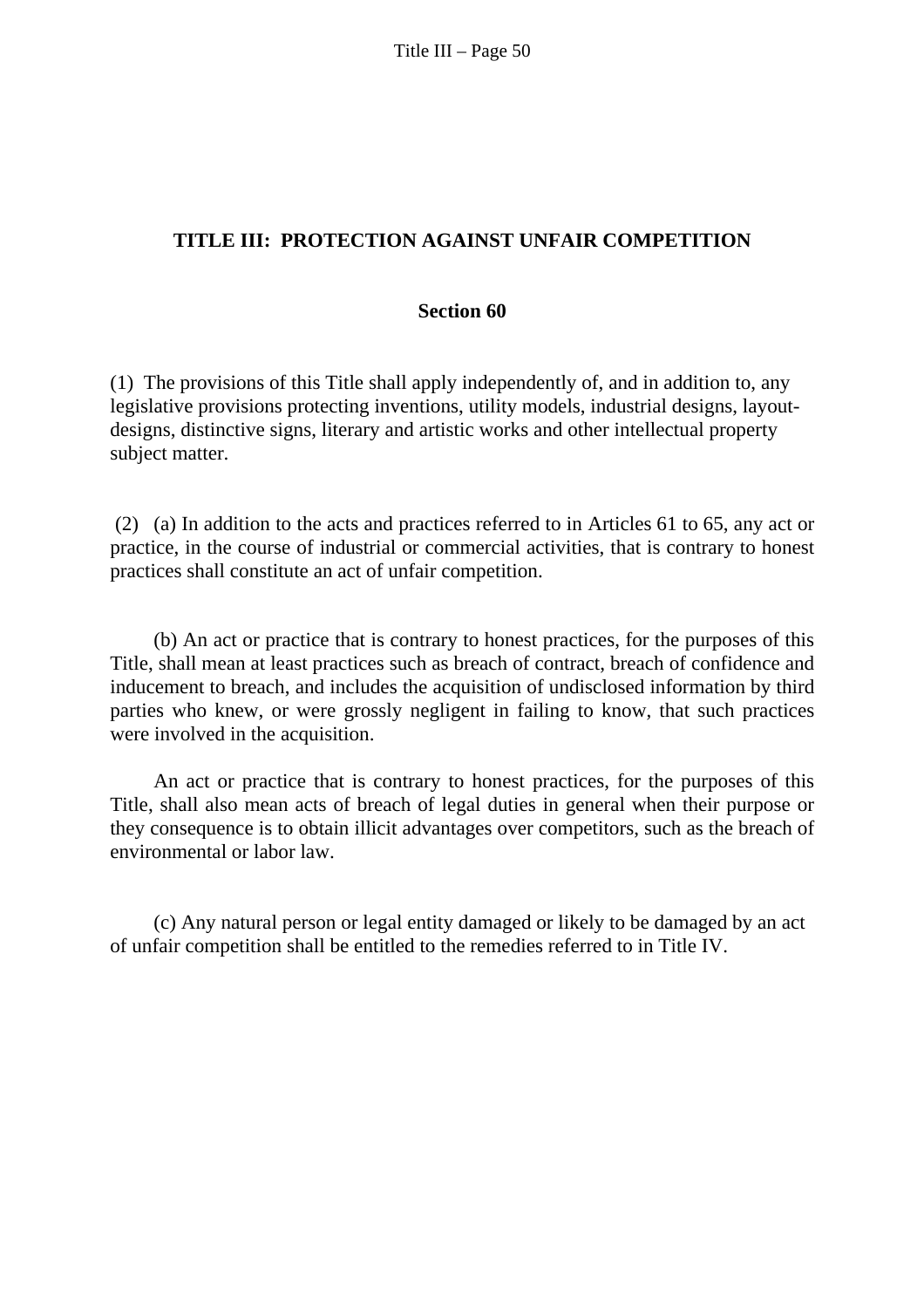#### **Section 61**

(1) Any act or practice, in the course of industrial or commercial activities, that causes, or is likely to cause, confusion with respect to another's enterprise or its activities, in particular, the products or services offered by such enterprise, shall constitute an act of unfair competition.

(2) Confusion may, in particular, be caused with respect to

- (i) a trademark, whether registered or not or a trade name.
- (ii) any distinctive sign other than a trademark or a trade name
- (iii) ; the appearance of a product or the presentation of products or services as well as of the place of business]

### **Section 62**

(1) Any act or practice, in the course of industrial or commercial activities, that damages, or is likely to damage, the goodwill or reputation of another's enterprise shall constitute an act of unfair competition, regardless of whether such act or practice causes confusion.

(2) (a) Damaging another's goodwill or reputation may, in particular, result from the dilution of the goodwill or reputation attached to

- (i) a trademark, whether registered or not;
- (ii) a trade name;
- (iii) any distinctive sign other than a trademark or a trade name;
- (iv) the appearance of a product;
- (v) the presentation of products or services as well as of the place of business;
- (vi) a celebrity or a well-known fictional character.

 (b) For the purposes of these provisions, "dilution of goodwill or reputation" means the lessening of the distinctive character or advertising value of a trademark,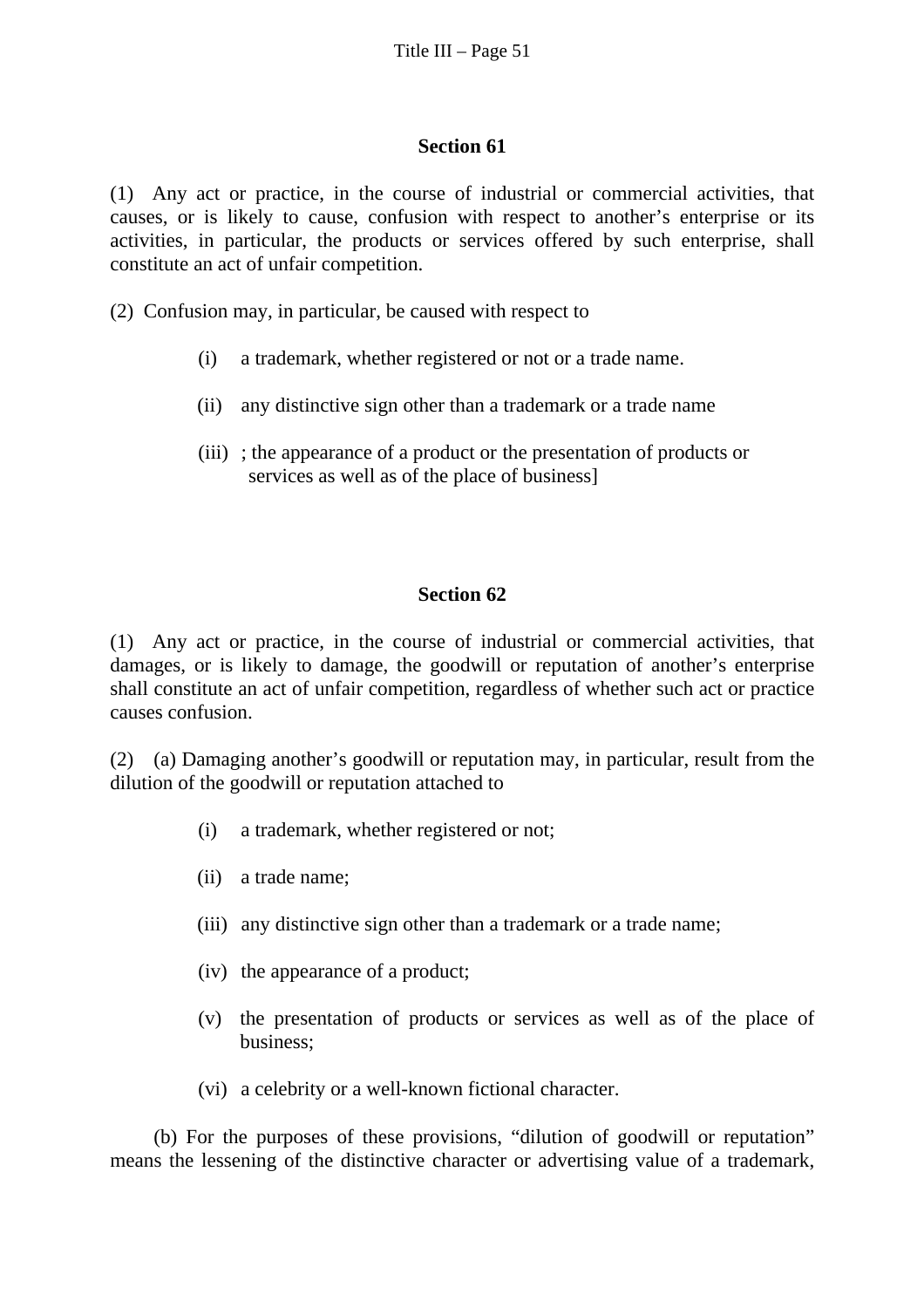trade name or other business identifier, the appearance of a product or the presentation of products or services or of a celebrity or well-known fictional character.

#### **Section 63**

(1) Any act or practice, in the course of industrial or commercial activities, that misleads, or is likely to mislead, the public with respect to an enterprise or its activities, in particular, the products or services offered by such enterprise, shall constitute an act of unfair competition.

(2) Misleading may arise out of advertising or promotion and may, in particular, occur with respect to

- (i) the manufacturing process of a product;
- (ii) the suitability of a product or service for a particular purpose;
- (iii) the quality or quantity or other characteristics of products or services;
- (iv) the geographical origin of products or services;
- (v) the conditions on which products or services are offered or provided;
- (vi) the price of products or services or the manner in which it is calculated.

### **Section 64**

(1) Any false or unjustifiable allegation, in the course of industrial or commercial activities, that discredits, or is likely to discredit, another's enterprise or its activities, in particular, the products or services offered by such enterprise, shall constitute an act of unfair competition.

(2) Discrediting may arise out of advertising or promotion and may, in particular, occur with respect to

- (i) the manufacturing process of a product;
- (ii) the suitability of a product or service for a particular purpose;
- (iii) the quality or quantity or other characteristics of products or services;
- (iv) the conditions on which products or services are offered or provided;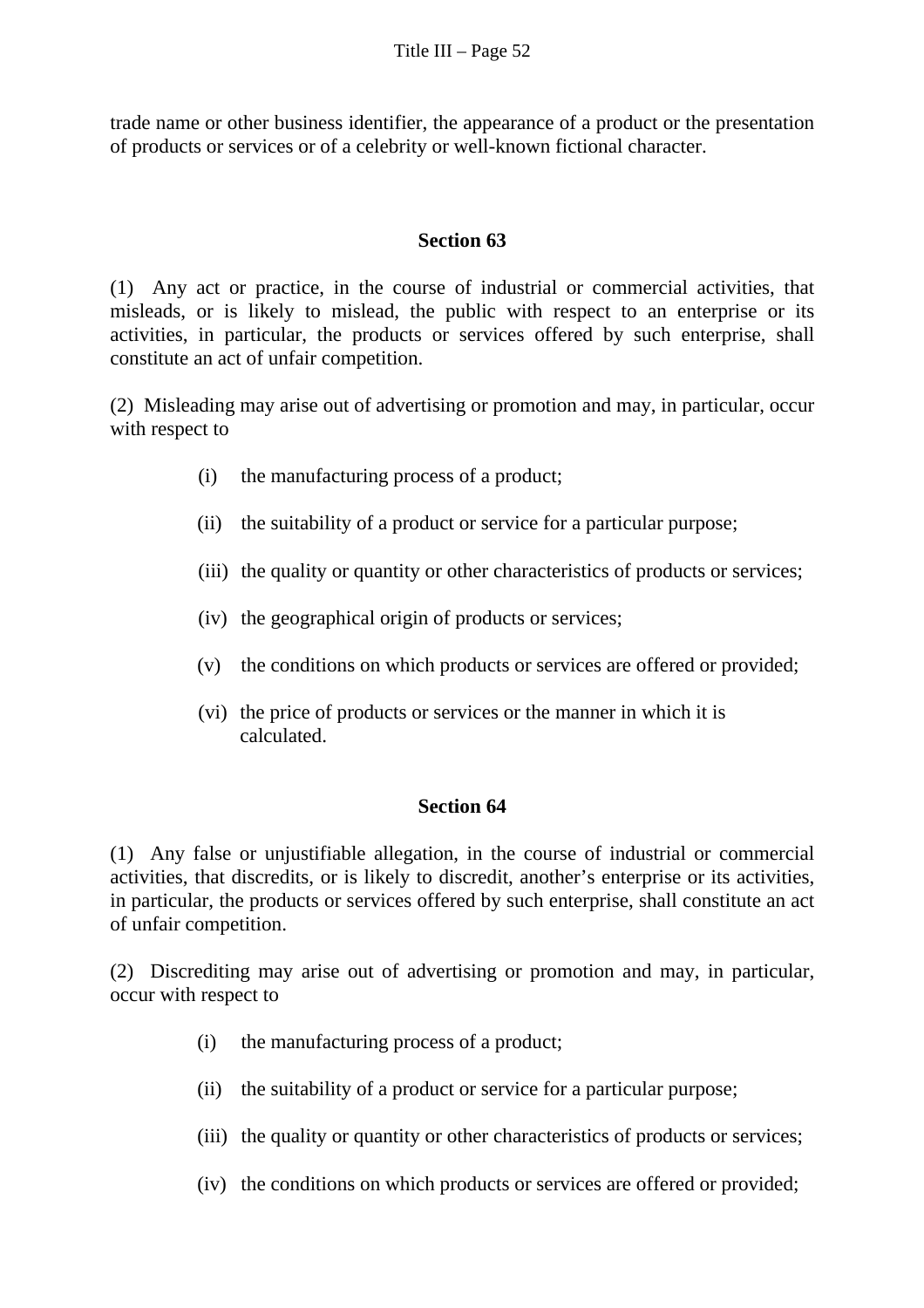(v) the price of products or services or the manner in which it is calculated.

#### **Section 65**

 (1) Any act or practice, in the course of industrial or commercial activities, that results in the disclosure, acquisition or use by others of undisclosed information without the consent of the person lawfully in control of that information (hereinafter referred to as "the rightful holder") and in a manner contrary to honest commercial practices shall constitute an act of unfair competition.

For the purposes of this Section, "a manner contrary to honest commercial practices" shall mean at least practices such as breach of contract, breach of confidence and inducement to breach, and includes the acquisition of undisclosed information by third parties who knew, or were grossly negligent in failing to know, that such practices were involved in the acquisition.

(2) For the purposes of this Section, information shall be considered "undisclosed information" if it has secret in the sense that it is not, as a body or in the precise configuration and assembly of its components, generally known among or readily accessible to persons within the circles that normally deal with the kind of information in question or it has commercial value because it is secret and it has been subject to reasonable steps under the circumstances by the person lawfully in control of the information to keep it secret.

(3) (a) Any act or practice, in the course of industrial or commercial activities, shall be considered an act of unfair competition if it consists or results in

- (i) an unfair commercial use by a governmental authority of undisclosed test or other data concerning safety and efficacy of the product which have been submitted to that authority as a condition of obtaining approval of the marketing of new pharmaceutical or agricultural chemical products, or
- (ii) the disclosure of such data, except where necessary to protect the public, or unless steps are taken to ensure that the data are protected against unfair commercial use.

 (b) For the purposes of this Subsection, a pharmaceutical product shall be considered new if it contains a chemical entity that has not been previously approved in the territory of Oman for use in a pharmaceutical product; a new agricultural chemical shall be considered new if it contains a chemical entity that has not been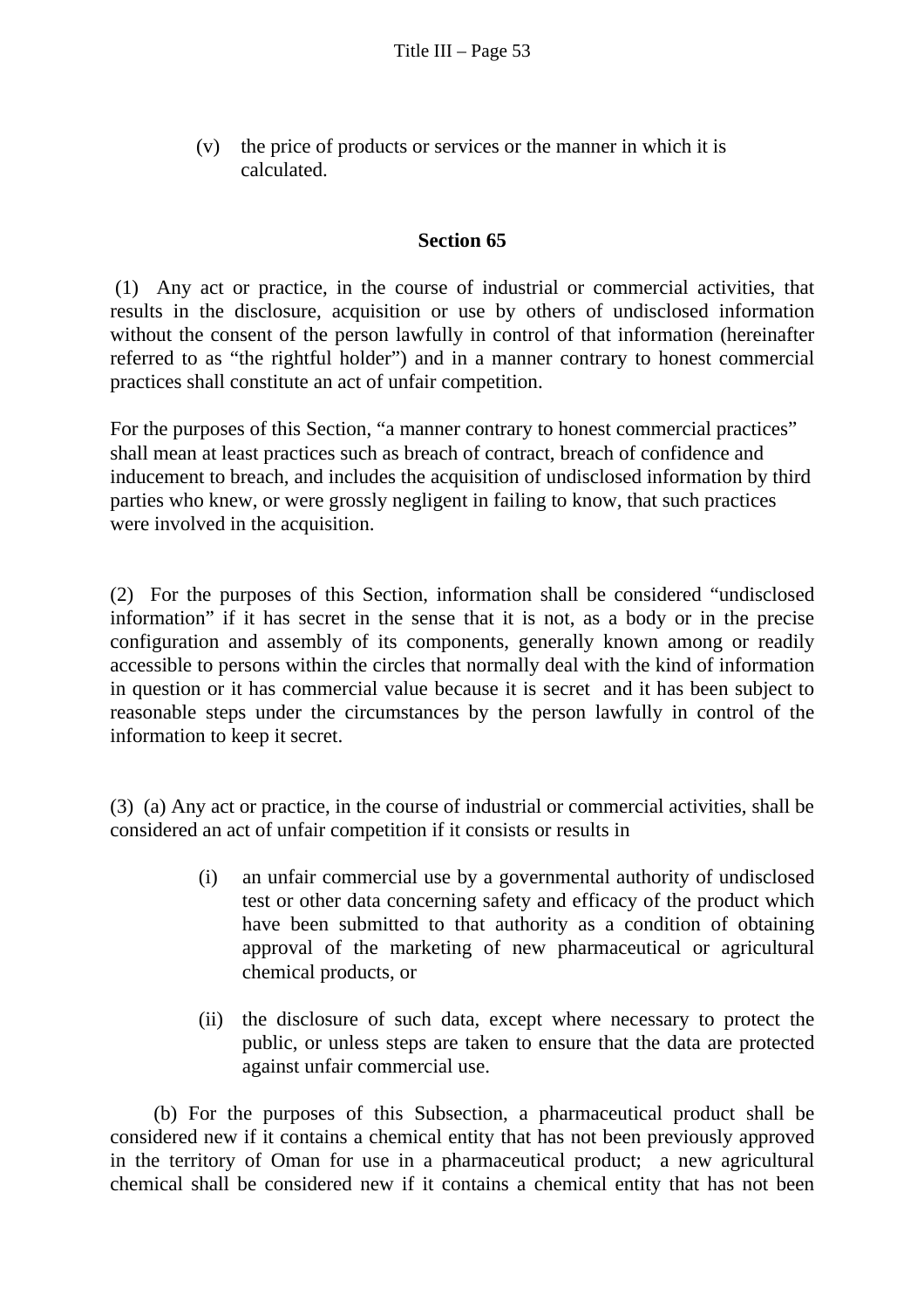previously approved in the territory of Oman for use in an agricultural chemical product.

(4) (a) Subsection  $(4)(a)(i)$  shall be construed as precluding any governmental agency, without the consent of the person or entity who first obtained marketing approval of a pharmaceutical or agricultural chemical product in Oman (the originator) from relying on or referring to the undisclosed test data or other undisclosed data submitted by the originator, for the purposes of approving any other product, for at least five (5) years for pharmaceutical products, and ten (10) years for agricultural chemical products, from the date of marketing approval in Oman

(b) The provisions of paragraph (a) of this Subsection shall apply, *mutatis mutandis*, in the event Oman adopts the practice of granting marketing approval based on evidence of marketing approval granted in another territory.

(c) Where the competent authority of Oman requires or permits, as a condition of granting marketing approval for a pharmaceutical product that includes a chemical entity that has been previously approved for marketing in another pharmaceutical product, the submission of new clinical information that is essential to the approval of a pharmaceutical product, other than information related to bioequivalency, that competent authority shall not, without the consent of the originator, authorize another to market a same or a similar product based on the new clinical information submitted in support of the marketing approval or evidence of the marketing approval based on the new clinical information, for at least three years from the date of marketing approval in Oman.

 (d) The provisions of paragraph (c) of this Subsection shall apply, *mutatis mutandis*, in the event Oman adopts the practice of granting marketing approval based on evidence concerning new clinical information for a product that was previously approved based on that new clinical information in another territory.

(e) Where the originator's product is covered by a patent in force in the territory of Oman, the competent authority, notwithstanding the provisions of this Subsection, but without prejudice to the provisions of paragraph (e), shall not approve another product without the prior consent of the patent owner. If a request of marketing approval that requires or implies reliance on the originator's undisclosed data is submitted by another person during the term of a patent, the competent authority shall inform the patent owner of such a request.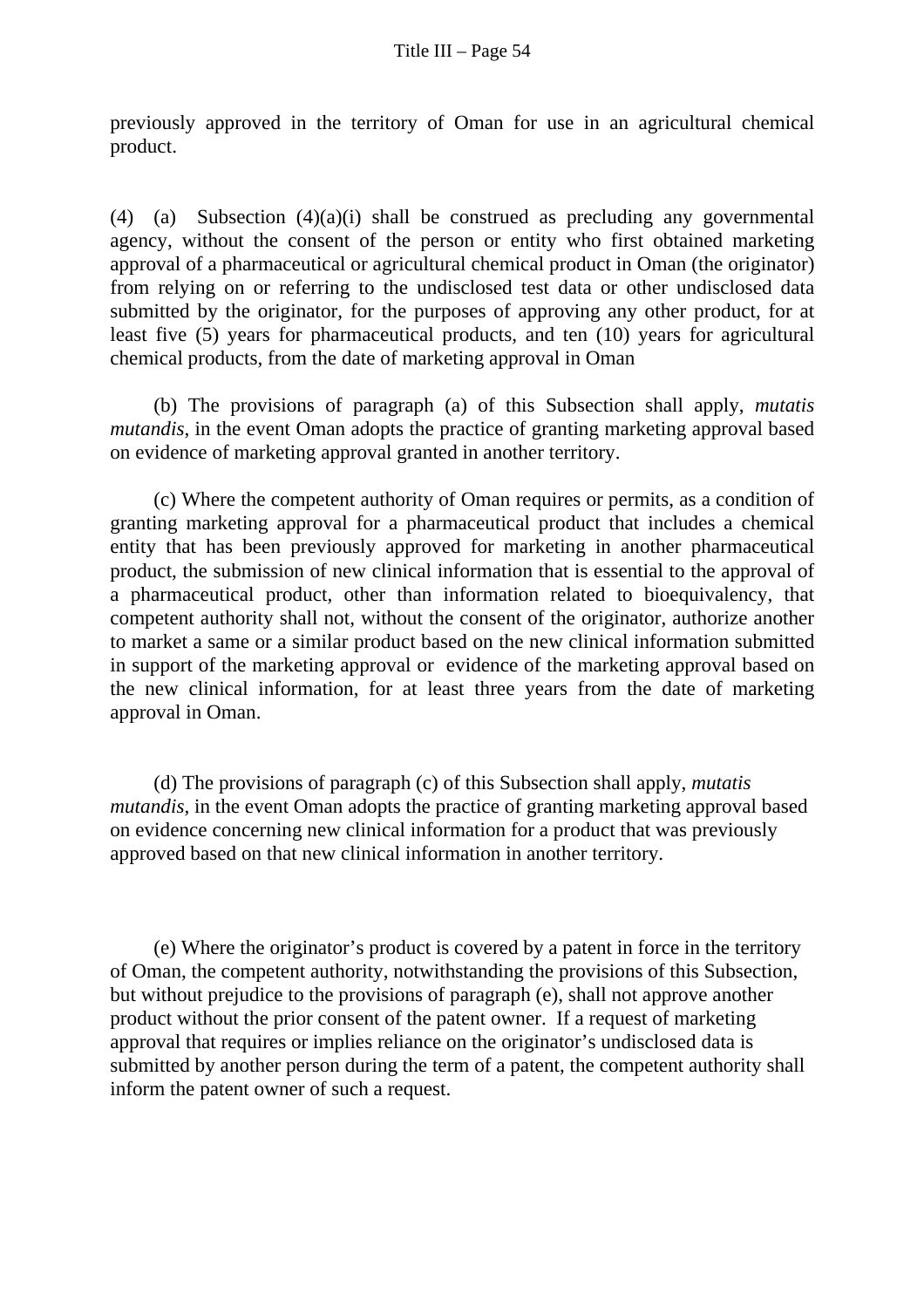# **TITLE IV: ENFORCEMENT OF INTELLECTUAL PROPERTY RIGHTS**

# **PART I: INFRINGEMENT PROCEEDINGS**

#### **Section 66**

(1) Subject to Sections 11, 13 and 17, an infringement of a patent or a utility model shall consist of the performance of any act referred to in Section 11(2) in Oman by a person other than the owner of the patent and without the agreement of the latter.

(2) On the request of the owner of the patent or of the utility model, or of an exclusive licensee, or of a compulsory licensee, or of a non-exclusive licensee if he has requested the owner to institute court proceedings for a specific relief and the owner has refused or failed to do so within ninety days, the Court may grant an injunction to prevent infringement or an imminent infringement and, where the infringer acted knowingly or with reasonable grounds to know, award damages and grant any other remedy provided for in the general law or under Chapter 4 of this Title.

(3) The remedies provided to owners of patents in Oman shall be also available, whenever appropriate, to the owners of foreign patents that have been the subject of a compulsory license for the purposes of supplying the market of Oman of pharmaceutical products, under the scheme established by the Decision of the WTO General Council of August 30, 2003, in order to prevent or remedy the unauthorized importation as well as the re-exportation or deviation of the products in question. Customs authorities shall have the authority to take border measures for the purposes of this Subsection ex officio. In this event, they shall notify the right holder of the suspension of release who shall have ten days for providing adequate evidence that the retained products prima facie correspond to the claims of the patent in question.

(4) Without prejudice to the provisions of Subsection (3), the same border measures that are available under Section 83 for the suspension by the customs authorities of the release into free circulation of counterfeit trademark and pirated copyright goods shall also apply to prevent the unauthorized importation or re-exportation of the products that have actually been imported into the territory of Oman under the scheme referred to in Subsection (3). Border measures under Section 89 may also be determined for the same purpose.

(5) Courts may refuse to grant provisional or definitive injunctions, without prejudice to the payment of damages, when: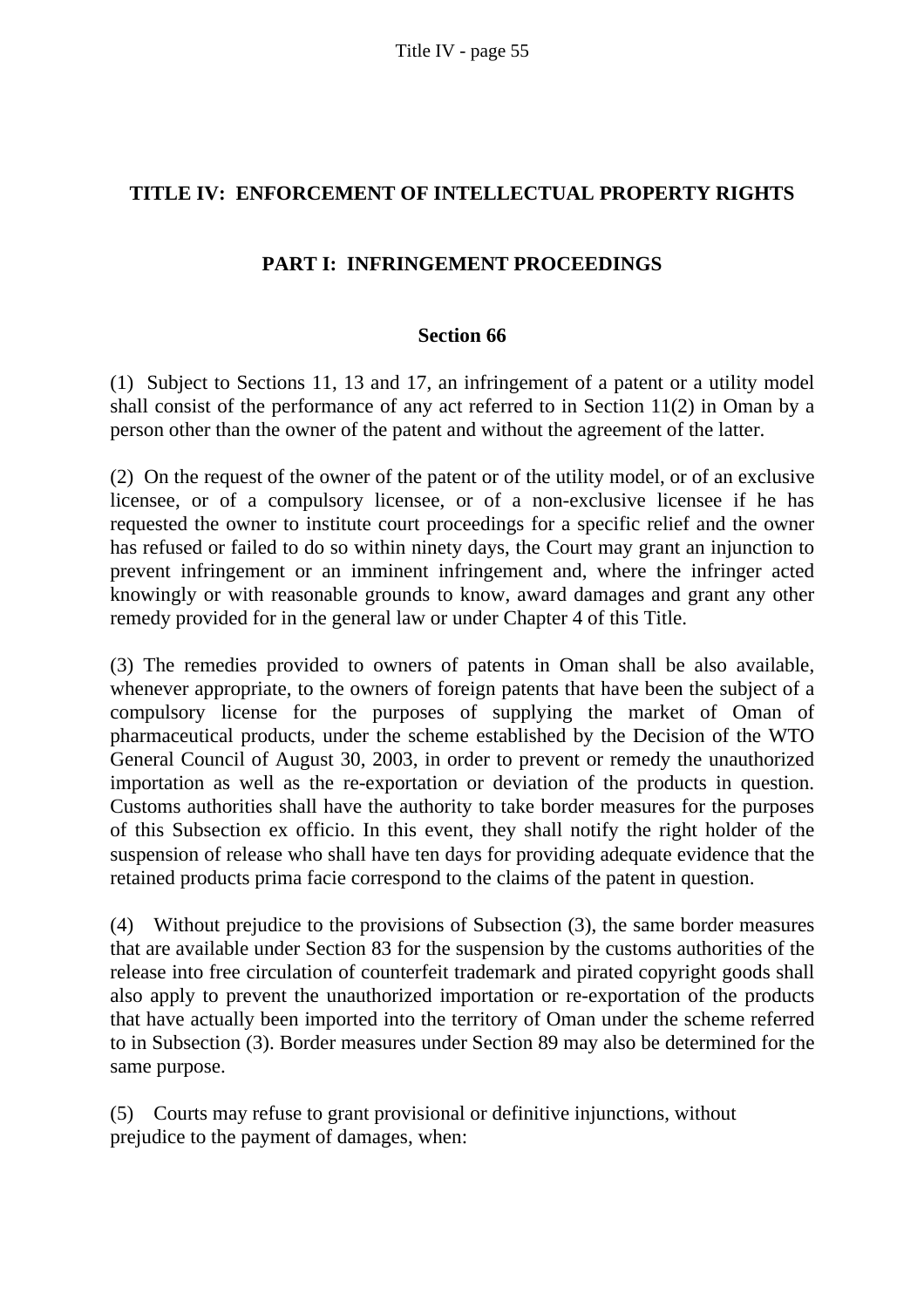(a) after the expiration of a period of four years from the date of filing of the patent application or three years from the date of the grant of the patent, the plaintiff or a person with his authorization is not, or has not taken serious preparations for, or has no serious intention to start, commercially exploiting the invention in a manner that meets the demands of the market as to quantity, or at any time if the invention is exploited in a manner that does not meet the demands of the market as to quality;

(b) the injunction causes serious harm to the public interest;

(c) the patented products or the products manufactured by a patented process are sold by the plaintiff or by a third party with the plaintiff's consent at prices that are deemed excessive taking into account the average purchase power of consumers and the specific nature of the needs the products aim at meeting, and there is no competing product on the market;

(d) the patent owner has engaged in other abusive practives, including anticompetitive practices, as determined by the Court or by a competent administrative authority;

(f) the patent owner is found to have engaged in inequitable conduct during the procurement of the patent letter; this paragraph applies without prejudice to the provisions of Section 15(3).

(6) (a) With respect to a medical practitioner's performance of a medical activity that constitutes an infringement of a patent for a diagnostic, therapeutic and surgical methods for the treatment of humans or animals, the provisions of Title IV of this Act shall not apply against the medical practitioner or against a related health care entity with respect to such medical activity.

(b) For the purposes of this Subsection:

- (i) the term "medical activity" means the performance of a medical or surgical procedure on a body, but shall not include (i) the use of a patented machine, manufacture, or composition of matter in violation of such patent, (ii) the practice of a patented use of a composition of matter in violation of such patent, or (iii) the practice of a process in violation of a biotechnology patent;
- (ii) the term "medical practitioner" means any natural person who is licensed by a State to provide the medical activity described in paragraph (b)(1) or who is acting under the direction of such person in the performance of the medical activity;
- (iii) the term "related health care entity" shall mean an entity with which a medical practitioner has a professional affiliation under which the medical practitioner performs the medical activity, including but not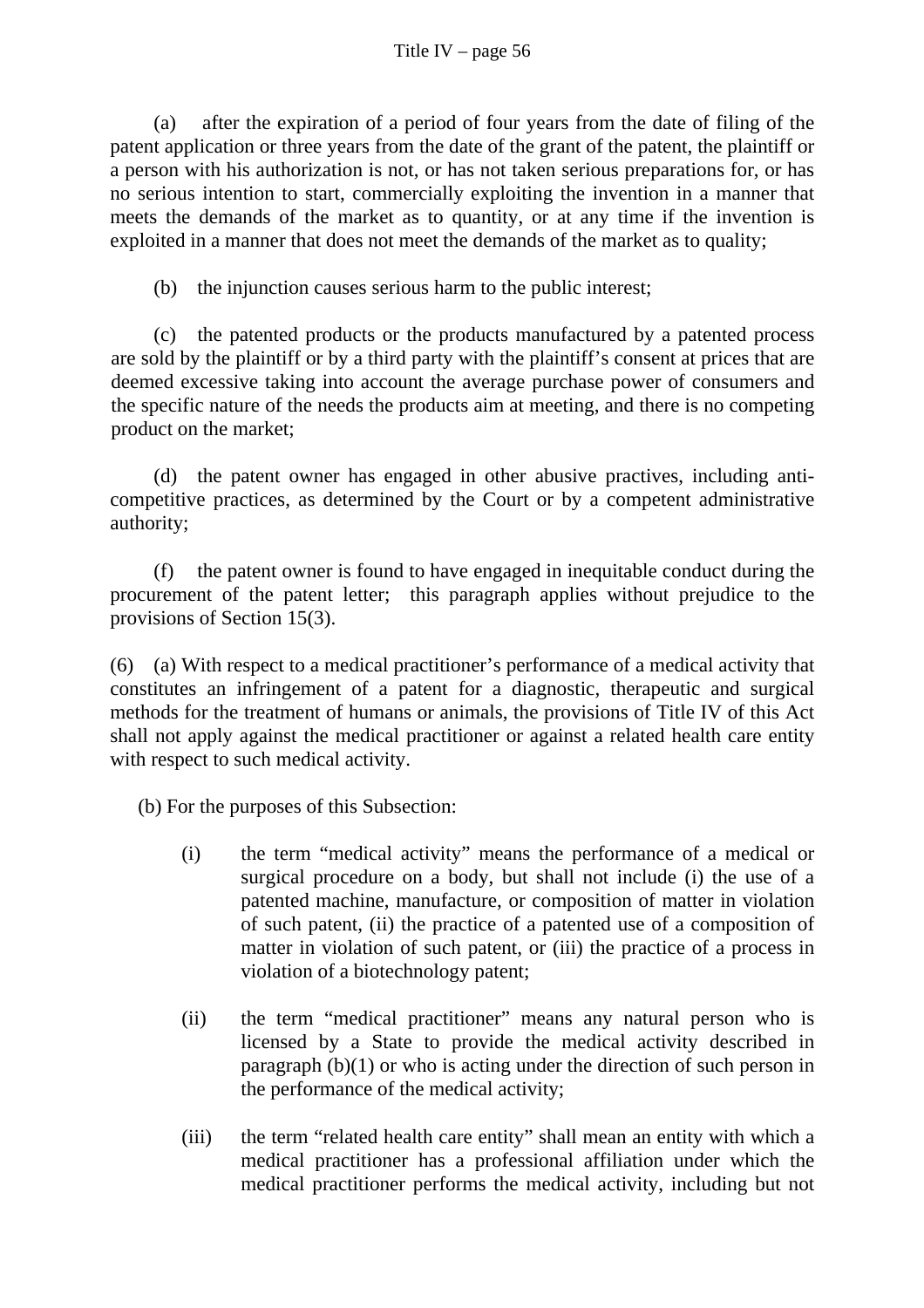limited to a nursing home, hospital, university, medical school, health maintenance organization, group medical practice, or a medical clinic;

# **Section 67**

(1) Subject to Section 40(3), an infringement of a registered mark, or a registered collective mark, or a registered certification mark, or of a trade name shall consist of the performance of any act referred to in Sections 40(1) and 46 in Oman by a person other than the owner of the mark or of the trade name and without the agreement of the latter.

(2) An infringement of a well-known mark shall consist of the use of a sign identical with or confusingly similar to the well-known mark, whether registered in Oman or not, without the agreement of the owner of the well-known mark provided that the sign is used:

- (i) in relation to goods or services identical with or similar to the goods or services for which the well-known mark has been registered, or
- (ii) in relation to goods or services which are not identical with or similar to those in respect of the well-known mark provided that the use of the sign in relation to those goods or services would indicate a connection between those goods or services and the owner of the well-known mark and that the interests of the owner of the well-known mark are likely to be damaged by such use.

(3) On the request of the owner of a registered mark or of a well-known mark, even if unregistered, or of an exclusive licensee, or of a non-exclusive licensee if he has requested the owner of the mark to institute court proceedings for a specific relief and the owner of the mark has refused or failed to do so within ninety-days, the Court may grant an injunction to prevent infringement, or an imminent infringement, award damages and grant any other remedy provided for in the general law or under this Title.

The Court may also, on the request of any competent authority or any interested person, group association or syndicate, including producers, manufacturers or traders, grant the same relief where it is satisfied that an act of infringement referred to in Section 40 has been committed or is imminent.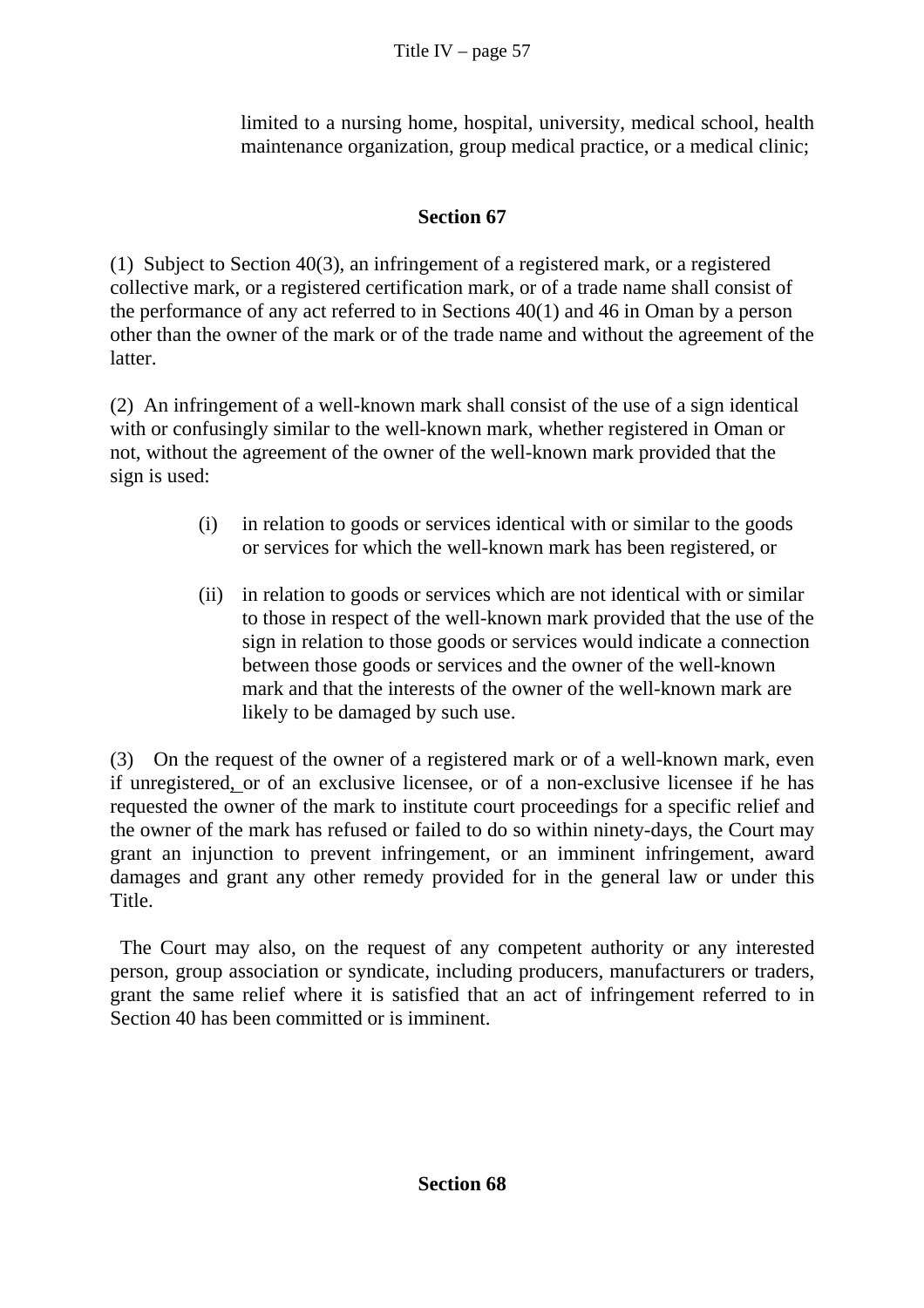(1) An infringement of an industrial design registered under this Act shall consist of the performance of any act referred to in Section 25(2) by a person other than the owner of the industrial design and without his agreement.

(2) On the request of the owner of the industrial design, or of an exclusive licensee, or of a non-exclusive licensee if he has requested the owner to institute court proceedings for a specific relief and the owner has refused or failed to do so within ninety days, the Court may grant an injunction to prevent infringement or an imminent infringement, award damages and grant any other remedy provided for in the general law or under this Title.

# **Section 69**

(1) An infringement of a geographical indication protected under this Act shall consist of the performance of any act referred to in Section 55 or any use of a geographical indication by a person who has no right to use the geographical indication in accordance with this Act.

(2) On the request of any interested person or of any interested group of producers or consumers, or any competent authority under Section 52, the Court may grant an injunction to prevent the unlawful use of the geographical indication, award damages and grant any other remedy provided for in the general law or under this Title.

# **Section 70**

(1) An infringement of a layout-design (topography) of an integrated circuit protected under this Act shall consist of the performance of any act referred to in Section 31(1) by a person other than the owner of the layout-design (topography) and without his agreement.

(2) On the request of the owner of the layout-design (topography) of an integrated circuit, or of an exclusive licensee, or of a compulsory licensee, or of a non-exclusive licensee if he has requested the owner to institute court proceedings for a specific relief and the owner has refused or failed to do so within ninety days, the Court may grant an injunction to prevent infringement or an imminent infringement, award damages and grant any other remedy provided for in the general law or under this Title.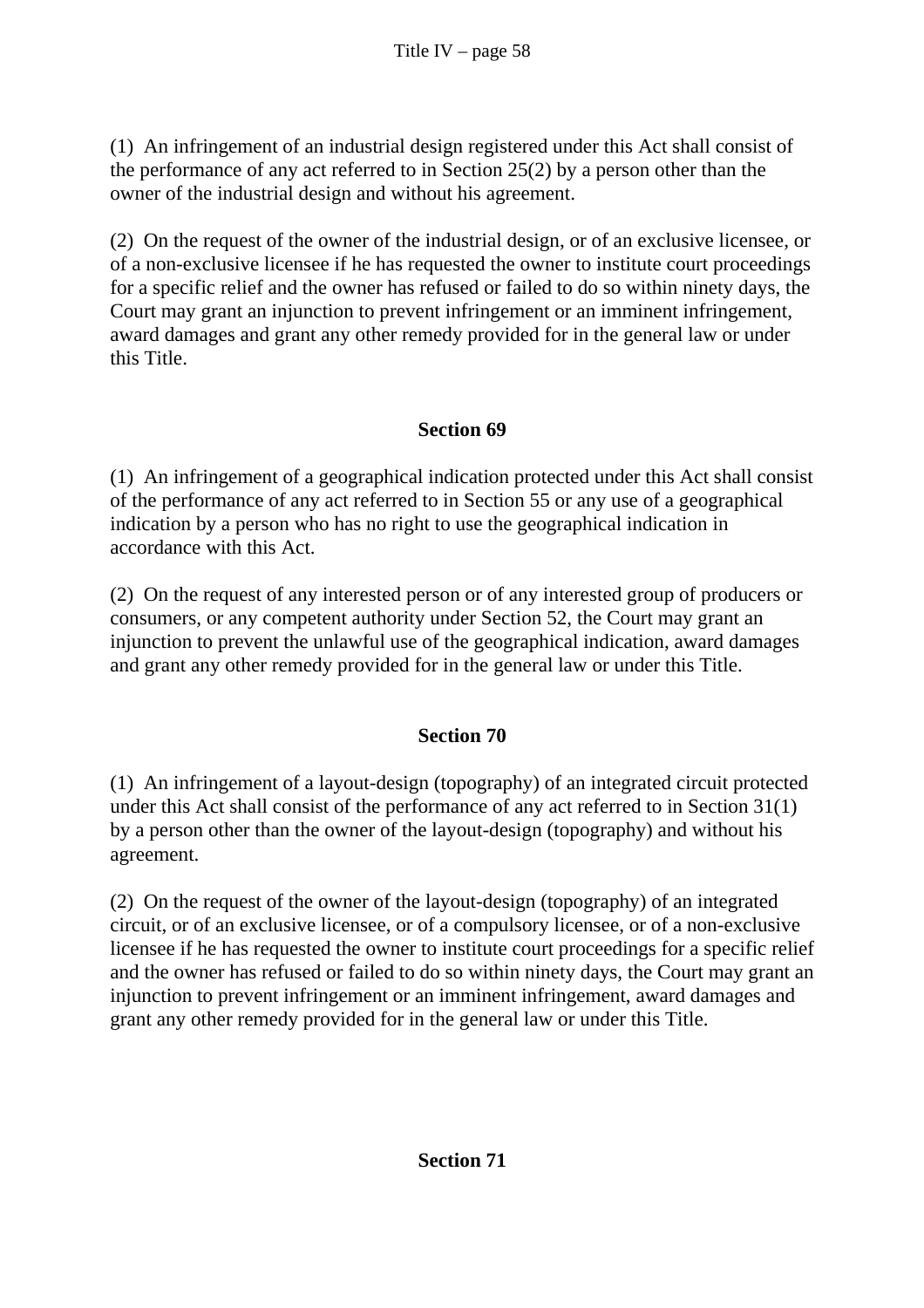(1) The provisions of this Title shall apply to prevent or to remedy any act of unfair competition subject to the provisions of Sections 60 to 65.

(2) Where an act under Section 65(4) and (5) is considered by the Court to constitute an act of unfair competition, the Court shall order:

(a) the government authority to cancel the marketing approval;

 (b) the competitor of the undisclosed data holder not to market or to cease to market the products the registration of which has constituted an act of unfair competition because it was based on an authorized reliance of protected undisclosed test data or other data;

 (c) the government authority to pay adequate damages for the unauthorized disclosure of the data;

 (d) the competitor of the undisclosed data holder to pay adequate damages for the marketing of the products the registration of which has constituted an act of unfair competition.

# **Section 72 Time Limits**

Civil proceedings under Sections 66 to 71 can be initiated within five years from the date on which the right holder knew or had reasons to know the infringing acts, except in case of infringing use of distinctive signs in bad faith or for unfair competition purposes, for which there will be no time limits to initiate the proceedings.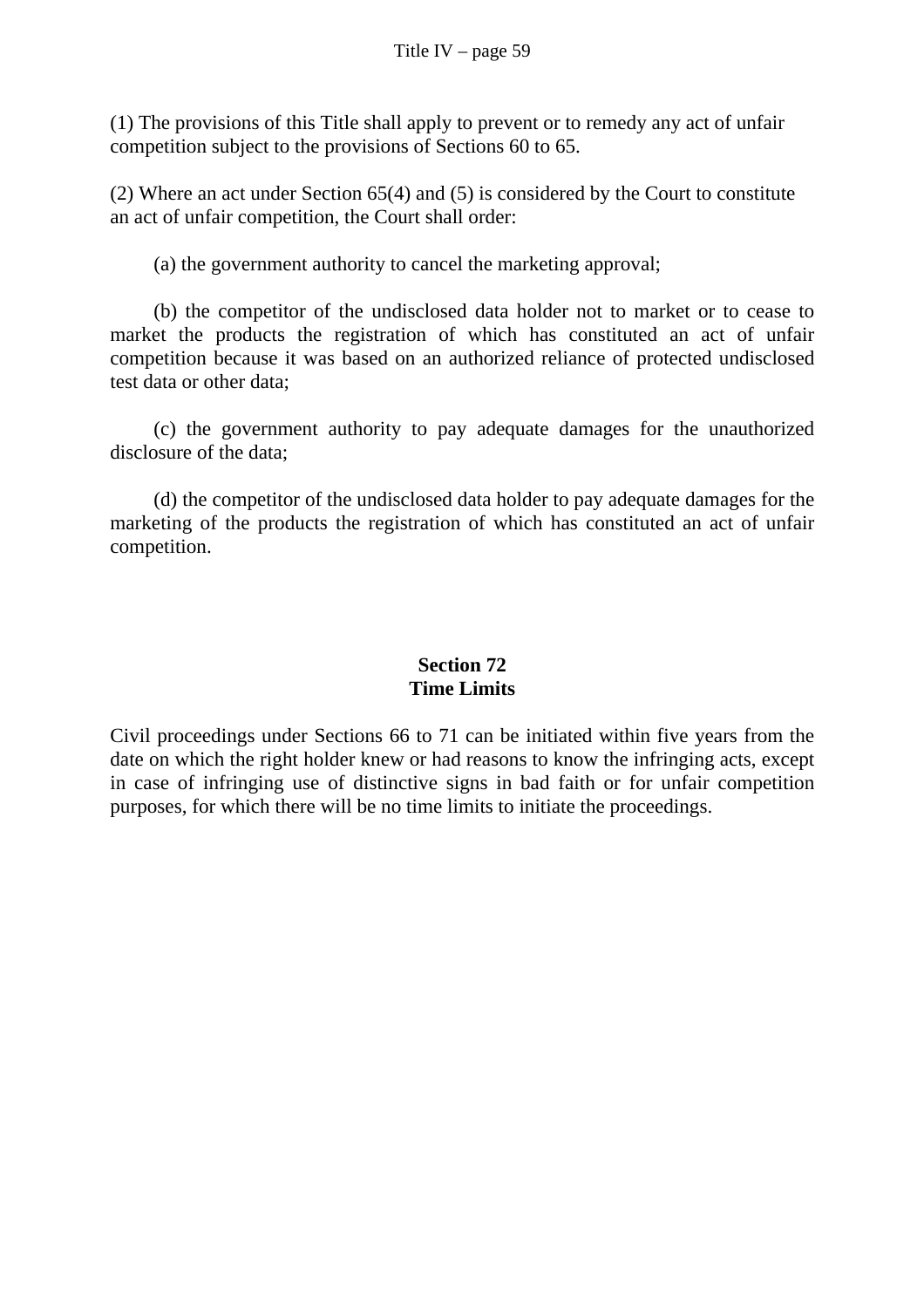### **PART II: PROVISIONAL MEASURES**

### **Section 73**

(1) The Court shall order, in accordance with the procedure prescribed in the Code of Civil Procedure or similar statute prompt and effective provisional measures to prevent an infringement or unlawful use referred to in Part I of this Title from occurring or to preserve relevant evidence in regard to an alleged infringement.

(2) Where appropriate, in particular where any delay is likely to cause irreparable harm to the right holder or where there is a demonstrable risk of evidence being destroyed, the Court shall order provisional measures without giving the other party an opportunity of being heard provided that the applicant has furnished:

- (i) any reasonably available evidence satisfying the Court that the applicant is the right holder and that the applicant's rights are being infringed or that such infringement is imminent, and
- (ii) any security or equivalent assurance required by the Court to protect the defendant and to prevent abuse; such security or equivalent assurance shall be reasonable in view of the circumstances and shall be set so as not to unreasonably deter recourse to such procedures.

(3) (a) Where provisional measures have been ordered without having given the other party an opportunity of being heard, the Court shall give the parties affected notice of the decision, at the earliest after the execution of the measures.

 (b) Requests for provisional measures without giving the other party an opportunity of being heard shall be acted upon expeditiously and shall, except in exceptional cases, generally be executed within ten days.

(4) Where provisional measures have been ordered under Subsections (2) and (3), the defendant may file a request for review with the Court within two (2) weeks from the notification of the decision. In the review proceedings, the Court shall give the parties concerned an opportunity of being heard and shall confirm, modify or revoke the decision within a reasonable period after the notification of the decision.

(5) Where the applicant does not initiate court proceedings leading to a decision on the merits of the case within 20 working days or 31 calendar days, whichever is the longer, from the notification of the decision ordering provisional measures or within any other reasonable period determined by the Court in the decision, the Court shall revoke the provisional measures upon the request of the defendant.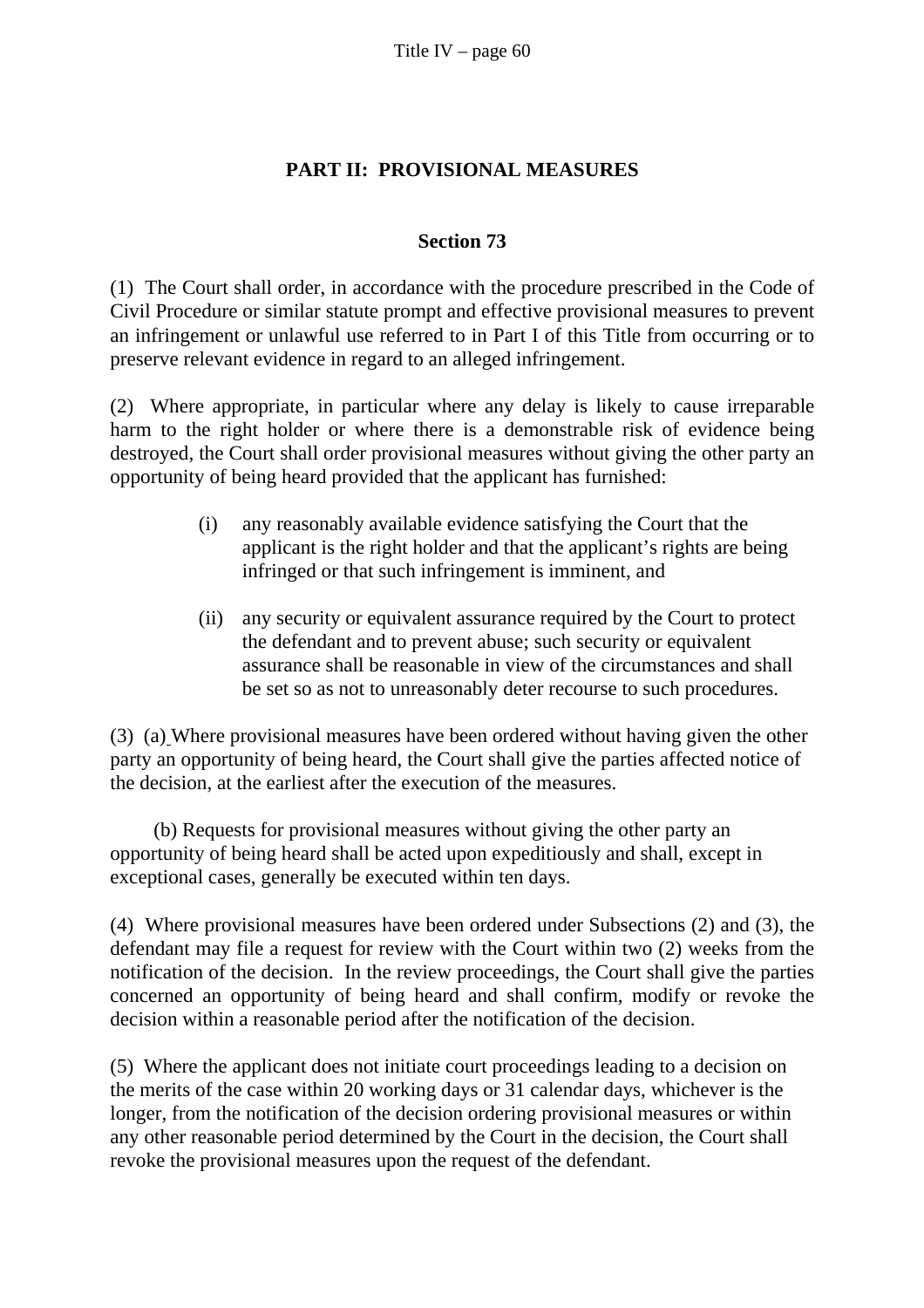(6) Where the provisional measures are revoked or where the Court decides on the merits of the case in proceedings under Subsection (5) initiated by the applicant that there has been no infringement or threat of an infringement, the Court shall order the applicant, upon the request of the defendant, to provide the defendant appropriate compensation for any injury caused by the execution of the provisional measures.

(7) The measures of this Section aiming at preserving relevant evidence shall also be available before the granting of the pending registration, if the Court so deems necessary. In that event, the applicant shall initiate Court proceedings leading to a decision on the merits of the case 20 working days or 31 calendar days, whichever is the longer, from the publication of the grant of the pending registration.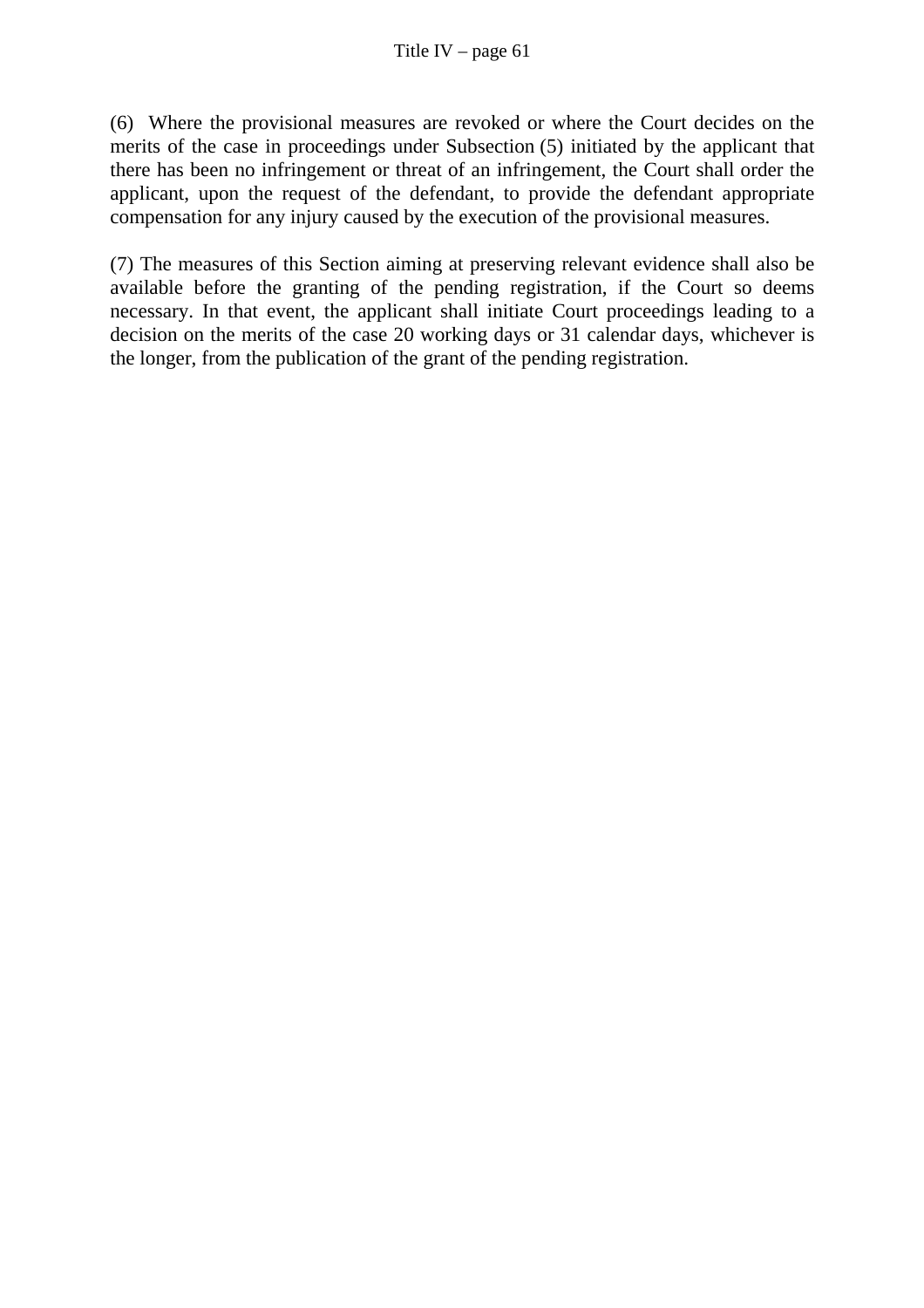### **PART III: EVIDENCE; BURDEN OF PROOF**

### **Section 74**

(1) The Court may, where a party has presented reasonably available evidence sufficient to support the claims and has specified evidence relevant to substantiation of the claims which lies in the control of the opposing party, order that this evidence be produced by the opposing party, subject, in appropriate cases, to conditions which ensure the protection of confidential information.

(2) In cases in which a party to a proceeding voluntarily and without good reason refuses access to, or otherwise does not provide necessary information within a reasonable period, or significantly impedes a procedure relating to an enforcement action, the Court may make preliminary and final determinations, affirmative or negative, on the basis of the information presented to it, including the complaint or the allegation presented by the party adversely affected by the denial of access to information, subject to providing the parties an opportunity to be heard on the allegations or evidence.

 (3) (a) For the purposes of civil proceedings in respect of the infringement of rights of the patent owner, if the subject matter of a patent is a process for obtaining a product, the Court may order the defendant to prove that the process used to obtain an identical product is different from the patented process.

 (b) Any identical product when produced without the consent of the patent owner shall, in the absence of proof to the contrary, be deemed to have been obtained by the patented process in either of the following circumstances:

- (i) if the product obtained by the patented process is new, or
- (ii) if there is a substantial likelihood that the identical product was made by the process and the owner of the patent has been unable through reasonable efforts to determine the process actually used.

(4) In civil judicial proceedings concerning trademark counterfeiting, the Court shall have the authority to order the seizure of suspected infringing goods, any related materials and implements, and documentary evidence relevant to the infringement.

(5) In the event that the Court appoints technical or other experts in civil proceedings concerning the enforcement of intellectual property rights and require that the parties to the litigation bear the costs of such experts, the Court shall seek to ensure that such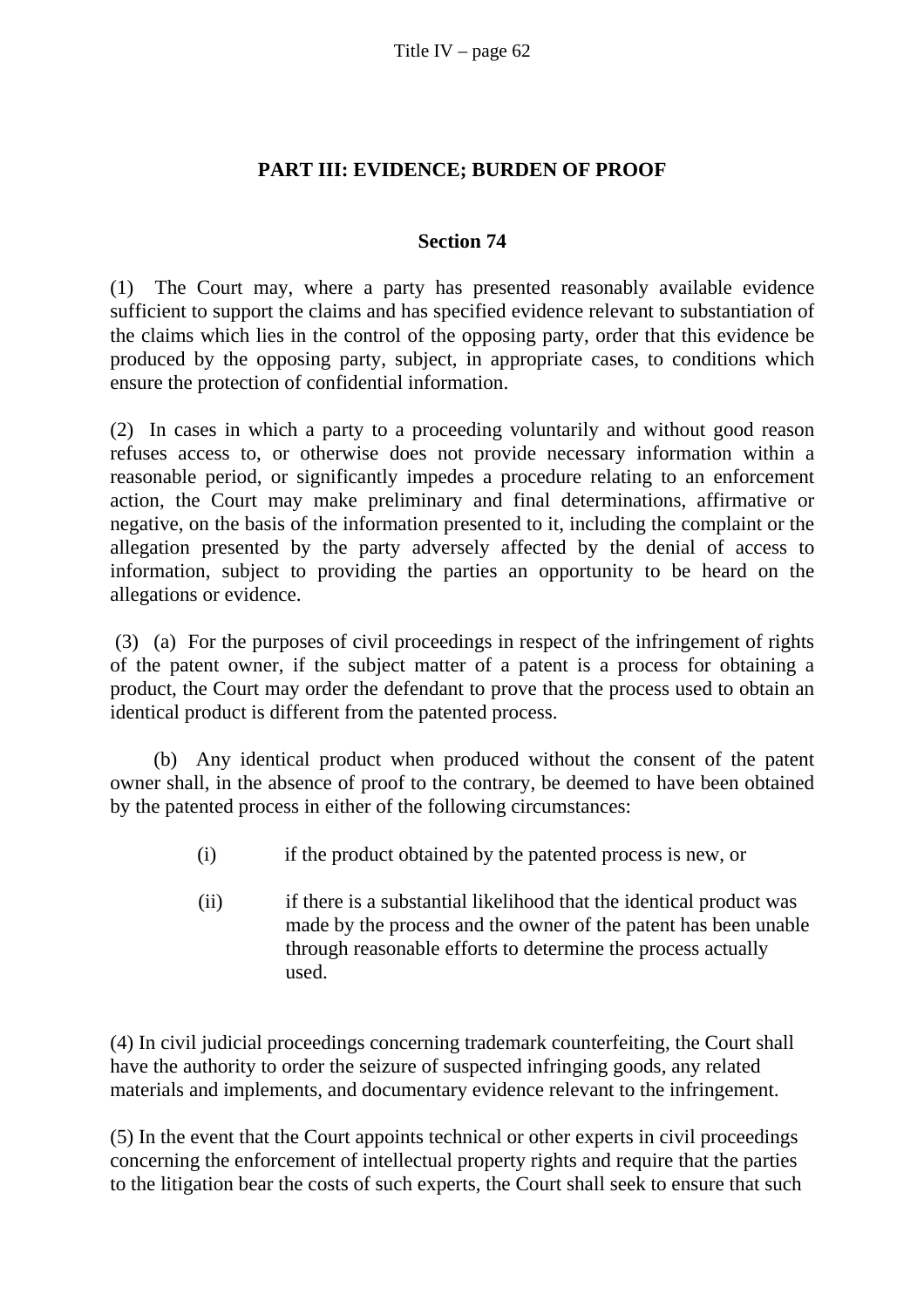costs are closely related, inter alia, to the quantity and nature of work to be performed and do not unreasonably deter recourse to such proceedings.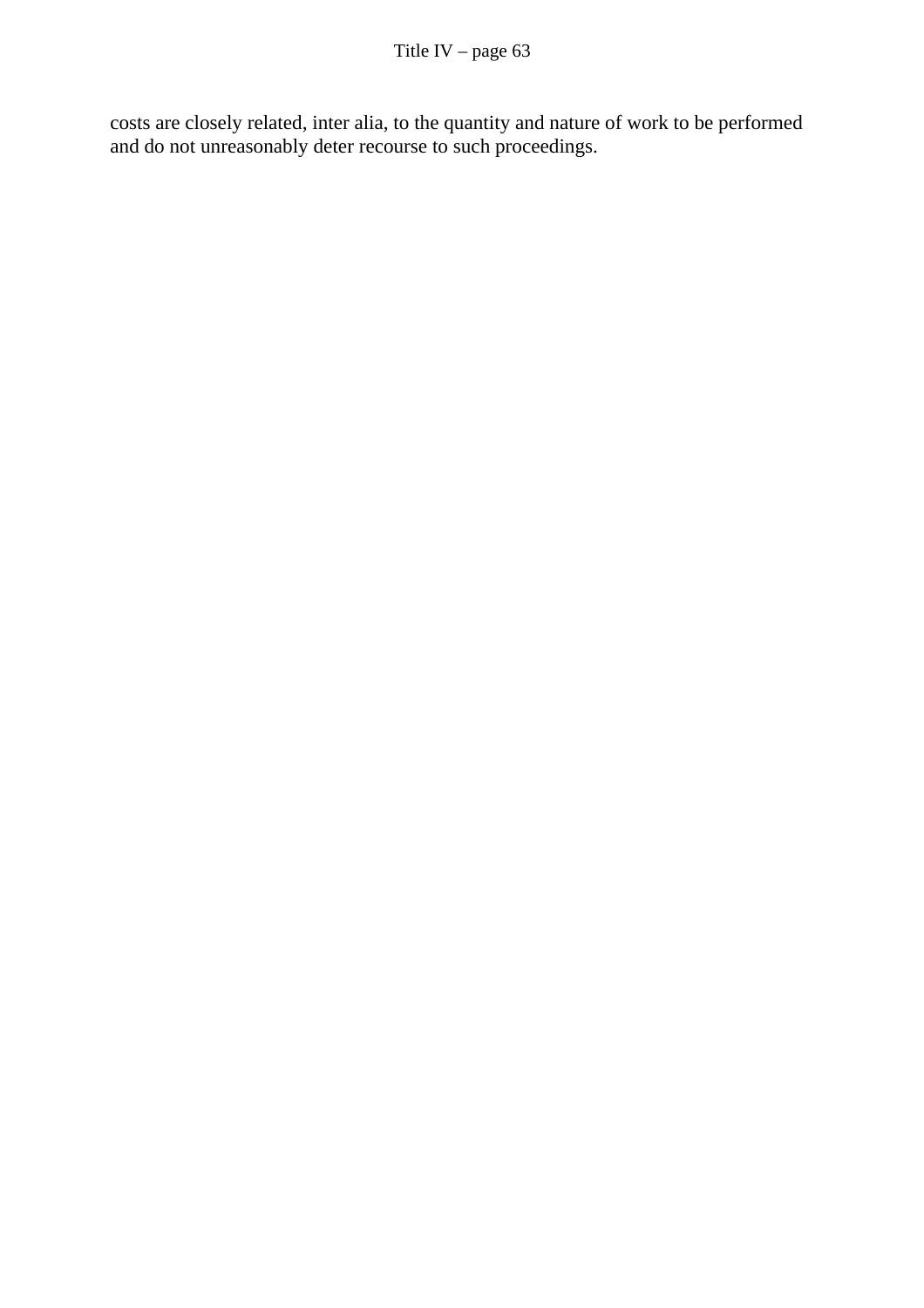#### **PART IV: DAMAGES; OTHER REMEDIES**

#### **Section 75**

(1) (a) Where damages are awarded in accordance with Sections 66 to 71, the Court shall order the infringer to pay the right holder adequate compensation for the infringement of his intellectual property right.

 (b) In the case of trademark infringement, the Court shall order the accounting of the profits of the infringer that are attributable to the infringement and that are not taken into account in computing the amount of the damages referred to in paragraph (a). In civil judicial proceedings concerning trademark infringement, the Court shall establish or maintain pre-established damages, which shall be available on the election of the right holder. Pre-established damages shall be in an amount sufficient to constitute a deterrent to future infringements and to compensate fully the right holder for the harm caused by the infringement.

 (c) In determining damages for infringement of the rights established in this Act, the Court shall consider, *inter alia*, the value of the infringed-on good or service, measured by the suggested retail price or other legitimate measure of value submitted by the right holder.

( d ) In civil judicial proceedings concerning patent infringement, the Court shall have the authority to increase damages to an amount that is up to three times the amount of the injury found or assessed

(2) The Court may order the infringer to pay for damages relating to acts of infringement practiced:

- (i) on the date or subsequent to the date on which public notice, if any, of the application of the registration was given through the Official Gazette; or
- (ii) on the date or subsequent to the date on which the applicant of the registration gave notice to the alleged infringer of the contents of the application; or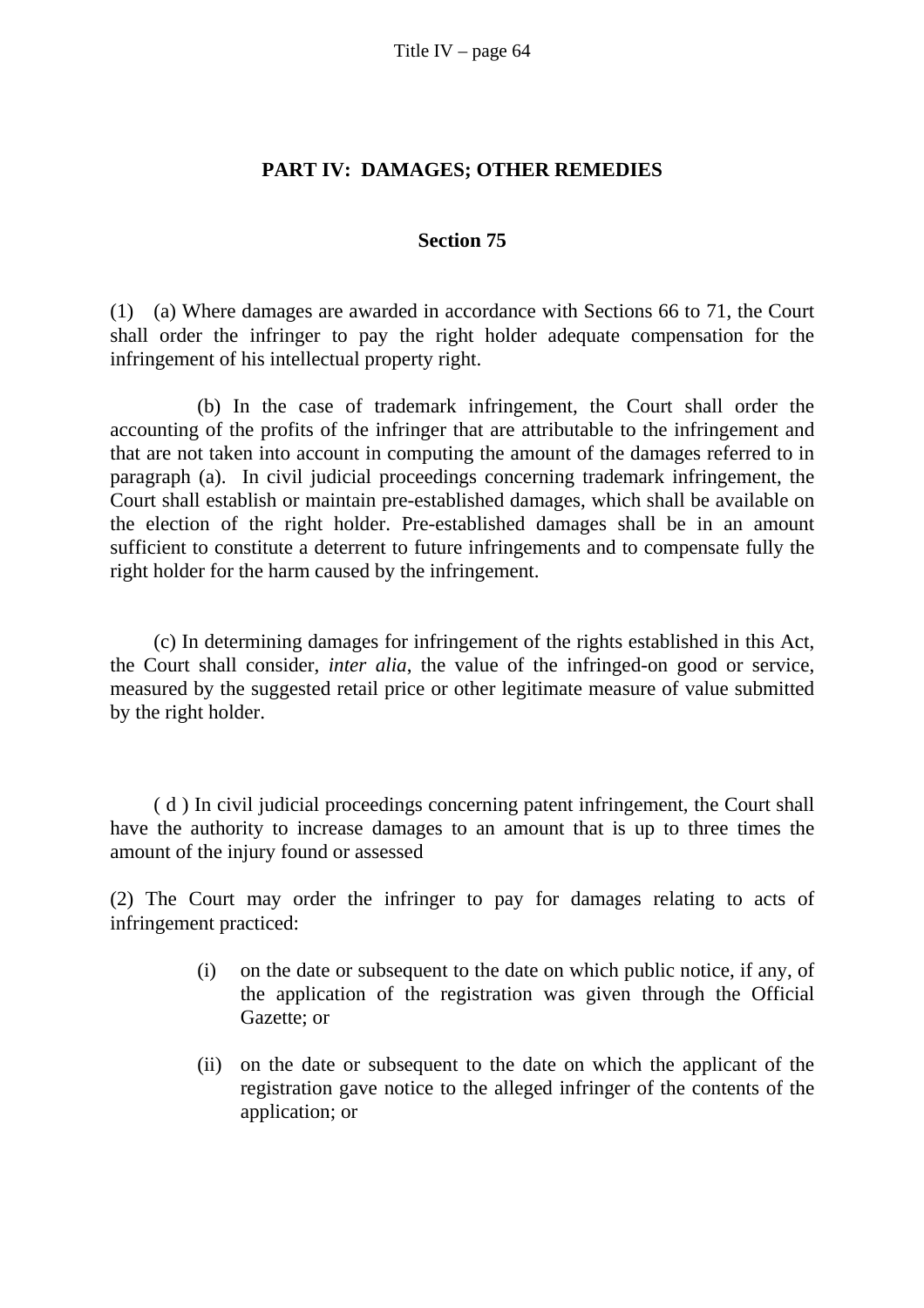(iii) on the date or subsequent to the date on which the alleged infringer acquired knowledge of the contents of the application.

(3) The request for the Court to order the payment of damages under Subsection (2) may be filed only after the title of industrial property right in question is granted.

### **Section 76**

(1) Where goods have been found to be infringing, the Court shall order, without compensation of any sort, that these goods be destroyed, except in exceptional circumstances.

(2) In respect of counterfeit trademark goods, the simple removal of the trademark unlawfully affixed shall not be sufficient, to permit release of the goods into the channels of commerce.

(3) The Court shall order that materials or implements the predominant use of which has been the creation of infringing goods be destroyed or, in exceptional circumstances, be disposed of outside the channels of commerce without compensation of any sort in such a manner as to minimize the risks of further infringement.

### **Section 77**

In civil judicial proceedings concerning the enforcement of the rights protected by this Act, the Court shall have the authority to order the infringer to provide any information that the infringer possesses regarding any person or persons involved in any aspect of the infringement and regarding the means of production or distribution channel of such goods or services, including the identification of third persons involved in the production and distribution of the infringing goods or services or in their channels of distribution, and to provide this information to the right holder. The Court shall order the infringer to inform the right holder of the identity of third persons involved in the production and distribution of the infringing goods or rendering of services and of their channels of distribution.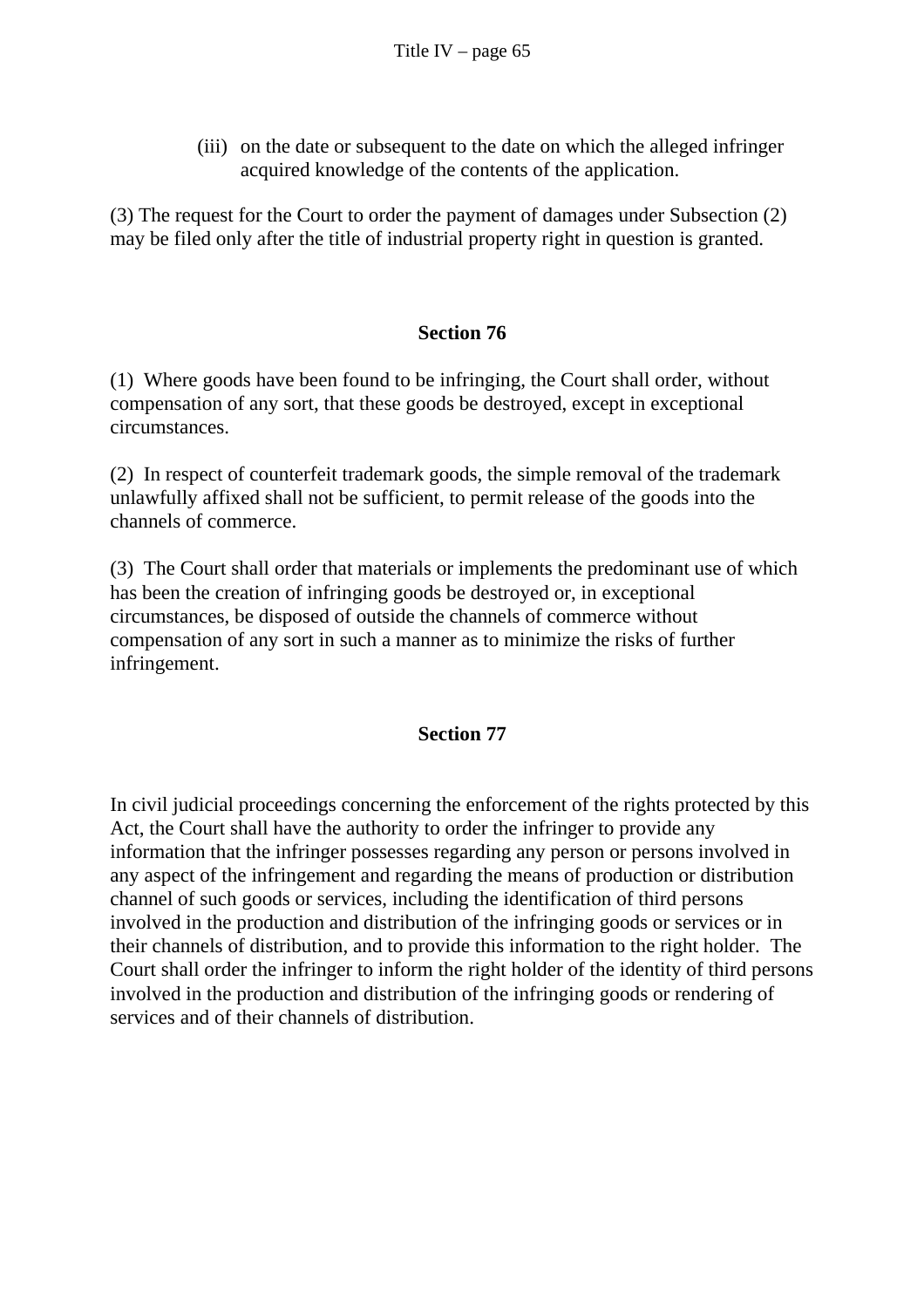#### **Section 78**

The Court shall order an applicant at whose request measures were taken and who has abused enforcement procedures to provide to a defendant wrongfully enjoined or restrained adequate compensation for the injury suffered by virtue of such abuse. Where this is considered adequate in view of the seriousness of the abuse, the Court shall also order the person having abused enforcement procedures to pay the other party expenses including appropriate attorney's fees.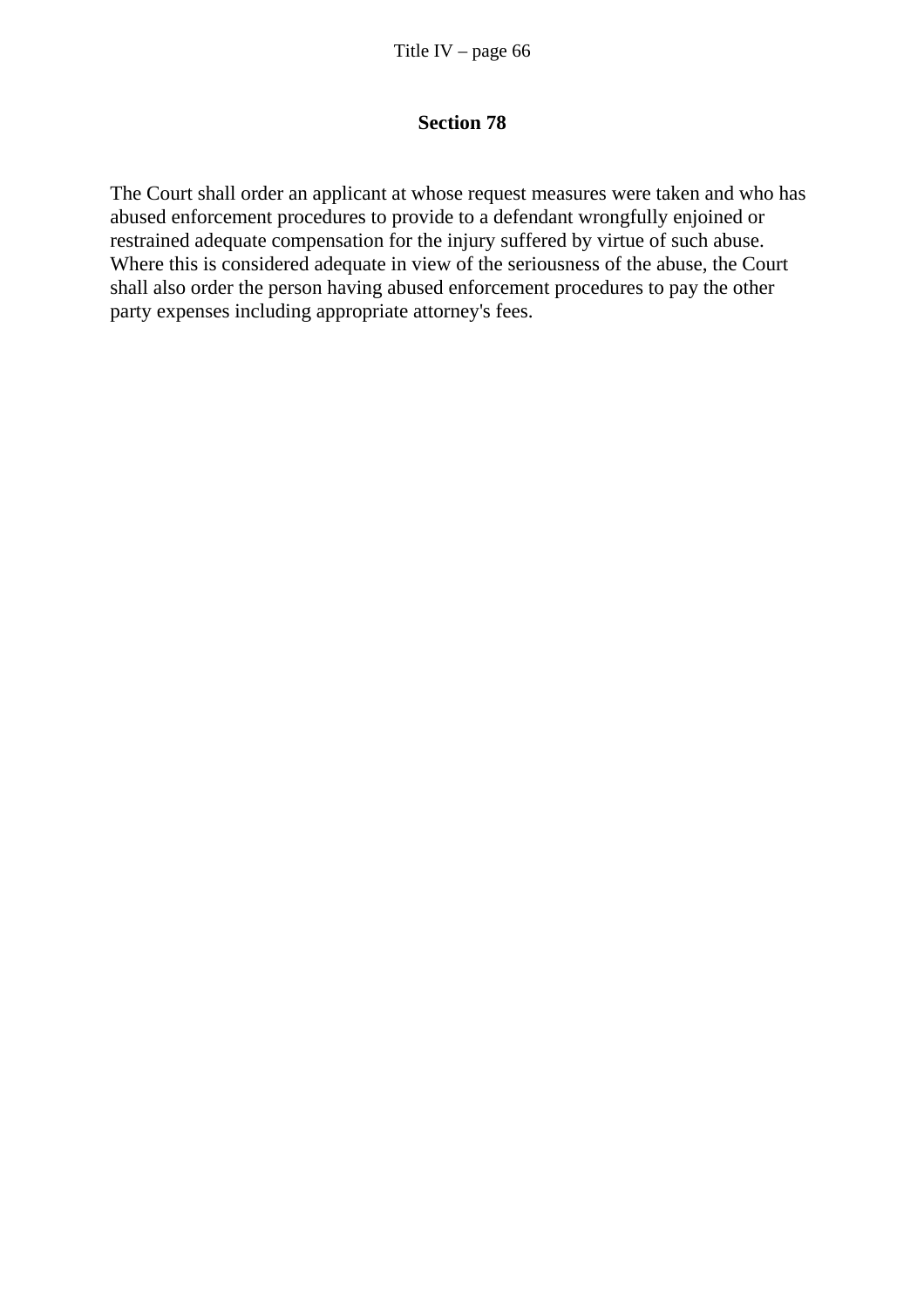# **PART V: BORDER MEASURES**

# **CHAPTER I: BORDER MEASURES BY THE CUSTOMS DEPARTMENT**

#### **Section 79**

(1) (a) Where the right holder requests that the Customs Service suspend the customs clearance procedures and release into free circulation of goods, the right holder shall provide sufficient *prima facie* evidence that the importation of counterfeit trademark goods is taking place or is imminent. The right holder shall also to provide adequate evidence to satisfy the competent authorities that, under the laws of the country of importation, there is *prima facie* an infringement of the right holder's intellectual property right and to supply sufficient information that may reasonably be expected to be within the right holder's knowledge to make the suspected goods reasonably recognizable by its competent authorities. The requirement to provide sufficient information shall not unreasonably deter recourse to these procedures.

 (b) The application to suspend the release of goods shall remain in force for a period of one year from the date of application, or the period that the good is protected by the relevant trademark registration, whichever is shorter.

(2) Where the release into free circulation was suspended on Customs own initiative, the Customs Department shall notify the right holder about the suspension of release into free circulation, and may require a security a security in accordance with Section 93 and to inform him that, if the required security has not been provided within three (3) working days from receipt of the notification, the goods will be released into free circulation.

(3) Where the Customs Department is requested by the right holder to take action under subsection (1), Sections 92 to 94 shall apply *mutatis mutandis*.

### **Section 80**

Where the Customs Department has suspended customs clearance in accordance with Section 83, it shall notify the importer and, where known, the right holder of the alleged infringement and of the suspension.

#### **Section 81**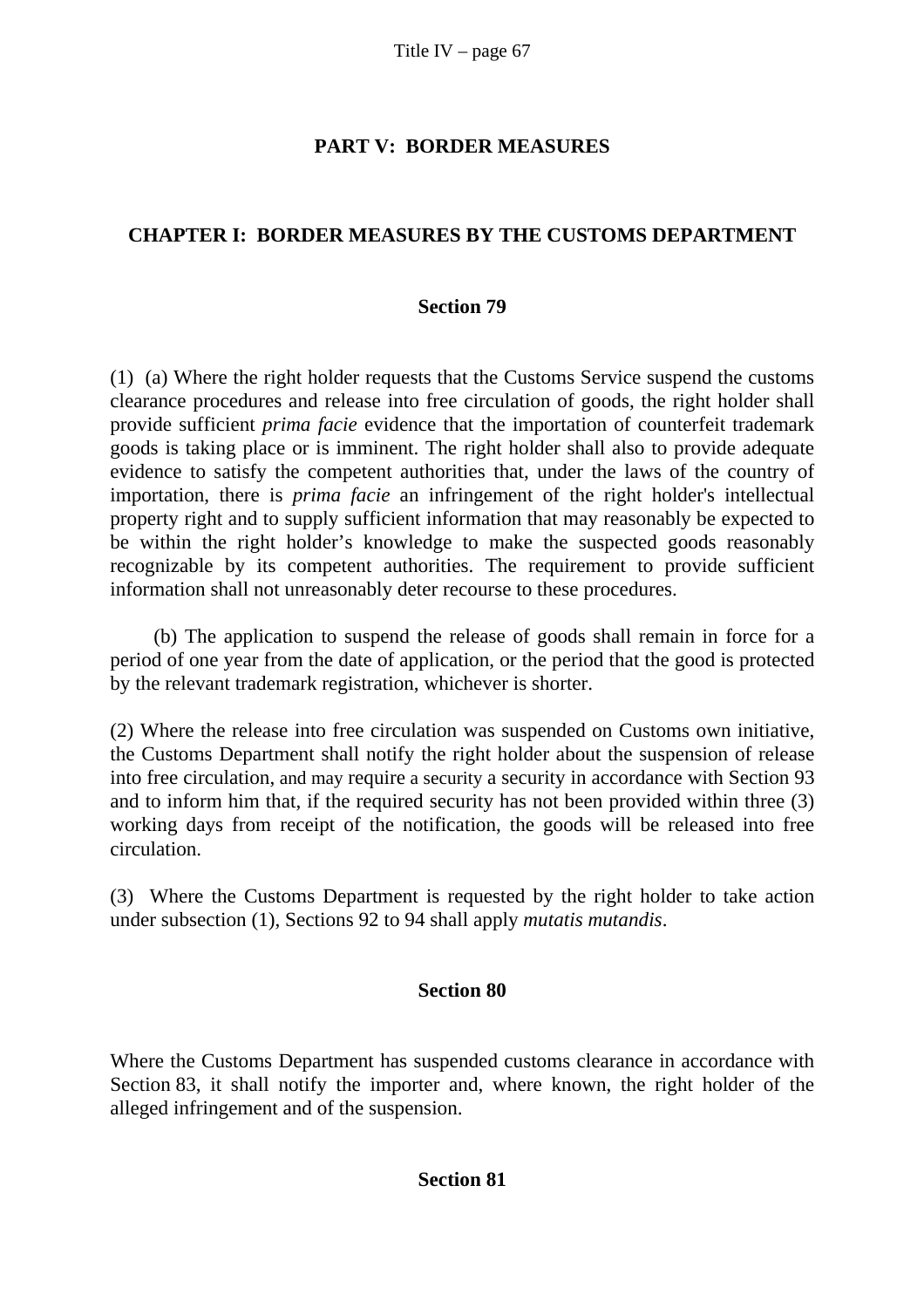Without prejudice to the protection of confidential information, the Customs Department shall allow the right holder and the importer to examine the goods the clearance of which has been suspended, and to remove samples for examination, testing and analysis, in order to substantiate their respective claims.

### **Section 82**

(1) Where the customs clearance of goods has been suspended by the Customs Department under Section 79, the Customs Department shall inform the right holder of the names and addresses of the importer, consignor and consignee and of the quantity of the said goods, and

(2) Upon request, the Customs Department shall also, without prejudice to the protection of confidential information, provide the right holder with copies of documents lodged in respect of such goods or with any information or documents relating to any previous importation of identical or similar goods in which the same importer, consignor or consignee were involved.

# **CHAPTER II: BORDER MEASURES BY COURT ORDER**

# **Section 83**

 Border measures shall, where the conditions set out in this Chapter are met, be ordered by the Court to prevent the importation of goods which infringe intellectual property rights conferred in Oman under this Act.

Border measures shall also be granted to prevent the importation of goods the production and or the commercialization of which in Oman is an act of unfair competition, in accordance with this Act.

#### **Section 84**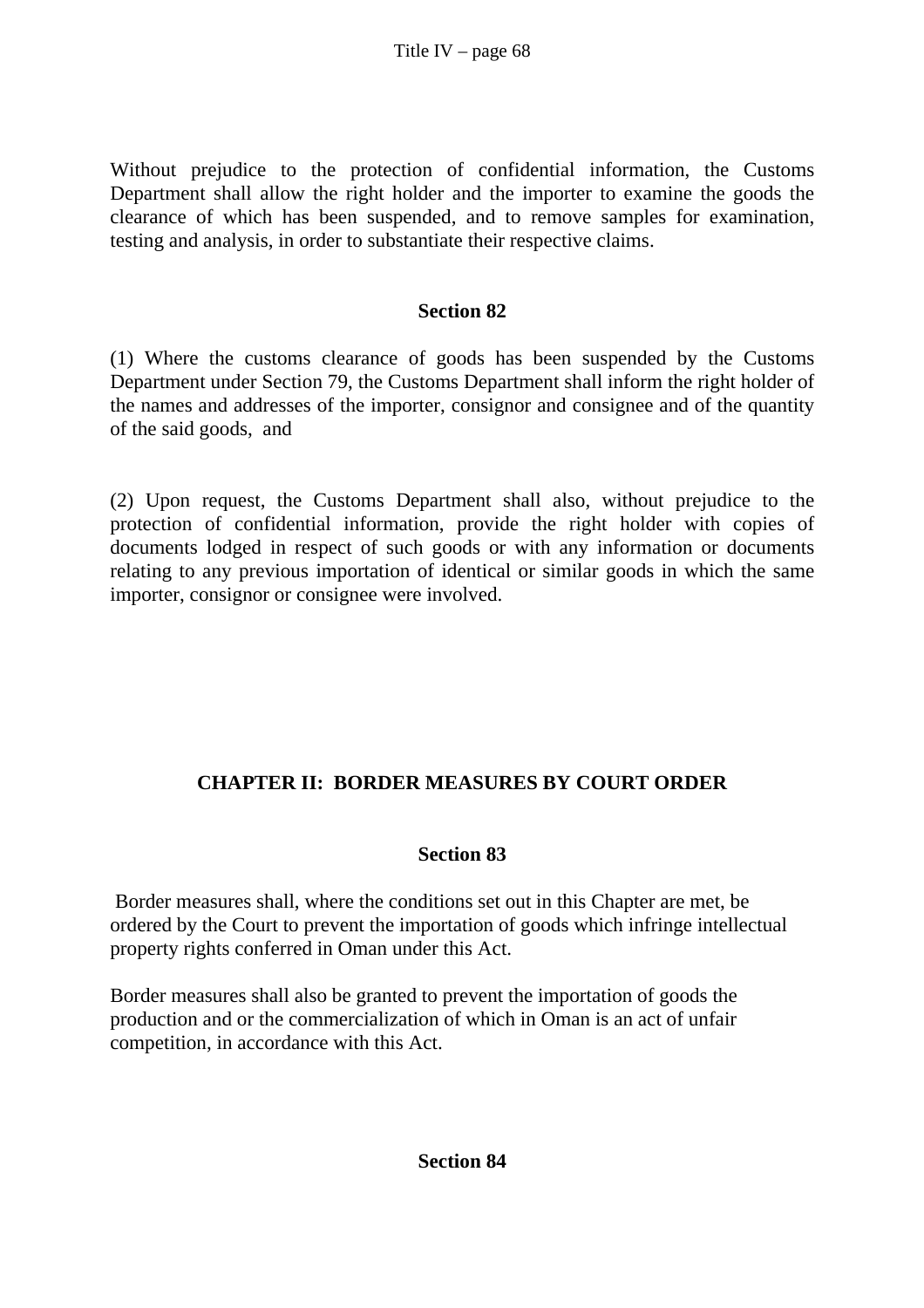The holder of an intellectual property right, who has valid grounds for suspecting that the importation of goods that infringe his rights may take place, may file an application with the Court requesting it to order the Customs Department to suspend customs clearance of those goods.

# **Section 85**

 In accordance with Section 91, the decision by the Court to suspend the release into free circulation of goods alleged to be infringing goods may be rendered without giving the other party an opportunity of being heard. In its decision, the Court shall specify the period for which the Customs Department will have to take action.

The Court shall forward its decision granting the application by the right holder without delay to the Customs Department which shall be liable to take action in respect of the goods alleged to be infringing.

The application to suspend the release of goods shall remain in force for a period of one year from the date of application, or the period that the good is protected by the relevant trademark registration, whichever is shorter.

# **Section 86**

The Court may order the applicant to pay the importer, the consignee and the owner of the goods appropriate compensation for any injury caused to them through the detention of goods in bad faith or through the detention of goods released by virtue of failure to initiate proceedings leading to a decision on the merits of the case in accordance with Section 97.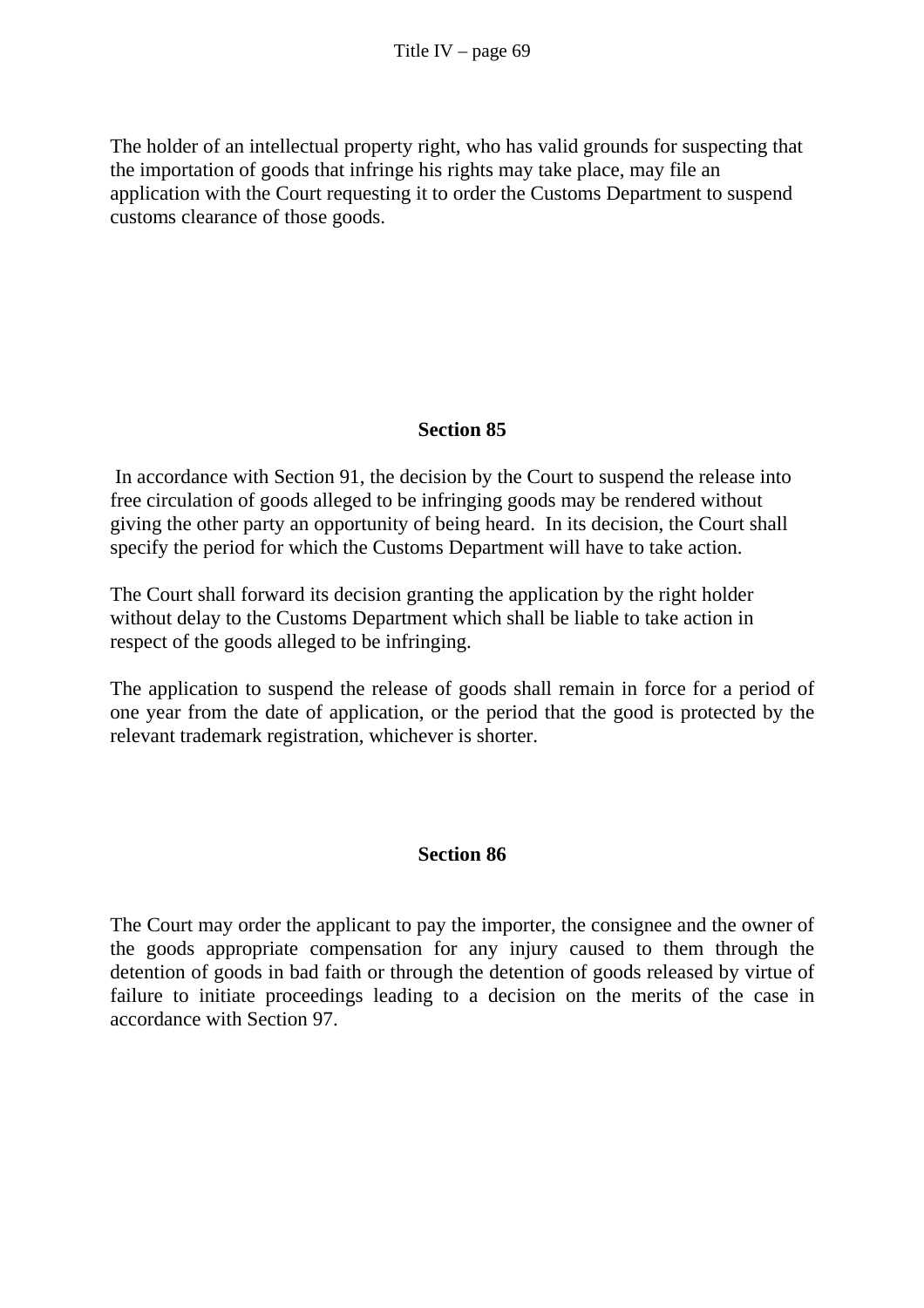# **CHAPTER III: PROCEEDINGS LEADING TO DECISIONS ON THE MERITS OF THE CASE**

### **Section 87**

If, within a period of ten (10) working days after the applicant has been notified of the suspension of the release into free circulation, no proceedings leading to a decision on the merits of the case have been initiated by a party other than the defendant and, where the Customs Department has taken the decision to suspend the release into free circulation of the goods, the Customs Department has not been notified accordingly, the goods shall be released, provided that all other conditions for importation have been complied with.

(2) The Customs Department may, where it considers an extension of the said period to be appropriate under the circumstances, extend the period of suspension by a period not exceeding another 10 working days.

 The Court may extend the period by any period it considers reasonable under the circumstances.

**.** 

The owner, importer or consignee of the goods shall be entitled to their release on the posting of a security, in an amount sufficient to protect the right holder, where the period set out in Section 97 has expired without the granting of provisional relief by the Court and where all other conditions for importation have been complied with.

### **Section 88**

(1) If proceedings leading to a decision on the merits of the case have been initiated, the Court or the Customs Department, whichever authority has taken the decision to suspend the release into free circulation of the goods alleged to be infringing, shall review, upon the request of the defendant, the decision with the view to determining whether the measures shall be modified, revoked or confirmed.

(2) Where the suspension of the release of goods is continued in accordance with a provisional measure ordered by the Court, the period of further suspension shall be determined by the Court. Where no such determination has been made, the said period shall not exceed twenty (20) working days or thirty one (31) calendar days, whichever is the longer.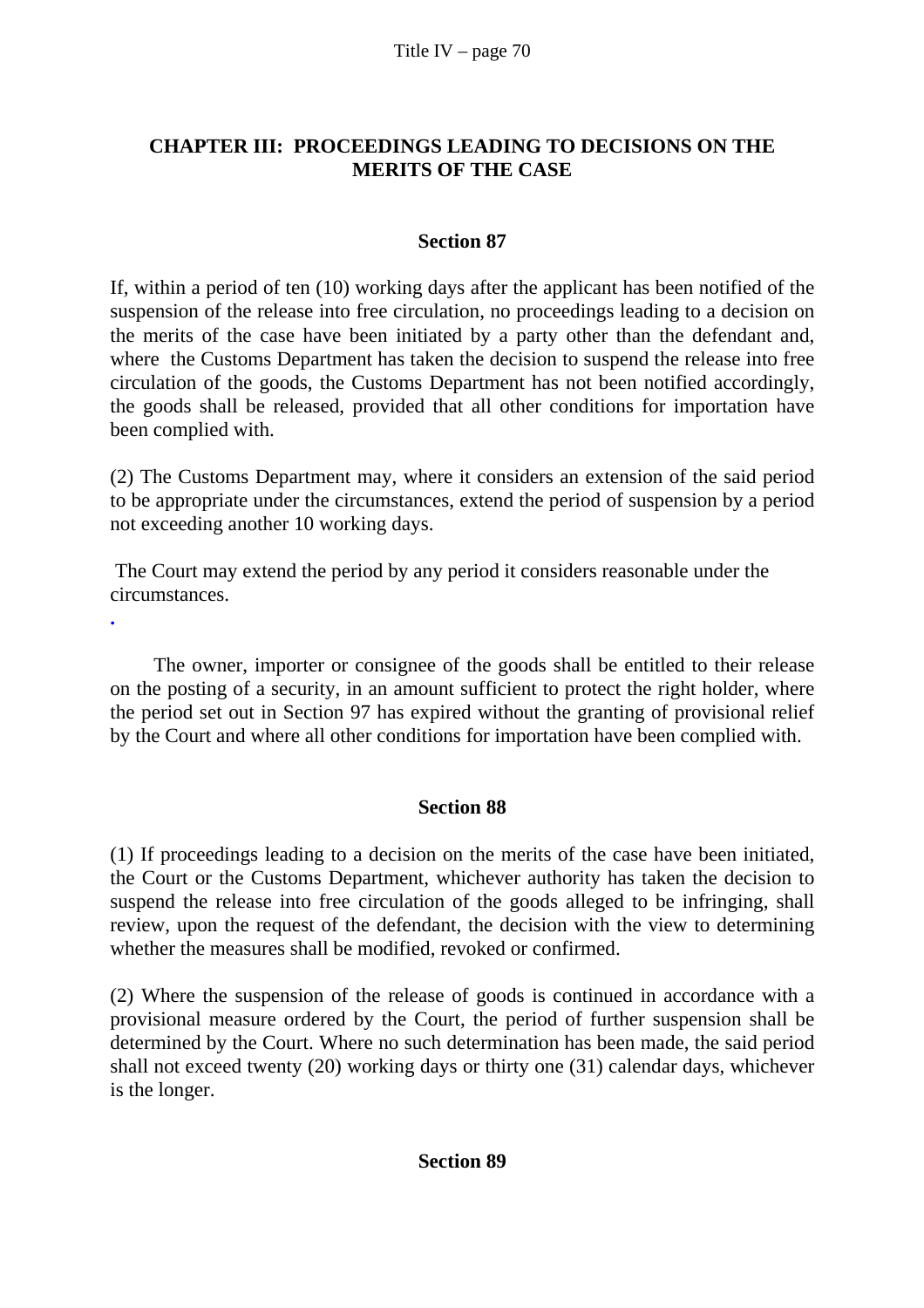The following shall not be permitted:

- (i) re-exporting the infringing goods;
- (iii) placing the goods under a different customs procedure.

### **CHAPTER IV: GENERAL PROVISIONS AS REGARDS BORDER MEASURES**

#### **Section 90**

Small quantities of goods of a non-commercial nature contained in the traveler's personal luggage or sent in small consignments may be excluded from suspension from release into free circulation.

#### **Section 91**

The provisions on border measures in this Act shall apply not only to goods imported to or exported from Oman, but also to goods that are in transit in the territory of Oman. For the purposes of this Section, it shall be understood that "goods that are in transit" mean goods under "Customs transit" and goods "transshipped", as defined in the International Convention on the Simplification and Harmonization of Customs Procedures (Kyoto Convention).

#### **Section 92**

The aggrieved party may lodge an appeal against any decision or measure taken by the Customs Department on or in connection with the suspension of release into free circulation of goods alleged to be counterfeit or pirated. The appeal shall lie to the Court and shall be filed within sixty (60) days from the notification of the decision.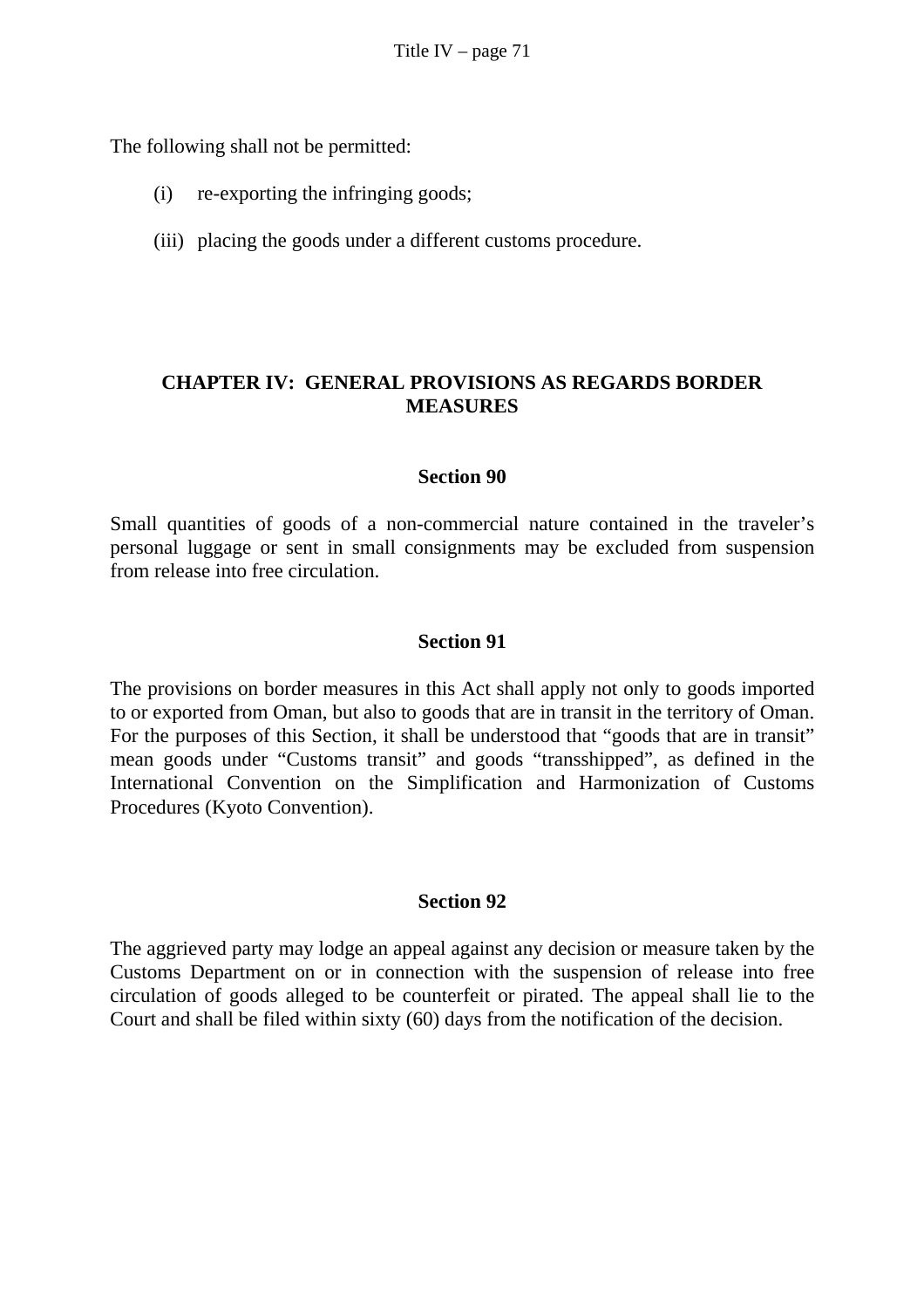### **PART VI: CRIMINAL PROCEDURES**

#### **Section 93**

(1) The Court shall have the authority to apply remedies that include sentences of imprisonment from a minimum of three (3) months up to a maximum of 2 (two) years as well as monetary fines from a minimum of 2,000 up to a maximum of 10,000 Riyals. In case of reincidence, the Court shall have the authority to double those remedies. In determining the remedies, the Court shall take into account that those remedies must be sufficient to provide a deterrent to future infringements, consistent with a policy of removing the infringer's monetary incentive;

(2) fine or imprison, in appropriate cases, a party to a litigation who fails to abide by valid orders issued by such authorities; and

(3) impose sanctions on parties to a litigation, their counsel, experts, or other persons subject to the court's jurisdiction, for violation of judicial orders regarding the protection of confidential information produced or exchanged in a proceeding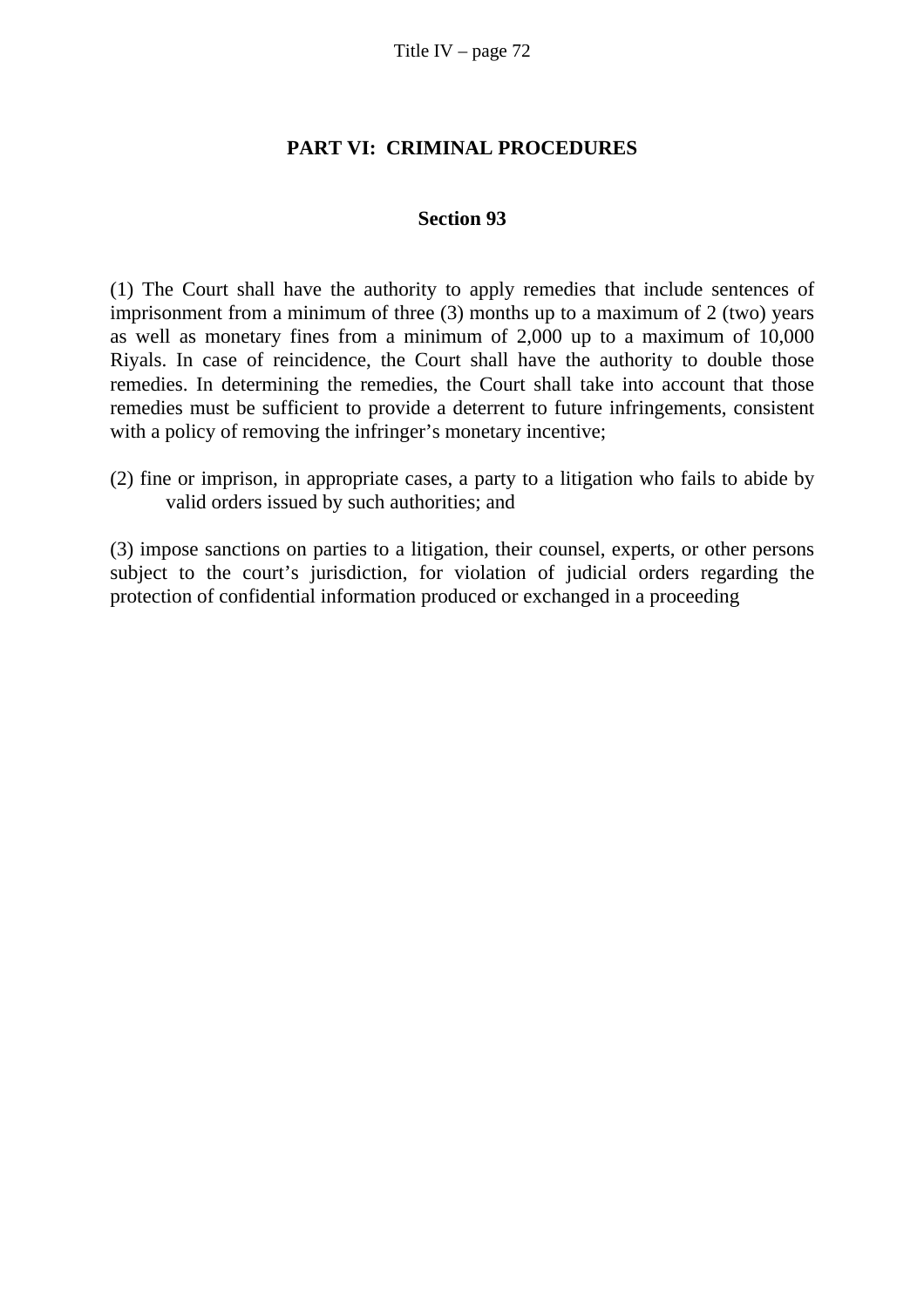# **TITLE V: GENERAL PROVISIONS**

## **Section 94**

(1) Any change in the ownership of a patent, or a utility model certificate, or the registration of an industrial design, or the registration of a layout-design, or the registration of a mark or collective mark or certification sign, or the registration of a geographical indication, or in the ownership of an application therefor, shall be in writing and shall, at the request of any interested party, to the Registrar, be recorded and, except in the case of an application, published by the Registrar. Except as regards trademarks, such change shall have no effect against third parties until such recording is effected.

(2) Any change in the ownership of a trade name must be made with the transfer of the enterprise or part thereof identified by that name and shall be in writing.

(3) A change in ownership of the registration of a mark or a collective mark shall, however, be invalid if it is likely to deceive or cause confusion, particularly in regard to the nature, origin, manufacturing process, characteristics, or suitability for their purpose, of the goods or services in relation to which the mark or collective mark is intended to be used or is being used.

(4) Any license contract concerning a patent, or a utility model, or a registered industrial design, or a registered layout-design, or a registered mark, or an application therefor, shall be submitted to the Registrar who shall keep its contents confidential but shall record it and publish a reference thereto. Except as regards trademarks, the license contract shall have no effect against third parties until such recording is effected.

(5) The Registrar shall refuse to record a contract for the transfer of ownership (assignment) or a license contract when it decides that the contract concerning the right in question contains one or more clauses that are abusive or anti-competitive or in any manner restrain trade or are likely to have any of those effects. The Registrar shall hear the allegations of the parties to the contract, if one or both so request. The parties to the contract may submit evidence that is pertinent. Any of the parties or both may appeal from the Registrar's decision to the Court within [two] months from the date on which the Parties were notified of the Registrar's decision to refuse to record the contract.

(6) (a) For the purposes of subsection (5), any limitations imposed on the assignee or the licensee that do not derive from the rights conferred by the registration of the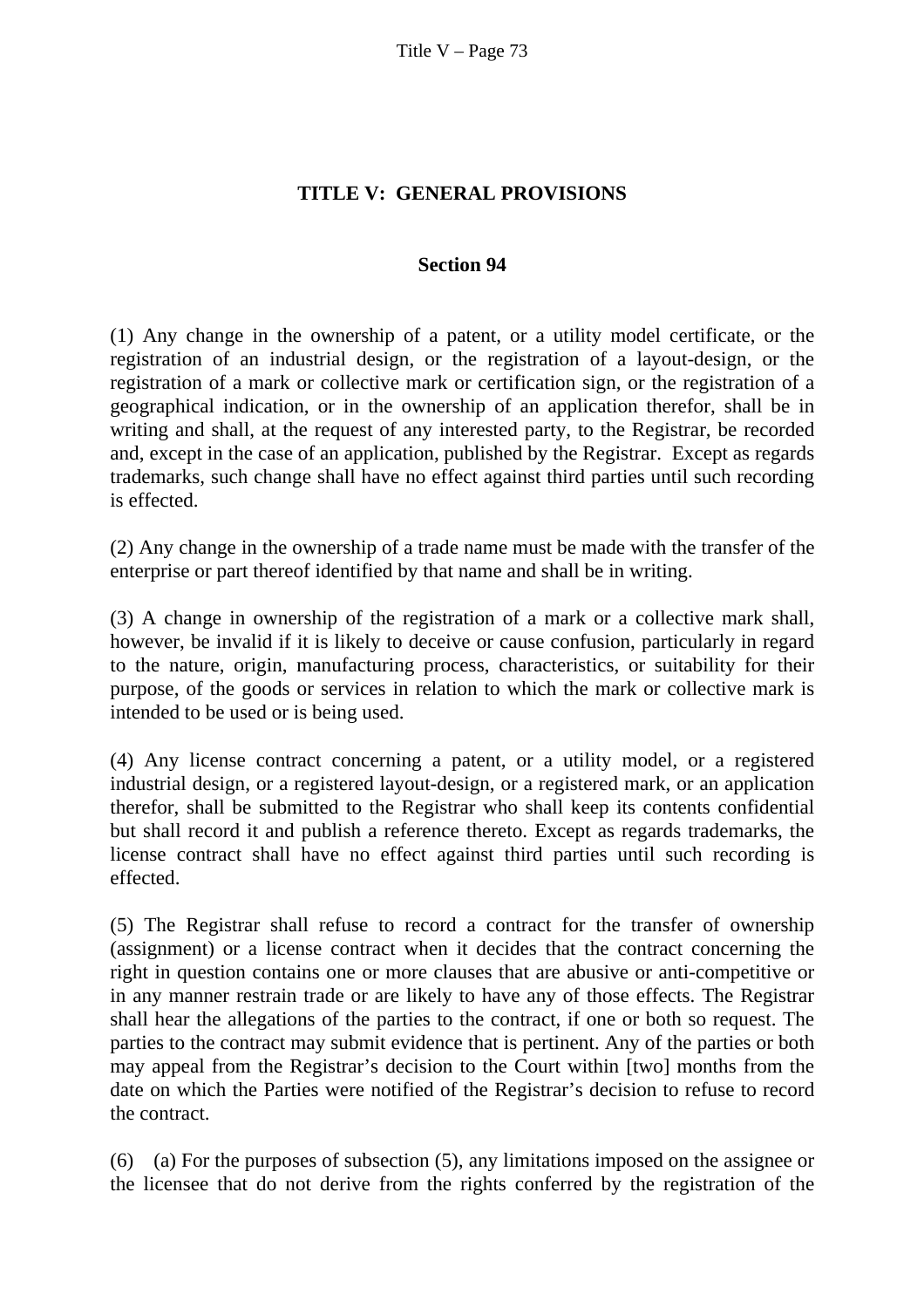licensed right, and that are not necessary for the safeguard of that right shall be deemed abusive or, in the event that they have anti-competitive effects, anticompetitive.

 (b) Notwithstanding the provisions of paragraph (a) of this subsection, the license contracts may provide for the following limitations:

- (i) delimitation of the scope, geographical area and period of use;
- (ii) conditions required for the efficient control of the quality of goods and services, subject to the provisions of Section 44;
- (iii) obligation for the licensee to refrain from all acts that may cause damage to the reputation of the right owner or to the subject matter of the right.

(7) Where the right that is the subject of an assignment or a license contract is invalidated after the contract becomes effective, the contract will cease immediately to produce effects. The parties may recover totally or partially any payments or other benefits paid under the contract, unless the party in favor of whom those payments or other benefits were paid has benefited in good faith from the contract and the invalidation does not impair or annul those benefits.

 (8) The Public Prosecution Office may initiate legal action *ex officio* with respect to the offenses described in this Title, without the need for a formal complaint by a private party or right holder.

## **Section 95**

(1) Where an applicant's ordinary residence or principal place of business is outside Oman, he shall be represented by a legal practitioner resident and practicing in Oman. That agent shall receive powers to receive communications and service as regards any process or proceeding, either judicial or other, in Oman, under this Act, relating to the application or title in question.

(2) (a) An assignee of an application, an applicant, owner or other interested person may act himself before the Registrar for the following procedures:

- (i) the filing of an application for the purposes of the filing date;
- (ii) the mere payment of a fee;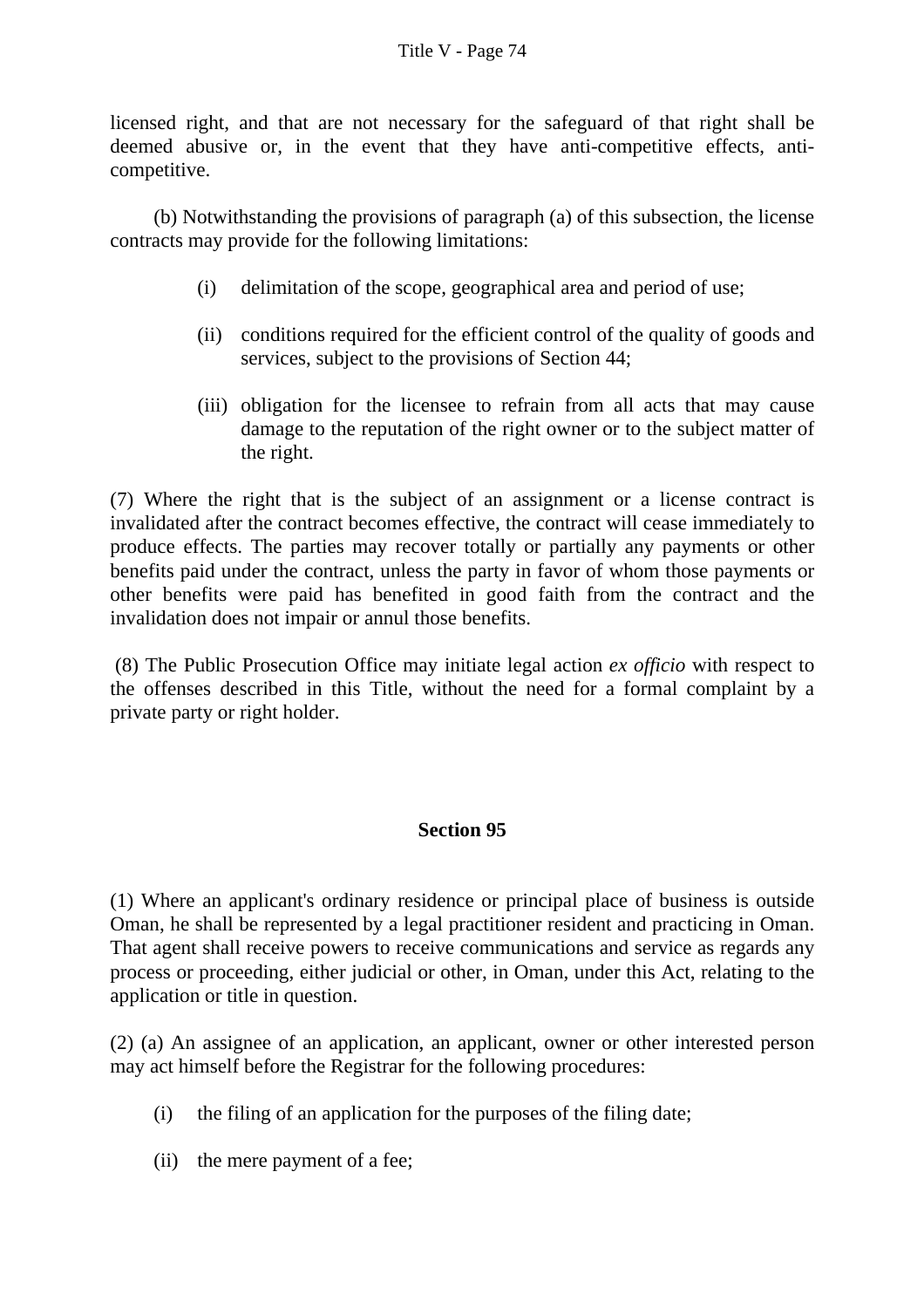- (iii) any other procedure as prescribed in the Regulations;
- (iv) the issue of a receipt or notification by the Registrar in respect of any procedure referred to in provisos (i) to (iii).
- (3) A maintenance fee may be paid by any person.

### **Section 96**

(1) The Industrial Property Registry shall maintain separate Registers for patents, utility models, industrial designs, layout designs, marks, collective marks, certification marks and geographical indications. Collective marks and certification signs shall be registered in a special section of the Register of Marks. All the recordings provided for in this Act shall be effected in the said Registers.

 (3) The Registers may be consulted by any person, and any person may obtain extracts therefrom, under the conditions prescribed in the Regulations.

 (2) Right holders may signal ownership of the subject of protection under this Act by means of particular signs.

### **Section 97**

(1) The Registrar may, subject to any provision in the Regulations, correct any error of translation or transcription, clerical error or mistake in any application or document filed with the Industrial Property Registry or in any recording effected pursuant to this Act or the Regulations. Substantive errors, however, may only be modified by the Court, under due process. Substantive errors are those that, if modified, will affect the rights conferred.

(2) Unless otherwise provided in this Act, if the Registrar is satisfied that the circumstances justify it, he may, upon receiving a written request, extend the time for doing any act or taking any proceeding under this Act and the Regulations, upon notice to the parties concerned and upon such terms as he may direct. The extension may be granted though the time for doing the act or taking the proceeding has expired.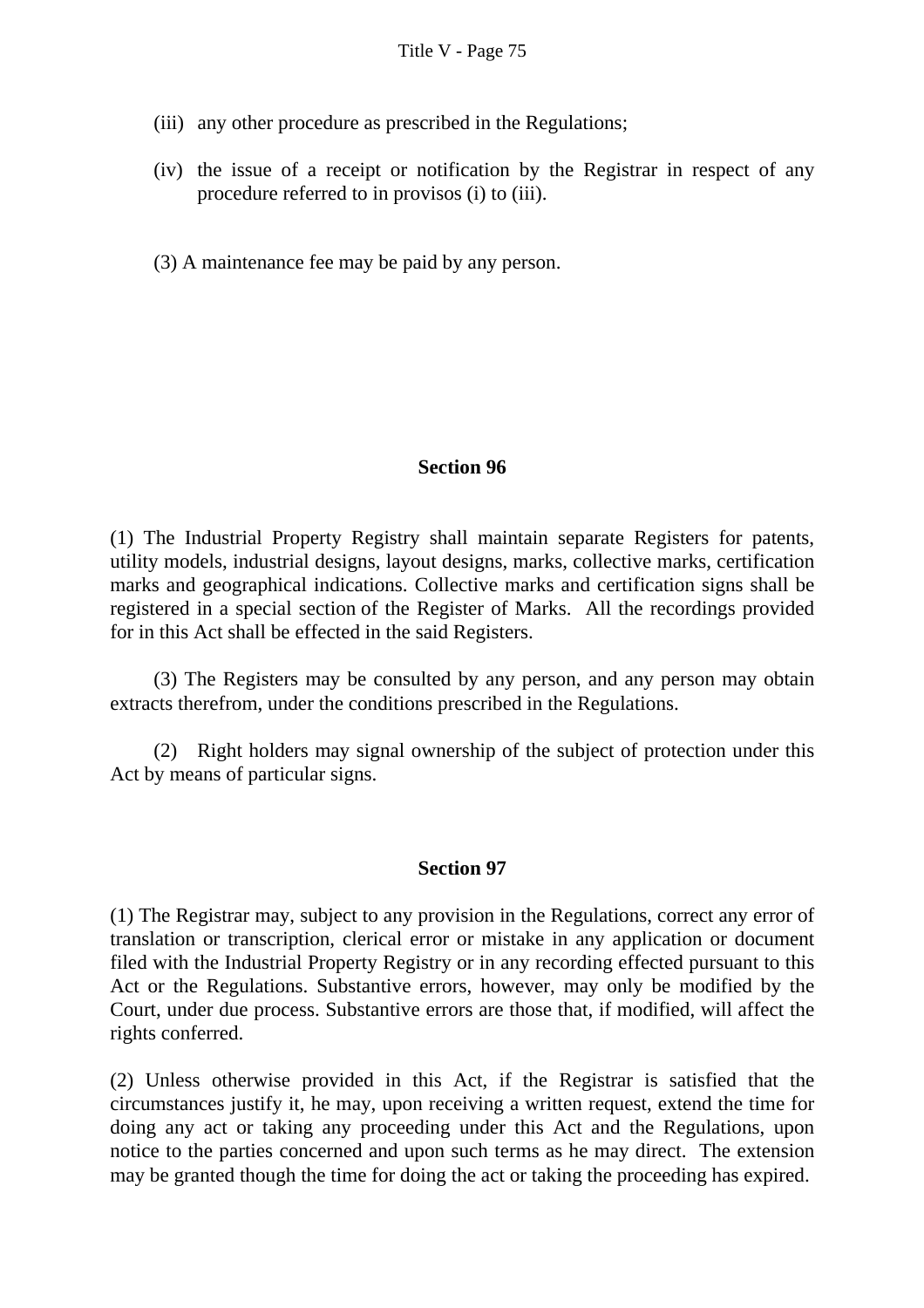#### **Section 98**

 Any decision taken by the Registrar under this Act, in particular the grant of a patent or a utility model certificate or the registration of an industrial design or of a layoutdesign or of a mark or collective mark or certification sign or of a geographical indication, or the refusal of an application for such a grant or registration, may be the subject of an appeal by any interested party before the Court and such appeal shall be filed within sixty (60) days of the date of the decision.

Any decision taken by the Minister under this Act, in particular the grant of a compulsory license, and his decision relating to the remuneration provided in respect of a compulsory license, under Sections 13, 27 and 36, as well as the transfer of title, under Section 14, may be the subject of an appeal by any interested party before the Court and such appeal shall be filed within sixty (60) days of the date of the decision. These provisions also apply to all final decisions made by the competent authority under Section 65(4), (5) and (6).

#### **SECTION 99**

(a) Final judicial decisions and administrative rulings of general application pertaining to the enforcement of industrial property rights shall be in writing and shall state any relevant findings of fact and the reasoning or the legal basis on which the decisions or rulings are based.

(b) Such decisions or rulings shall be published.

#### **Section 100**

(1) Unless otherwise provided, the provisions of this Act shall be effective as from the date established in accordance with the Royal Decree promulgating this Act and apply to all applications that are pending on the date of their entry into force. However, any acts definitively performed by the Registrar relating to pending applications, such as the final examination of applications, and which have already produced effects, shall be maintained.